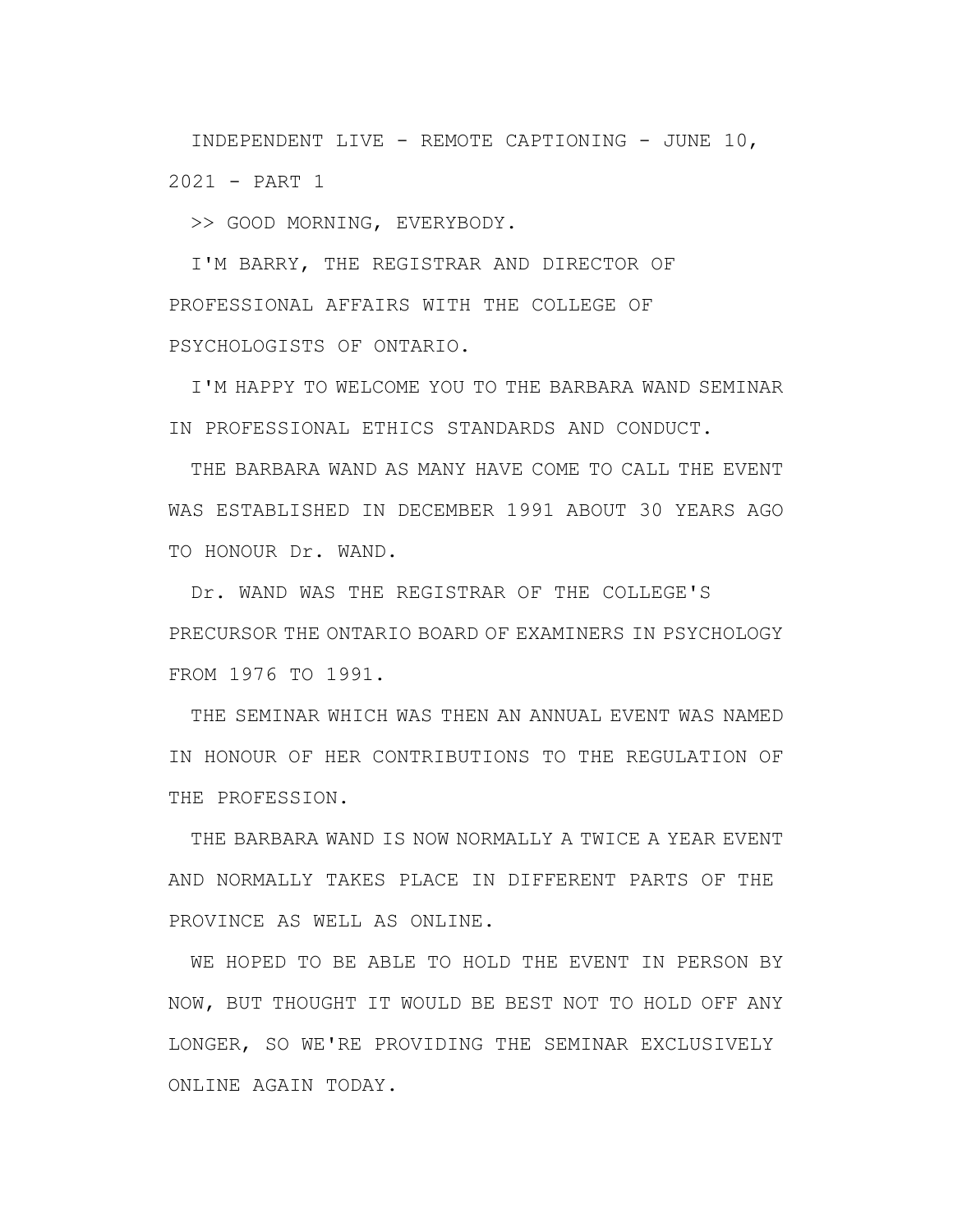WITH THE TRENDS WE'RE SEEING THIS WEEK, HOPEFULLY WE CAN MEET IN PERSON NEXT TIME.

DESPITE ALL THE NEW SKILLS WE'VE BEEN PUSHED TO DEVELOP ON ONLINE INTER ACTION DOING TRICKY ISSUES AS IS USUALLY A REGULAR PART OF THE SEMINAR, WITHOUT AN IN PERSON AUDIENCE IS REALLY CHALLENGING.

WE KNOW MANY OF YOU ARE MISSING IT.

WE REALLY LOOK FORWARD TO MAKING IT UP TO YOU AS SOON AS WE POSSIBLY CAN.

WITH A LARGE NUMBER OF ONLINE PARTICIPANTS, TECHNICAL ISSUES ARE NOT AVOIDABLE.

AND WITH MANY, MANY DIFFERENT DEVICES CONNECTING TO THE SEMINAR, THERE ARE BOUND TO BE SOME GLITCHES AND SOME OF YOU WILL REQUIRE SOME TECHNICAL SUPPORT.

THERE'S A SPOT AT THE BOTTOM OF THE SCREEN IF YOU DON'T SEE IT NOW, JUST HOVER NEAR THERE THAT SAYS ASK FOR TECH SUPPORT.

THAT'S THE PLACE TO DO THAT.

BECAUSE OF THE NUMBER OF PARTICIPANTS THE CHAT OPTION IS TURNED OFF.

RATHER THAN JOINING THE QUEUE TO HAVE QUESTIONS ANSWERED, YOU MIGHT WANT TO TRY SOME OF THE SOLUTIONS THAT HAVE HELPED IN THE PAST.

YOU COULD EXIT AND RELOAD THE WEB CAST, TRY A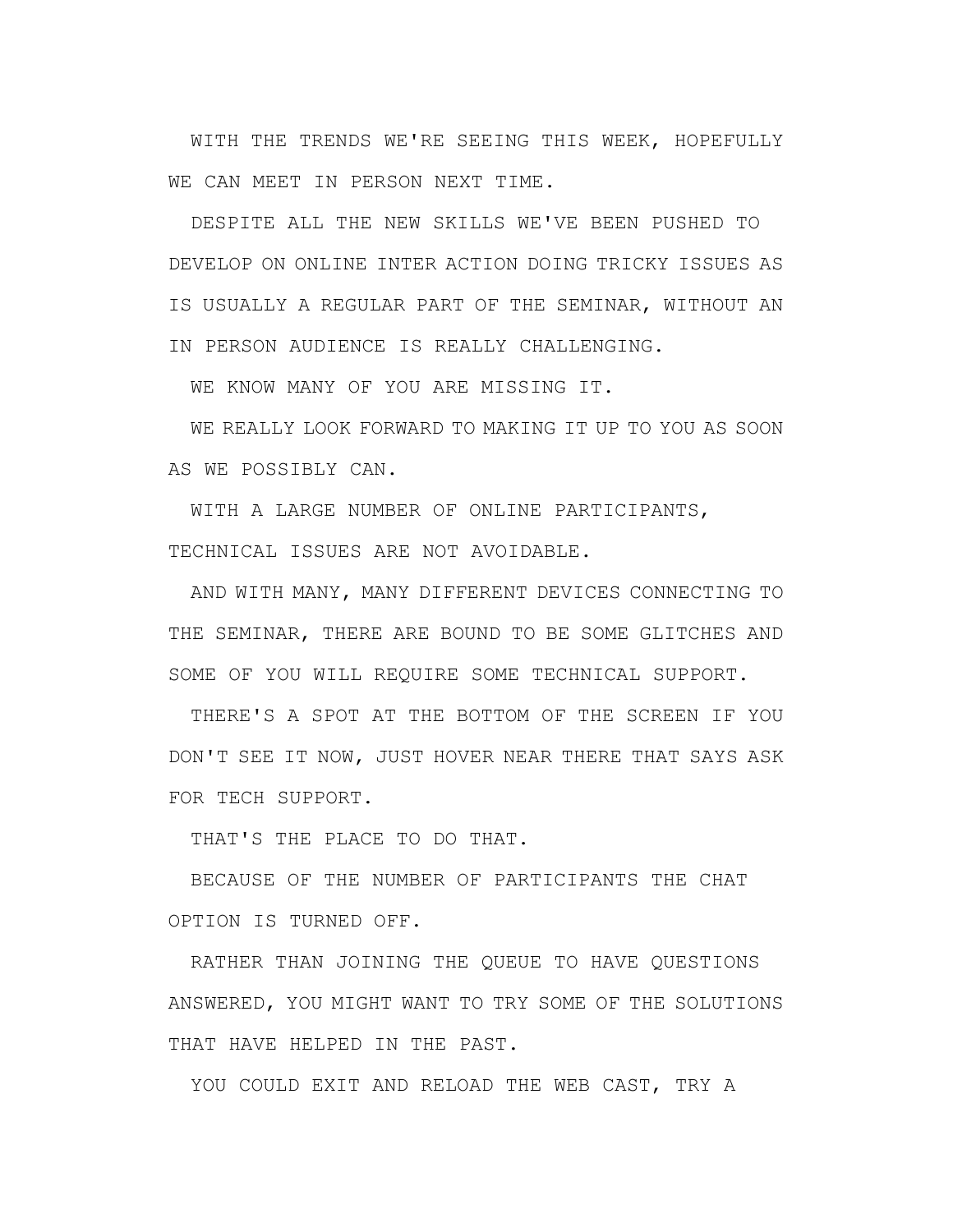DIFFERENT BROWSES, REFRESH YOUR SCREEN AND WORST CASE SCENARIO IT WILL BE AVAILABLE TO VIEW ON THE WEBSITE IN TEN DAYS.

THOSE WHO HAVE SUBSTANTIVE QUESTIONS RELATING TO THE CONTENT OF THE PRESENTATION PLEASE SEND THEM DURING OR AFTER THE PRESENTATION TO THE EMAIL ADDRESS YOU GOT IN THE REGISTRATION MATERIALS FOR THOSE OF YOU WHO DON'T, IT'S ALL LOWER CASE BWSQUESTIONS@CPO.ON.CA.

PLEASE DON'T SEND I.T. RELATED QUESTIONS TO THE ADDRESS.

DON'T ASK THE SUBSTANTIVE QUESTIONS RELATED TO THE CONTENT USING THE TECH BOX.

WE'VE LEARNED THAT TAKING LIVE QUESTIONS THROUGHOUT THE PRESENTATION FROM SUCH A LARGE GROUP IS VERY DIFFICULT.

SO WE'LL BE SAVING THE QUESTIONS TO SEND IN UNTIL THE END OF THE PRESENTATION AND POSE AS MANY OF THE MOST FREQUENTLY ASKED ONES THEN.

ALL THE QUESTIONS WE CAN'T GET TO THIS MORNING WILL BE ANSWERED BY EMAIL LATER AND THE MOST FREQUENTLY ANSWERED ONES WILL BE POSTED ON THE WEBSITE AS WELL ALONG WITH THE PRESENTATION MATERIALS.

THOSE OF YOU WHO ARE WATCHING WILL SEE CLOSED CAPTIONING OF THE PRESENTATIONS AND FOR THOSE OF WHO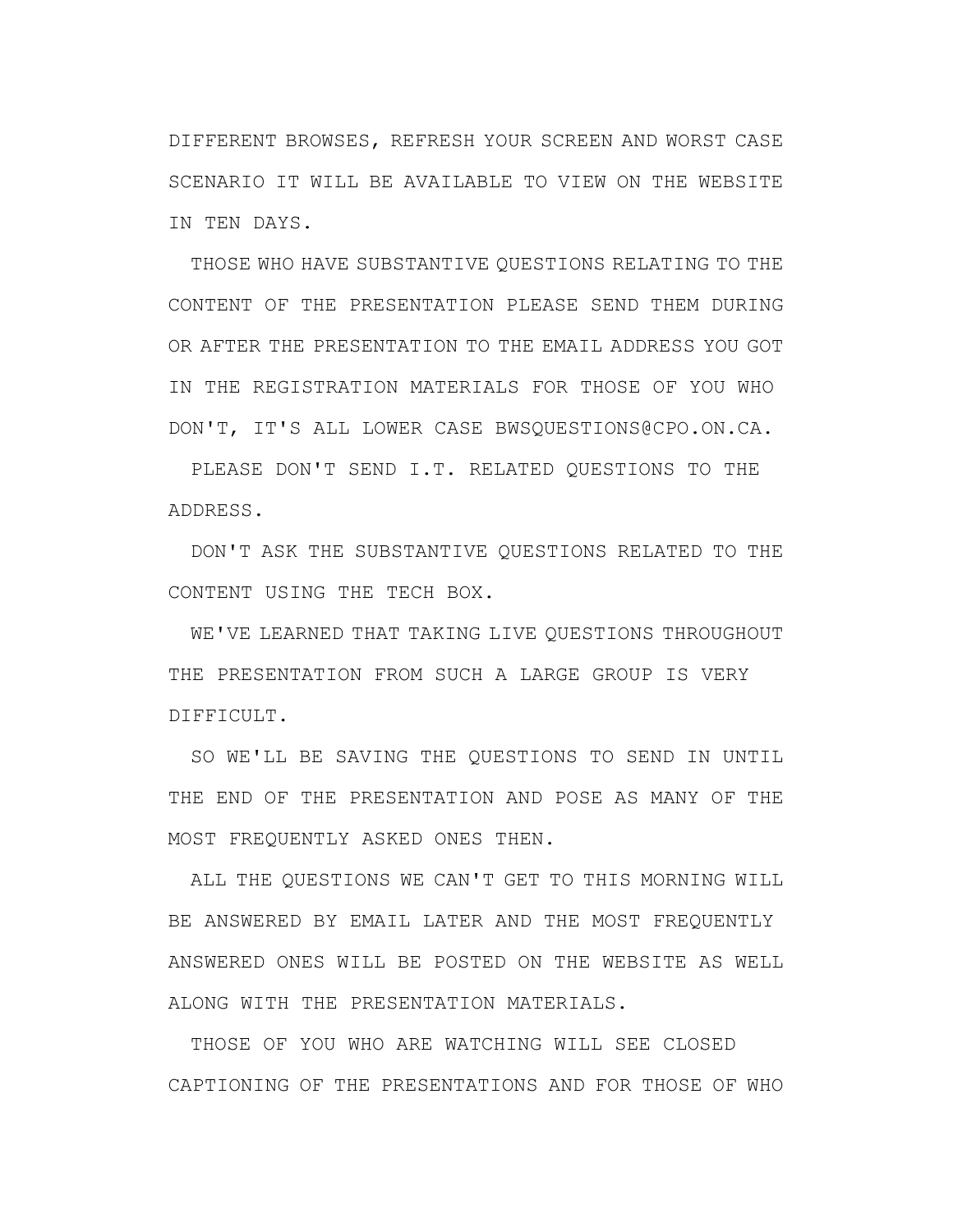YOU WOULD LIKE A TRANSCRIPT, THE TRANSCRIPT WILL BE AVAILABLE ON THE COLLEGE WEBSITE IN ABOUT TWO WEEKS.

A LINK TO THE PRESENTATION WAS SENT OUT YESTERDAY TO ALL OF YOU WHO HAD REGISTERED FOR THE EVENT BY THE TIME IT WAS SENT OUT.

IF YOU DIDN'T RECEIVE A LINK, YOU CAN DOWN LOAD THE SLIDES BY CLICKING ON THE GREEN EVENT RESOURCES BUTTON ON THE TOP RIGHT CORNER OF YOUR SCREEN.

OUR PRESENTER WILL BE TAKING ONE BREAK FROM 1:30 UNTIL 1:40 AND WE WILL BE DONE BY 12:00.

ALMOST AT THE END OF ALL OF THIS, IN THE PAST MOST OF THE FREQUENTLY ASKED QUESTIONS HAVE BEEN ABOUT CPD CREDITS.

I WILL LET YOU KNOW NOW ONE CREDIT IS AVAILABLE IN CATEGORY AA FOR THOSE OF YOU WATCHING TOGETHER WITH OTHERS AND USING THIS AS AN OPPORTUNITY TO INTERACT WITH COLLEAGUES.

I UNDERSTAND THAT WE HAVE SOME VIRTUAL GROUPS FORMED FOR THIS PURPOSE.

ON TOP OF THAT, SO IN ADDITION TO THAT CREDIT THAT YOU GET FOR COLLEGIAL INTERACTION, EVERYONE WHO WATCHES THE LIVE PRESENTATION OR ARCHIVE CAN GET THREE CREDITS FOR THREE HOURS OF LEARNING IN CATEGORY B 2. WE INVITE YOU TO SAVE THE COPY FOR PURPOSES OF THE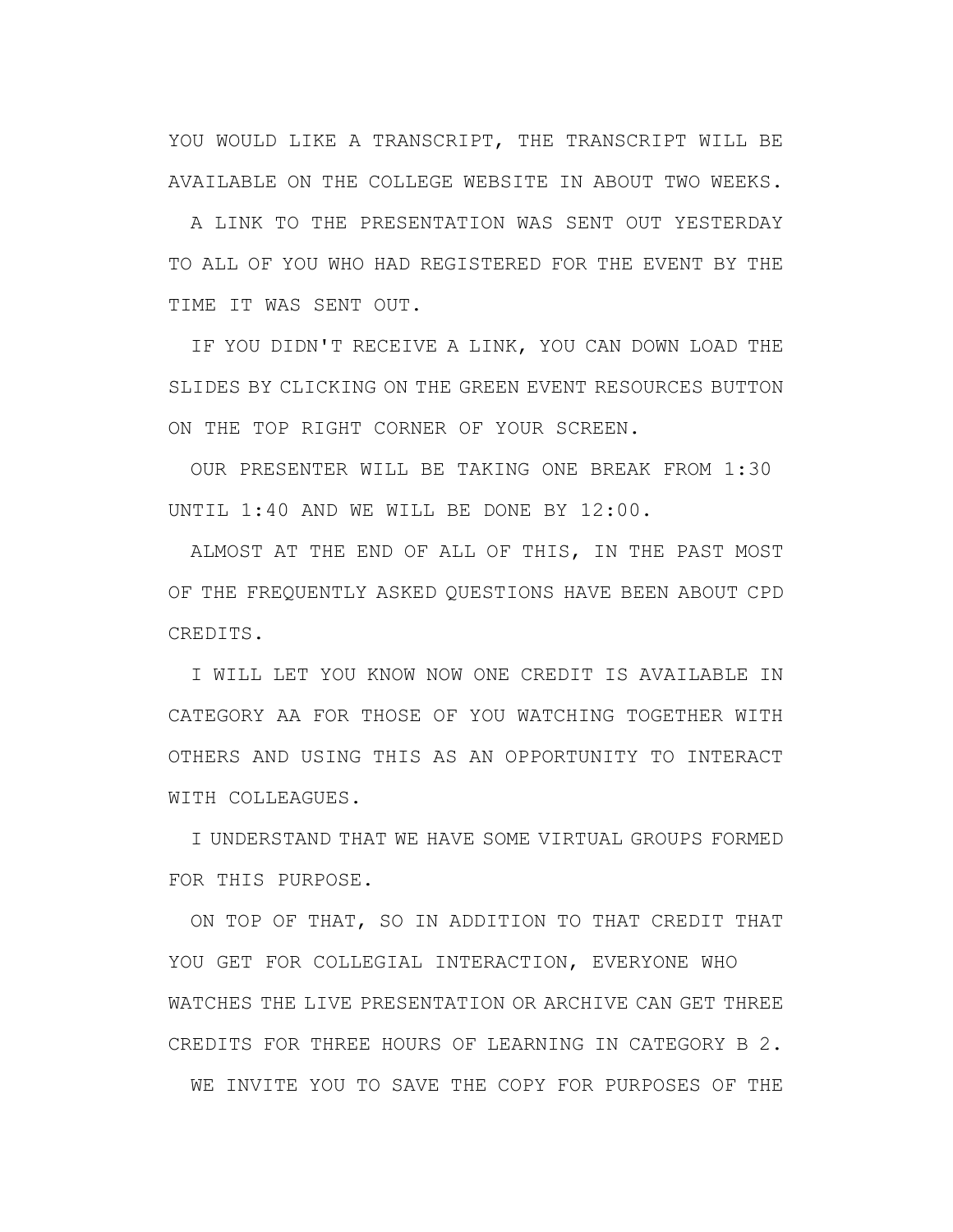CPD PROGRAM AND USE THE EMAIL CONFIRMATION OF REGISTRATION OR WATCHING WITH A GROUP SOME SORT OF CORRESPONDENCE ABOUT THIS WITH THE PERSON IN THE GROUP WHO IS REGISTERED FOR THE EVENT.

SO FINALLY WHAT YOU ALL COME TO LISTEN TO, I'D LIKE TO INTRODUCE THIS MORNING'S SPEAKERS.

FIRST I'D LIKE TO INVITE Dr. MICHAEL GROUND PRESIDENT OF THE COLLEGE TO MAKE SOME INTRODUCTORY REMARKS.

Dr. GRAND HAS BEEN HIGHLY DEDICATED CONTRIBUTOR TO THE COLLEGE GOVERNANCE AND VOLUNTEERED A GREAT DEAL OF TIME AND ENERGY THROUGH HIS ACTIVITIES OF COUNCIL AND ON COLLEGE COMMITTEES.

OVER THE LAST TWO OF HIS SIX YEARS ON COUNCIL HE'S BEEN PRESIDENT OF THE COLLEGE.

THIS WILL ACTUALLY BE HIS LAST PUBLIC DUTY AS THE PRESIDENT BECAUSE HIS TERM EXPIRES LATER THIS MONTH AND WITH THAT IT'S MY PRIVILEGE TO INVITE MICHAEL TO TAKE OVER THE MICROPHONE NOW.

>> THANK YOU VERY MUCH BARRY.

I APPRECIATE THE KIND WORDS.

IT'S MY PLEASURE TO WELCOME EVERYONE HERE TODAY.

ON BEHALF OF THE COUNCIL OF THE COLLEGE OF PSYCHOLOGISTS OF ONTARIO.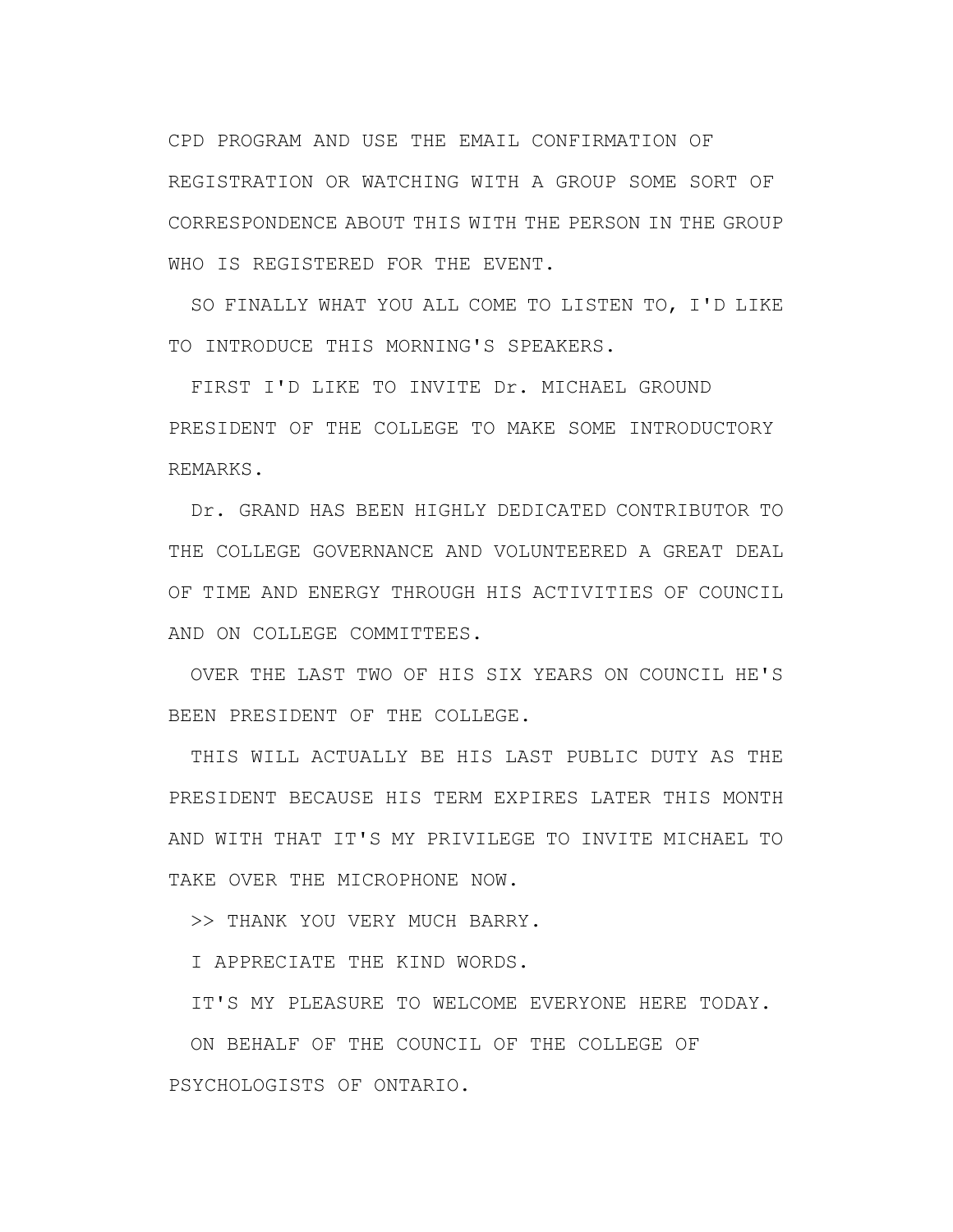BARBARA WAND HAS BECOME A VERY IMPORTANT EVENT IN THE CONTINUING PROFESSIONAL DEVELOPMENT PROGRAM THAT HAS BEEN INSTITUTED BY THE COLLEGE AND WE SO APPRECIATE THE FACT THAT SUCH A LARGE NUMBER OF PEOPLE ATTEND THESE EVENTS TWICE A YEAR.

I BELIEVE THIS YEAR WE HAVE -- THIS TIME WE HAVE OVER HALF OF THE MEMBERSHIP PARTICIPATING IN TODAY'S SEMINAR AND I THINK IT'S A TRIBUTE TO ALL OF THE MEMBERS WHO HAVE DEDICATED THEMSELVES TO CONTINUING TO DEVELOP AS PROFESSIONALS IN TERMS OF ACQUIRING KNOWLEDGE AND BEING ABLE TO USE THE KNOWLEDGE IN THE DAY-TO-DAY PRACTICE.

ABOUT TWO YEARS AGO, THE COUNCIL DECIDED NOT TO CHARGE A FEE FOR THE BARBARA WAND, THAT WE WOULD INCORPORATE THE COSTS INTO OUR BUDGET AND WE MADE OTHER ADJUSTMENTS IN ORDER TO DO SO.

AND I HOPE THAT WE'LL BE ABLE TO DO THAT FOR MANY YEARS TO COME AS WELL.

SO I JUST WANTED TO THANK YOU FOR BEING HERE TO WELCOME OUR SPEAKER THAT WE'RE ALL LOOKING FORWARD TO HEARING FROM AND I WISH YOU ALL A VERY HEALTHY AND SAFE SUMMER AND LOOK FORWARD TO COMMUNICATING WITH MANY OF YOU IN THE FUTURE.

THANK YOU.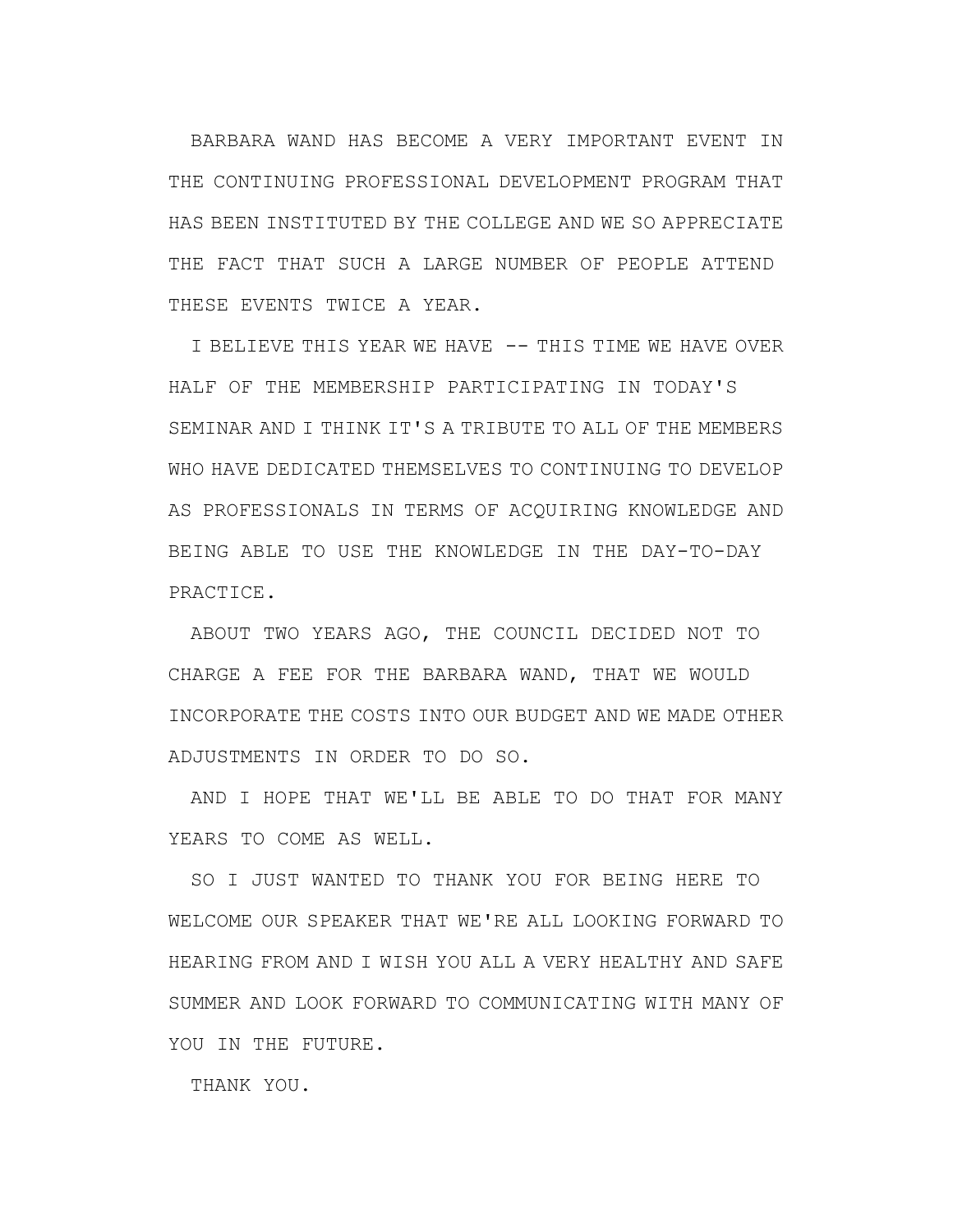>> SO WE ARE REALLY PROUD TO INTRODUCE ALLISON KIRSCHBAUM WHO IS NEW TO ONTARIO.

SO NEW IN FACT SHE'S NOT YET A MEMBER OF THE COLLEGE.

SHE'S CURRENTLY A POST-DOCTORAL RESEARCH FELLOW IN THE HIV PREVENTION LAB AT RYERSON UNIVERSITY AND EARNED HER PH.D. WITH CLINICAL PSYCHOLOGY EMPHASIS IN GENDER DIVERSITY IN UNIVERSITY OF MISSOURI St. LOUIS AND COMPLETED APA CLINICAL INTERNSHIP IN HIV AND LGBT HEALTH DISPARITIES AT THE MEDICAL COLLEGE OF GEORGIA.

SHE ALSO COMPLETED AN APA ACCREDITED CLINICAL FELLOWSHIP IN LGBT HEALTH AT THE EDWARD HINES JUNIOR BA HOSPITAL IN TORONTO.

SHE MOVED TO TORONTO IN SEPTEMBER WITH HER DOG JAKE AND PASSIONATE ABOUT ADVOCACY TRAINING AND RESEARCH, IMPROVING THE LIVES OF MEMBERS OF MARGINALIZED GROUPS ESPECIALLY INDIVIDUALS WHO IDENTIFY AS MEMBERS OF SEXUAL OR GENDER MINORITIES.

WITH THAT, WELCOME ALLISON.

>> THANK YOU SO MUCH FOR THE INTRODUCTION BARRY.

I AM SO HONOURED AND VERY EXCITED TO BE HERE WITH YOU ALL TODAY TO SPEAK ON A TOPIC THAT MEANS A LOT TO ME.

AS BARRY MENTIONED, I AM CURRENTLY A POST-DOC, SO THAT MEANS THAT MANY IF NOT MOST OF YOU HAVE MUCH MORE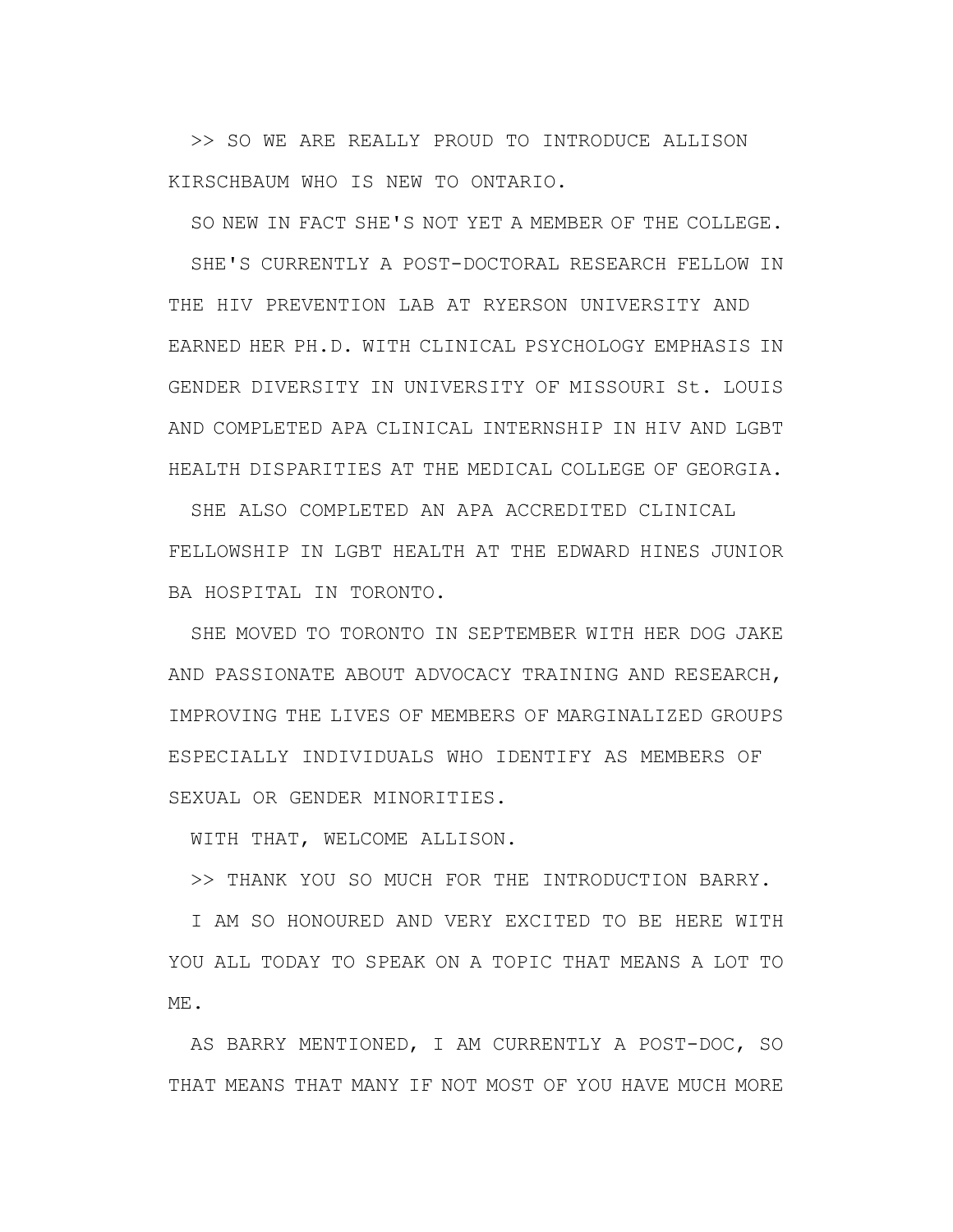CLINICAL EXPERIENCE THAN I DO.

I HAVE, HOWEVER, HAD THE OPPORTUNITY, THE PRIVILEGE TO WORK WITH MOSTLY LGBT OR SEXUAL AND GENDER MINORITY CLIENTS THROUGHOUT GRADUAL SCHOOLS ON INTERNSHIP AND THROUGHOUT BOTH OF MY FELLOWSHIPS.

SO I HAVE LEARNED A LOT OF THINGS THAT I'M REALLY EXCITED TO SHARE WITH YOU TODAY.

SO THANK YOU VERY MUCH FOR COMING.

I KNOW WE HAVE A WIDE RANGE OF EXPERIENCE, EXPERTISE, AND LEVEL OF KNOWLEDGE IN THE AUDIENCE TODAY.

SO I AM GOING TO TRY TO STICK TO THE BASICS BUT I DO ALSO REALLY HOPE THAT SOME OF WHAT WE TALK ABOUT TODAY WILL BE THOUGHT-PROVOKING FOR YOU IN YOUR WORK BOTH WITH LGBT CLIENTS AND WITH NON-LGBT CLIENTS GOING FORWARD.

I'M PRESSING THE GREEN ARROW, BUT I DON'T SEE THE SLIDE PROGRESSING OR ADVANCING.

THANK YOU.

SO I AM CURRENTLY A RESEARCH POST-DOC AT RYERSON UNIVERSITY.

IT FEELS REALLY IMPORTANT FOR ME TO ACKNOWLEDGE TODAY THE RECENT RECOMMENDATION FROM THE YELLOWHEAD INSTITUTE TO REFER TO RYERSON AS X UNIVERSITY WHICH I WILL BE DOING THROUGHOUT THE REMAINDER OF THIS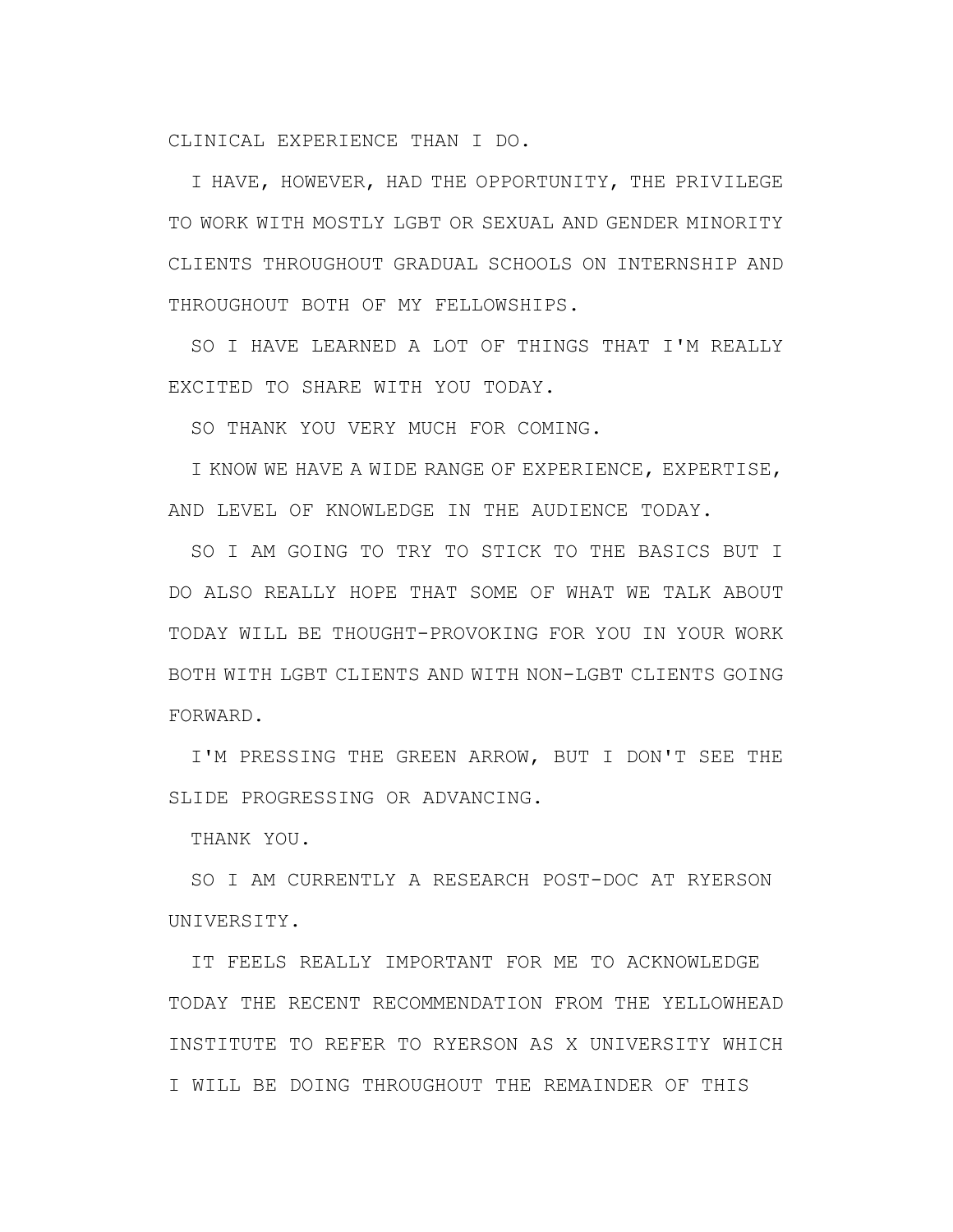PRESENTATION.

IF YOU'RE INTERESTED IN LEARNING MORE ABOUT THE YELLOWHEAD INSTITUTE, THE X UNIVERSITY INITIATIVE OR OTHER THINGS THAT YOU CAN DO TO BETTER SUPPORT FIRST NATIONS PEOPLES, PLEASE VISIT YELLOWHEAD INSTITUTE.ORG.

IT'S ALSO IMPORTANT FOR ME TODAY TO ACKNOWLEDGE WITH GRATITUDE AND RESPECT THAT I AM JOINING YOU TODAY FROM THE TREATY LANDS AND TERRITORY OF THE MISSISSAUGAS OF THE CREDIT FIRST NATION, I'D LIKE TO PAY TRIBUTE TO THEIR LEGACY AND TO ALL FIRST NATIONS PEOPLE OF CANADA.

I AM AN IMMIGRANT AND I AM A SETTLER.

SO IT FEELS PARTICULARLY IMPORTANT FOR ME TO ACKNOWLEDGE THE LAND ESPECIALLY AS I CONTINUE TO LEARN ABOUT THE HISTORY OF CANADA AND CANADA'S RELATIONSHIP WITH INDIGENOUS PEOPLES.

ALSO PARTICULARLY RELEVANT TOPIC TO WHAT WE'RE DISCUSSING TODAY BECAUSE ABORIGINAL GENDER DIVERSE PEOPLE IN ONTARIO REPORT HIGHER LEVELS OF POVERTY, HOMELESSNESS, AND FORCED MIGRATION.

INDIGENOUS YOUTH WHO IDENTIFY AS TWO SPIRITED AND/OR MEMBERS AS THE LGBTQ+ COMMUNITY ARE DISPROPORTIONATELY AFFECTED BY VIOLENT AND HOMELESSNESS AND POVERTY AND HOMOPHOBIA AND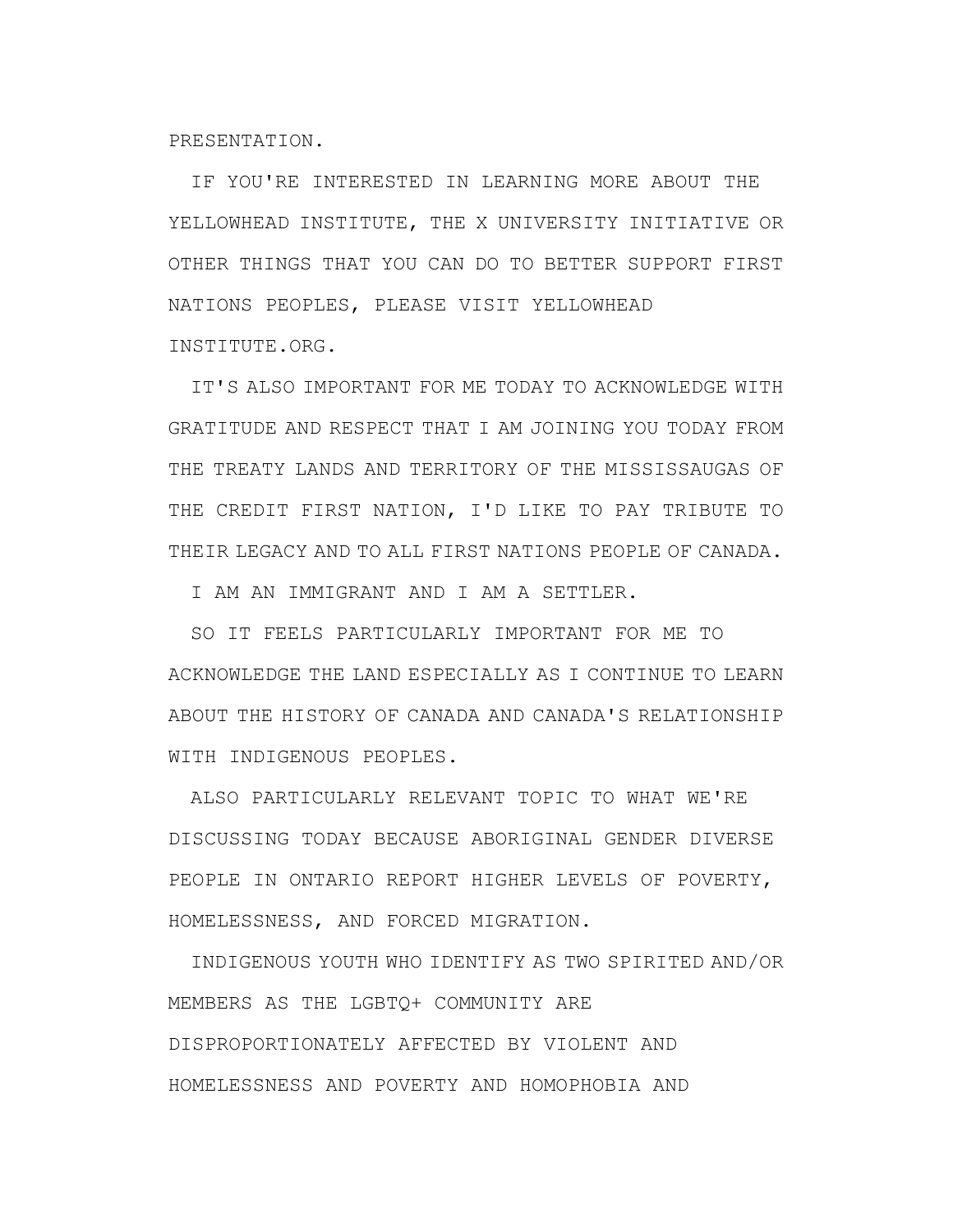TRANSPHOBIA AND SUICIDE.

IT'S ALSO IMPORTANT FOR ME TO ACKNOWLEDGE PARTS OF MY OWN CULTURAL IDENTITY AND THE WAYS THAT THEY IMPACT MY RELATIONSHIP TOO AND MY UNDERSTANDING OF THE TOPICS THAT WE'RE DISCUSSING TODAY.

I DO IDENTIFY AS QUEER.

I IDENTIFY AS A SEXUAL MINORITY.

BUT I IDENTIFY AS A CIS GENDER WOMAN WHICH MEANS I WAS ASSIGNED FEMALE AT BIRTH AND IDENTIFY AS FEMALE.

I WILL BE SPEAKING A LOT TODAY ABOUT EXPERIENCES OF GENDER MINORITY PEOPLE.

AND IT FEELS VERY IMPORTANT FOR ME TO ACKNOWLEDGE THAT I DON'T PERSONALLY ACKNOWLEDGE AS A GENDER MINORITY PERSON.

I HAVE HAD THE PRIVILEGE OF WORKING CLINICALLY WITH MANY GENDER MINORITY FOLKS BUT IT FEELS IMPORTANT TO DISCUSS THE IMPORTANCE OF GROUPS THAT MAYBE WE DO OR DO NOT HAVE SPECIFIC INFORMATION OR KNOWLEDGE ABOUT.

CAN WE LAUNCH THE FIRST POLL?

I JUST WANTED TO START WITH SOME TERMINOLOGY THAT I WILL BE USING THROUGHOUT THE PRESENTATION.

I LIKE TO USE THE TERM GENDER MINORITY WHEN DISCUSSING FOLKS WHO ARE GAY OR LESBIAN OR QUEER OR OTHER LABELS THAT IDENTIFY THAT THE PERSON DOES NOT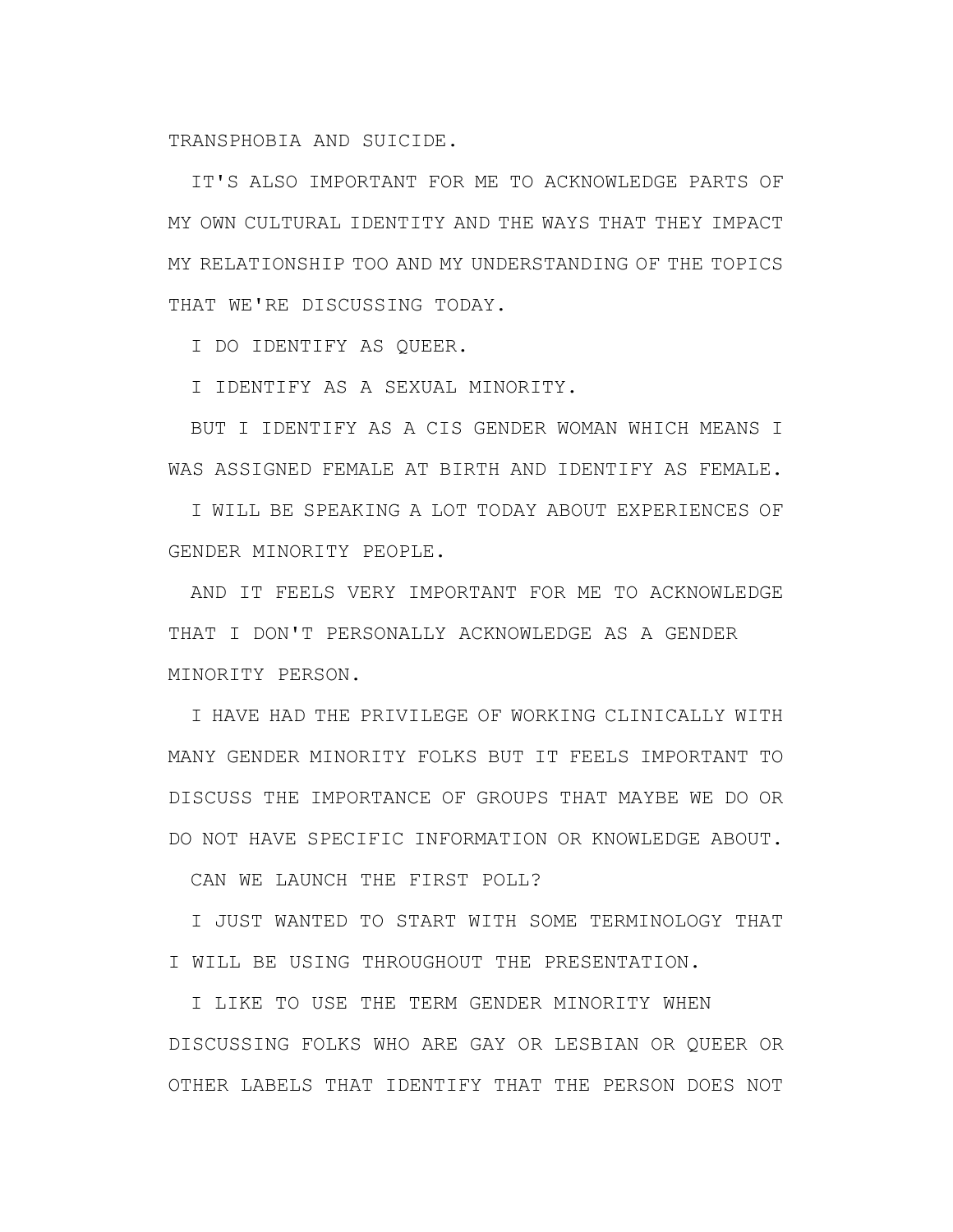IDENTIFY AS HETEROSEXUAL.

WHEN I USE THE TERM SEXUAL MINORITY IT INDICATES THAT I'M DISCUSSING SOMEONE WHOSE SEXUAL IDENTITY OR POTENTIALLY THEIR BEHAVIOUR OR ATTRACTIONS ARE TOWARDS SOMEONE OF THE SAME OR MULTIPLE OTHER GENDERS.

I LIKE TO USE THE ACRONYM SMP THAT STANDS FOR SEXUALLY MINORITY PERSONS.

A LOT OF PEOPLE LIKE TO USE LGB OR LGBQ.

THERE'S LOTS OF DIFFERENT WAYS TO DISCUSS OR LABEL THIS GROUP.

I LIKE TO DEFINE SMP OR FIND SMP IS MORE INCLUSIVE.

I LIKE TO USE THE TERM GENDER MINORITY WHEN I'M REFERRING TO PEOPLE WHO ARE NOT CIS GENDER.

WHEN I USE THE TERM CIS GENDER I'M TALKING ABOUT PEOPLE'S SEX WHO WAS ASSIGNED TO THEM AT BIRTH CURRENTLY CORRESPONDS WITH THE GENDER IDENTITY.

SO LIKE I SAID, I IDENTIFY AS FEMALE AND I WAS ASSIGNED FEMALE AT BIRTH.

THAT MEANS THAT I'M CIS GENDER.

AND WHEN I'M TALKING ABOUT GENDER MINORITY FOLKS, I'M TALKING ABOUT ALL SORTS OF PEOPLE WHO IDENTIFY MAYBE AS TRANS OR GENDER NONBINARY.

THERE'S A LOT OF DIFFERENT WAYS THEY MIGHT IDENTIFY THEMSELVES.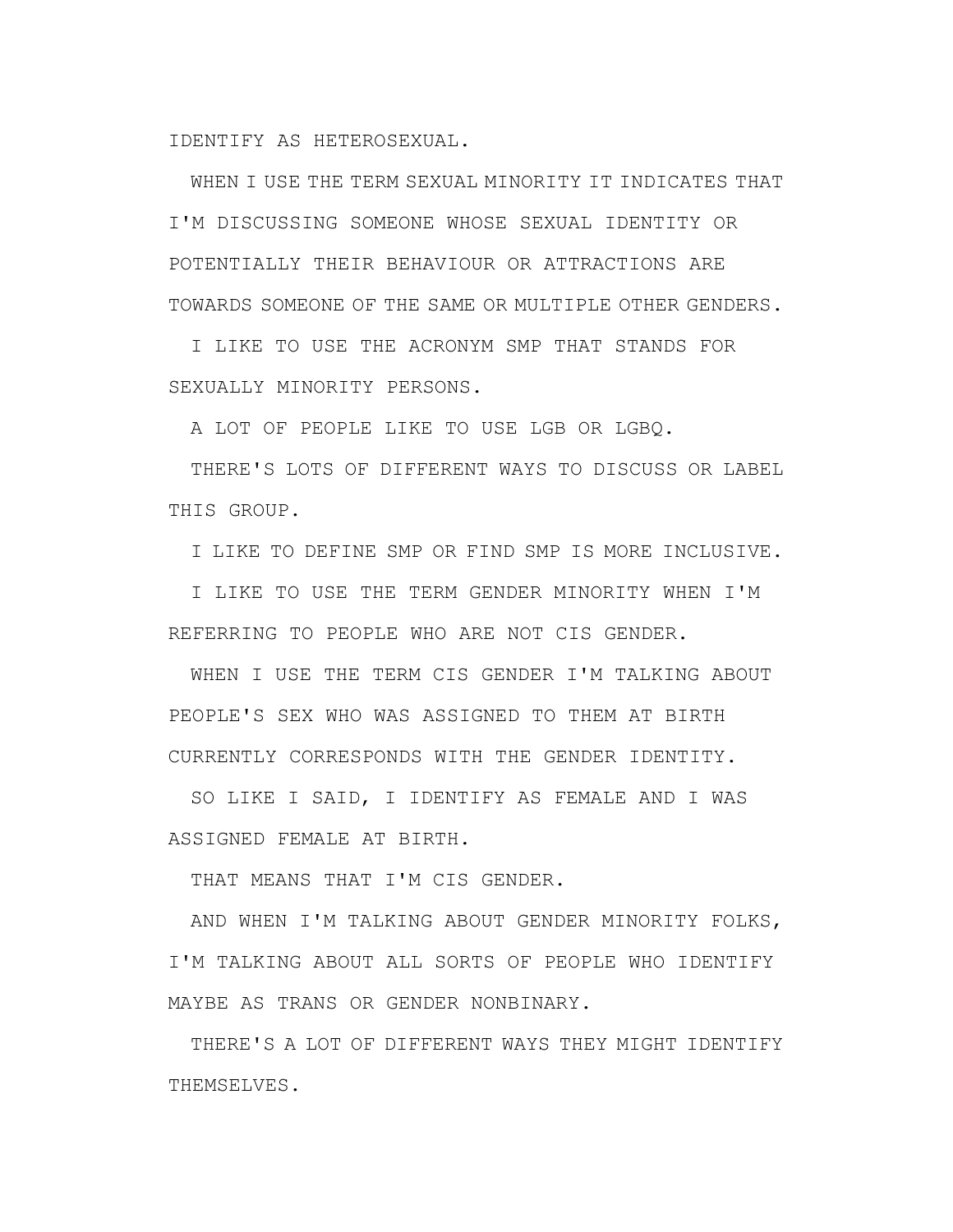I OFTEN USE THE TERM GMP TO IDENTIFY GENDER MINORITY PEOPLE.

AND THEN I ALSO USE THE ACRONYM A LOT SGM THROUGHOUT THIS PRESENTATION TO REFER TO PEOPLE WHO IDENTIFY AS EITHER SEXUAL OR GENDER MINORITY PERSONS OR WHO MAYBE IDENTIFY AS BOTH.

THIS IS KIND OF A SHORTER AND IN MY OPINION SLIGHTLY MORE INCLUSIVE WAY OF SAYING LGBTQIA2+THAT MIGHT BE A BIT OF A MOUTHFUL FOR ME TO USE THROUGHOUT THE PRESENTATION.

I WILL SAY SGM INSTEAD.

I ALSO LIKE TO USE THE TERM SEXUAL IDENTITY OR SEXUAL ORIENTATION.

WHEN I'M SAYING SEXUAL IDENTITY, I'M REFERRING TO THE LABEL THAT PEOPLE USE TO DESCRIBE THEIR OWN SEXUAL ORIENTATION OR THEIR ATTRACTIONS OR THEIR BEHAVIOURS.

I ALSO JUST WANT TO POINT OUT THERE ARE TERMS THAT WE DON'T USE VERY OFTEN ANYMORE.

TERMS LIKE HOMOSEXUAL.

SOMETHING LIKE THAT IS NOT SEEN AS A VERY RESPECTFUL TERM.

SO I THINK THAT SEXUAL MINORITY IS A BIT MORE MODERN AND INCLUSIVE OF A TERM TO USE.

DID THAT FIRST POLL GET LAUNCHED?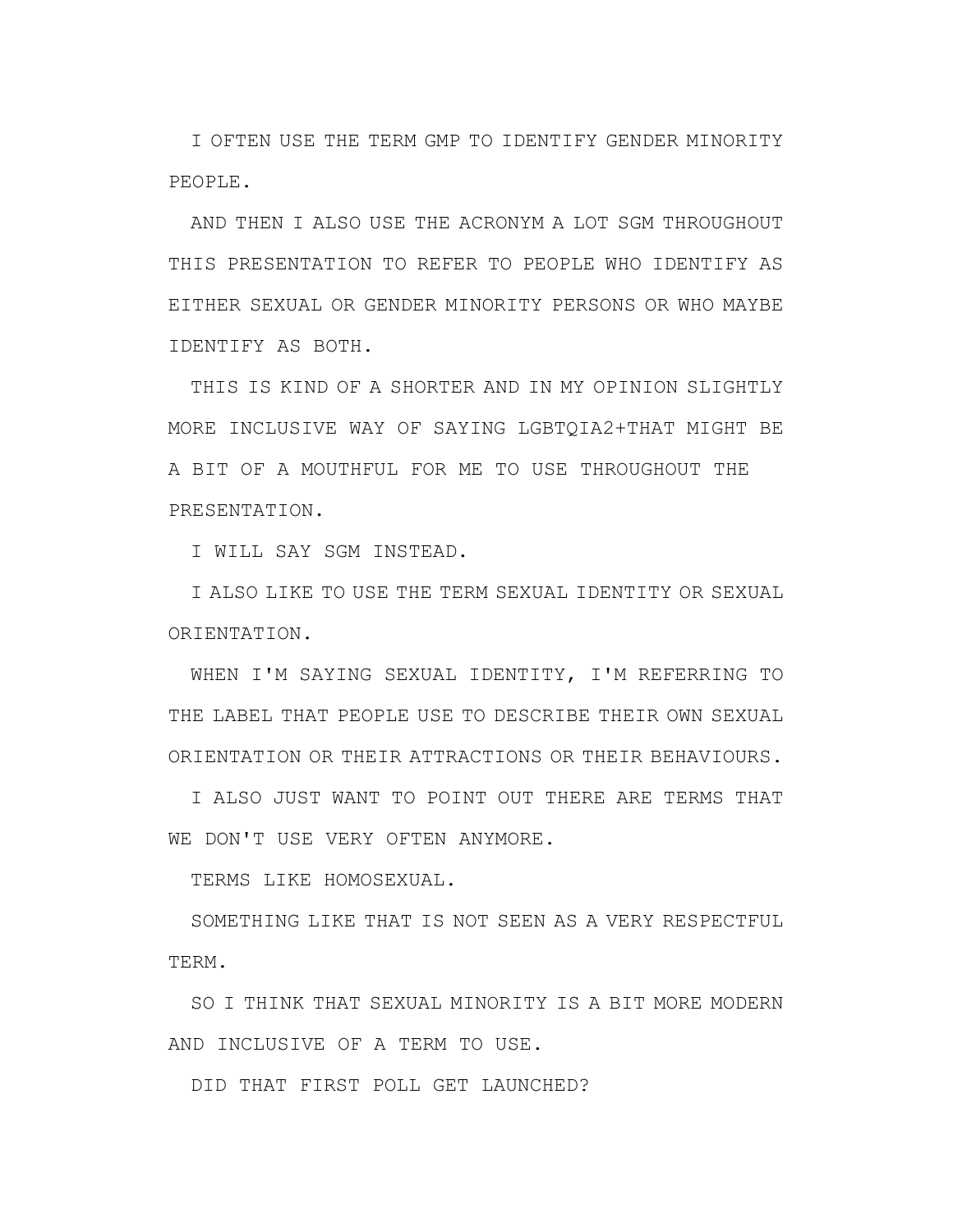GREAT.

I WAS REALLY CURIOUS TO SEE WHAT PEOPLE'S EXPERIENCE HAS BEEN WORKING WITH THIS GROUP.

I LOOKS LIKE THE MAJORITY OF YOU WORK WITH FOLKS WHO IDENTIFY AS LGBT AND THAT'S GREAT.

SO I ALSO WANT TO TALK BRIEFLY ABOUT SEX AND GENDER AND THE DIFFERENCE BETWEEN THESE TWO TERMS BECAUSE THEY OFTEN GET CONFUSED.

IT CAN BE PRETTY CONFUSING.

SO WHEN I'M USING THE TERM GENDER, I'M GOING TO BE TALKING ABOUT THE BEHAVIOURS, IDENTITIES, AND USUALLY THE LABEL THAT SOMEONE USES TO DESCRIBE THEIR OWN GENDER IDENTITIES.

SO IT'S IMPORTANT FOR US TO TALK ABOUT THE FACT THAT GENDER IS SOCIALLY CONSTRUCTED.

WHAT SOCIALLY CONSTRUCTED MEANS IS THAT THE MEANING OF THIS WORD OR CATEGORY IS DEVELOPED THROUGH LANGUAGE IN COORDINATION WITH OTHER PEOPLE IN THE CULTURE.

WHEREAS SEX IS SOMETHING THAT IS ASSIGNED AT BIRTH, REFERS TO BIOLOGICAL ATTRIBUTES, CHROMOSOMES, THINGS THAT ARE USUALLY IDENTIFIED AT BIRTH, BUT MIGHT NOT BE PART OF THE WAY THAT SOMEBODY IDENTIFIES THEMSELVES.

SO I OFTEN USE THE TERM SEX ASSIGNED AT BIRTH.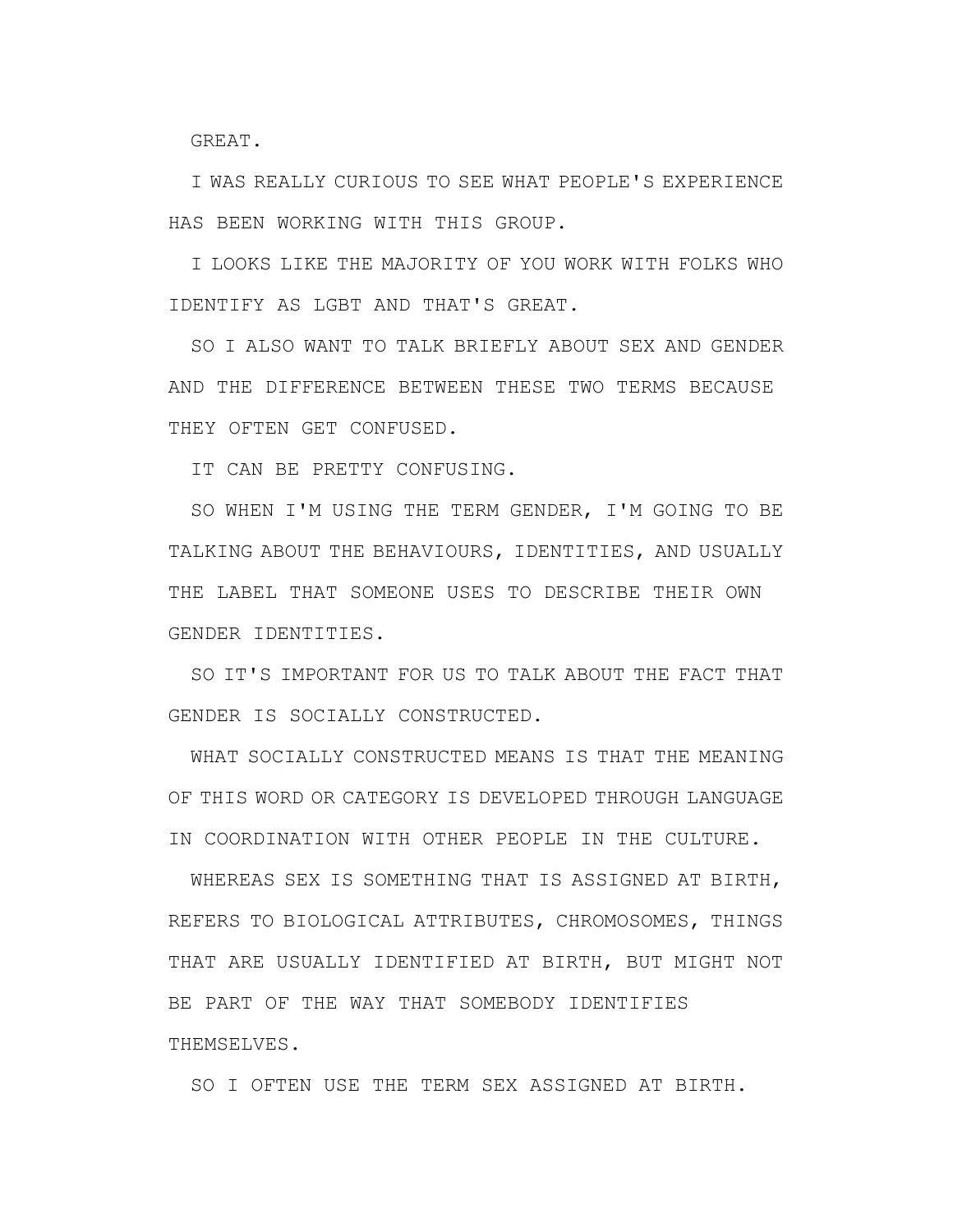I DO ALSO WANT TO TALK ABOUT THE GENDER BINARY.

SO THE GENDER BINARY ESSENTIALLY CLASSIFIES GENDER INTO TWO DISTINCT OR WHAT WE OFTEN REFER TO AS OPPOSITE GENDERS.

AND THE GENDER BINARY SORT OF IMPLIES THAT ANYTHING THAT DOESN'T NEATLY FIT WITHIN THESE TWO CATEGORIES OF MALE OR FEMALE IS SOMETIMES SEEN AS ABERRANT OR DIFFERENT OR SOMETIMES DIFFICULT TO UNDERSTAND.

SO I REALLY LIKE THIS INFO GRAPHIC, HOW IT POINTS OUT THE -- SORT OF THE DIFFERENT WAYS THAT OUR GENDER ROLES ARE SOCIALLY CONSTRUCTED, THE WAYS THAT MEN AND WOMEN ARE SORT OF SUPPOSED TO ACT AND BEHAVE.

SO WHY IS THIS IMPORTANT?

WHY IS THIS A TOPIC THAT WE SHOULD BE DISCUSSING TODAY?

IT'S REALLY DIFFICULT FOR US TO GET A CLEAR AND ACCURATE UNDERSTANDING OR COUNT OF HOW MANY PEOPLE REALLY DO IDENTIFY AS SEXUAL OR GENDER MINORITIES.

AND YOU CAN SEE ON THE SLIDE THAT THE NUMBERS REALLY VARY.

SO THERE WAS ONE STUDY THAT THE JASMIN ROY STUDY WAS NOT PEER REVIEWED AND PRIVATELY FUNDED SURVEY THAT ASSESSED THE NEEDS OF SEXUAL AND GENDER MINORITY CANADIANS BUT THEY FOUND THAT 13% OF PEOPLE LIVING IN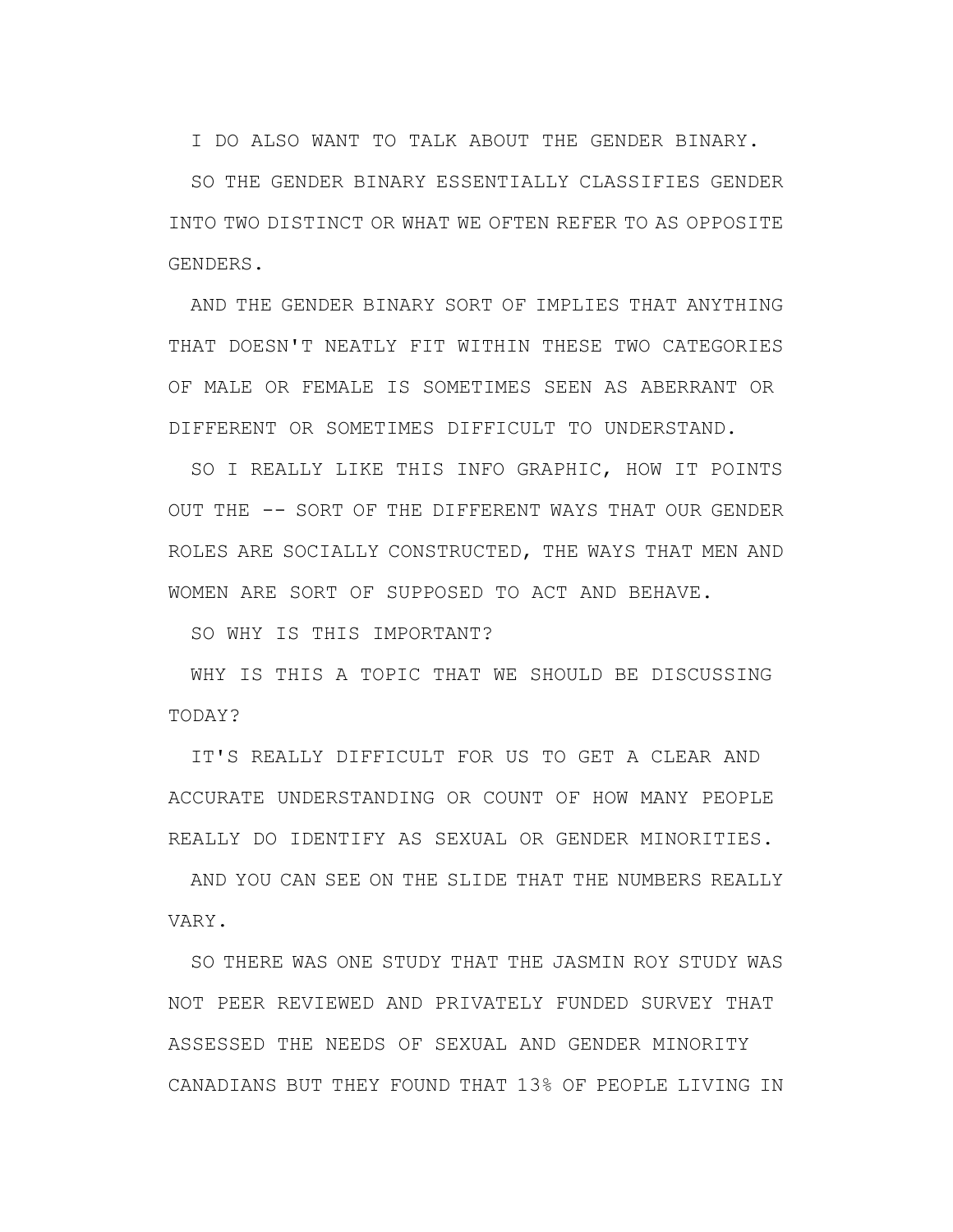CANADA OVER THE AGE OF 15 IDENTIFY AS LGBT AND THEN SOME OTHER RATES ARE LOWER THAN THAT.

SO THE GALLUP POLL RECENTLY FOUND IN THE UNITED STATES 5.6% OF FOLKS IDENTIFY AS LGBT, BUT THAT WAS UP SIGNIFICANTLY FROM 4.5%.

SO THERE IS SOME EVIDENCE THAT POTENTIALLY MORE AND MORE PEOPLE OVER TIME ARE IDENTIFYING AS SEXUAL AND/OR GENDER MINORITY FOLKS WHICH IS WHY IT'S EVEN MORE IMPORTANT FOR US TO I THINK BE DISCUSSING THIS TOPIC TODAY.

STATISTICS CANADA FOUND THAT POTENTIALLY ONLY 3.3% OF FOLKS IN CANADA IDENTIFY AS LGB, SO THAT IS JUST INCLUDING SEXUAL MINORITY FOLKS.

I'M SURE MANY OF YOU KNOW THAT THEY STARTED ASKING IF FOLKS ARE A GENDER MINORITY STARTING ON THE CENSUS THIS YEAR.

SO IT WILL BE REALLY INTERESTING WHEN THOSE RESULTS ARE RELEASED TO SEE.

MAYBE HOW MANY PEOPLE DO IDENTIFY AS LGBT OR SEXUAL OR GENDER MINORITIES.

GALLUP DID ALSO FIND IN THE UNITED STATES ONE IN SIX PEOPLE WHO ARE MEMBERS OF GEN-Z FOLKS BETWEEN THE AGES OF 18 AND 23 IDENTIFY AS LGBT, SO AGAIN YOUNGER GENERATIONS ARE USING THESE IDENTITIES OR ARE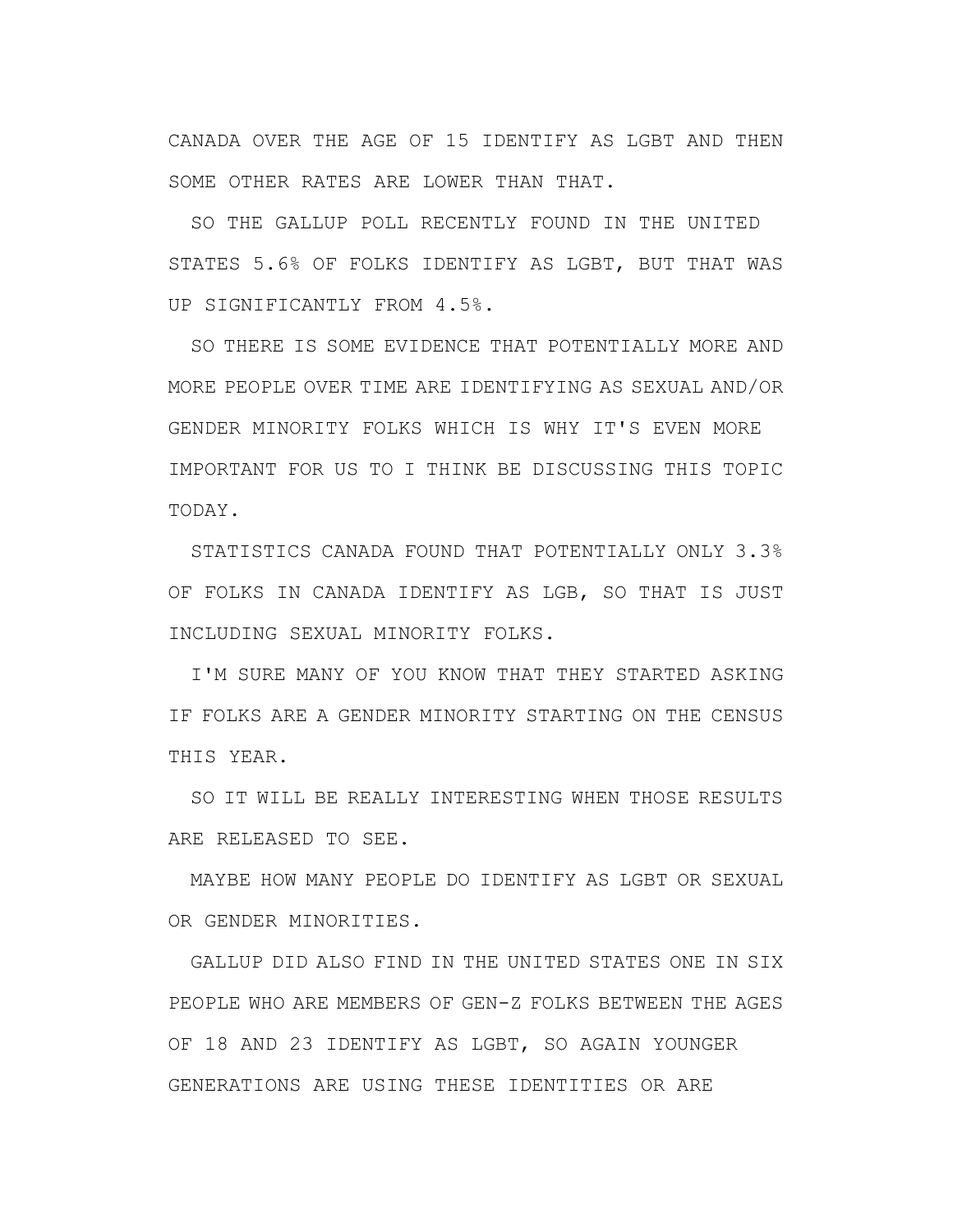IDENTIFYING WITH THESE CATEGORIES MORE AND MORE OFTEN.

ALSO REALLY IMPORTANT FOR US TO DISCUSS THIS TOPIC TODAY BECAUSE AMONG SEXUAL AND GENDER MINORITY FOLKS THERE ARE SIGNIFICANT AND REALLY ASTOUNDING DISPARITIES IN MENTAL HEALTH DIAGNOSES.

THIS LITTLE INFO GRAPHIC TO THE RIGHT IS FROM THE FENWAY INSTITUTE.

YOU CAN SEE THAT COMPARED TO HETEROSEXUAL PEOPLE, SEXUAL MINORITIES HAVE FAR HIGHER RATES OF ANXIETY AND MOOD DISORDERS AND SUBSTANCE DISORDERS.

I'LL TALK ABOUT THAT MORE LATER THOUGH.

SEXUAL MINORITY FOLKS ARE ALSO MORE LIKELY TO SEEK MENTAL HEALTH SERVICES.

SO EVEN IF THEY AREN'T SHOWING UP ON YOUR REFERRAL LIST VERY OFTEN, THEY ARE ACTUALLY FAR MORE LIKELY TO SEEK SERVICES.

LESBIAN AND BISEXUAL WOMEN SHOW THE HIGHEST RATES OF MENTAL HEALTH TREATMENT SEEKING.

THERE'S ALSO BEEN A LOT OF EVIDENCE SHOWING THAT DISCLOSING ONE'S SEXUAL IDENTITY TO THE HEALTH CARE PROVIDER, WHETHER IT'S A FAMILY DOCTOR OR THERAPIST OR ANOTHER KIND OF HEALTH CARE PROVIDER CAN RESULT IN SOME REALLY SIGNIFICANT HEALTH BENEFITS AND ALSO CAN RESULT IN INCREASE UTILIZATION OF SERVICES OF MENTAL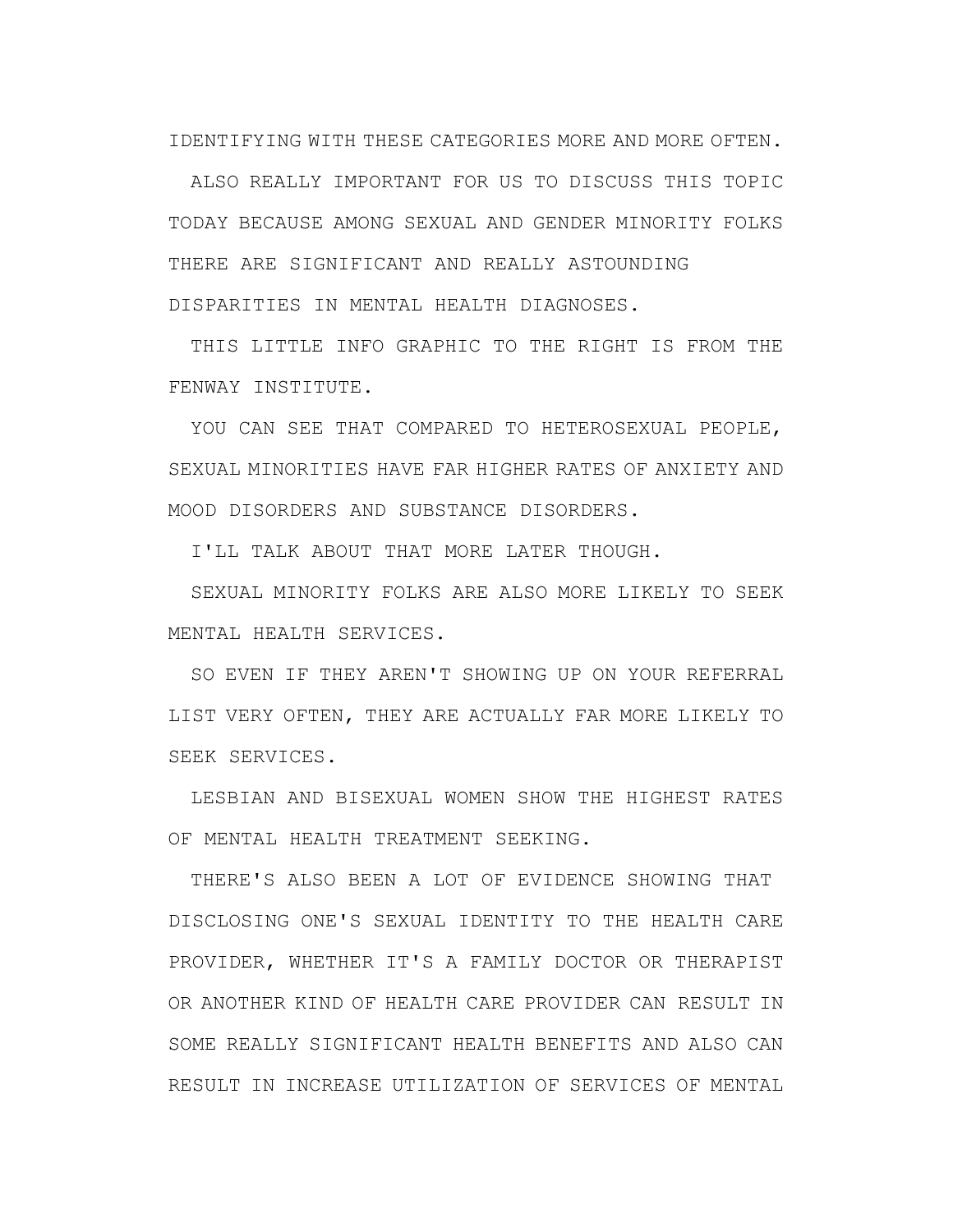HEALTH AND PHYSICAL HEALTH SERVICES.

HAVING INFORMATION ABOUT HOW TO ASK PATIENTS THESE QUESTIONS OR INFORMATION ABOUT MORE ABOUT HEALTH DISPARITIES AND HOW TO PROVIDE THEM WITH THE BEST CARE CAN HELP US TO HAVE MORE INCLUSIVE HEALTH CARE SETTINGS SO THAT SEXUAL AND GENDER MINORITY FOLKS WILL HOPEFULLY FEEL MORE COMFORTABLE COMING TO OUR OFFICES FOR SERVICES.

SO THE FIRST HALF OF MY TALK, I'M GOING TO FOCUS ON WORKING WITH SEXUAL MINORITY PERSONS OR SEXUAL MINORITY FOLKS.

AND THEN AFTER THE BREAK, I'LL TALK MORE ABOUT WORKING WITH GENDER MINORITY PEOPLE.

THIS IS SOMEWHAT OF A FALSE DISTINCTION THOUGH AND IT'S A LITTLE BIT HARD TO DIVIDE THEM BECAUSE MANY SEXUAL MINORITY PEOPLE IDENTIFY AS GENDER MINORITY AND VICE VERSA.

I WILL TALK A LITTLE BIT MORE ABOUT THAT GOING FORWARD.

BUT I JUST WANT TO GIVE YOU A BIT OF A LAY OF THE LAND IN TERMS OF WHAT TO EXPECT.

I JUST WANT TO START WITH JUST A FEW THOUGHTS.

THINGS THAT I JUST WANTED TO CLARIFY BEFORE MOVING FORWARD.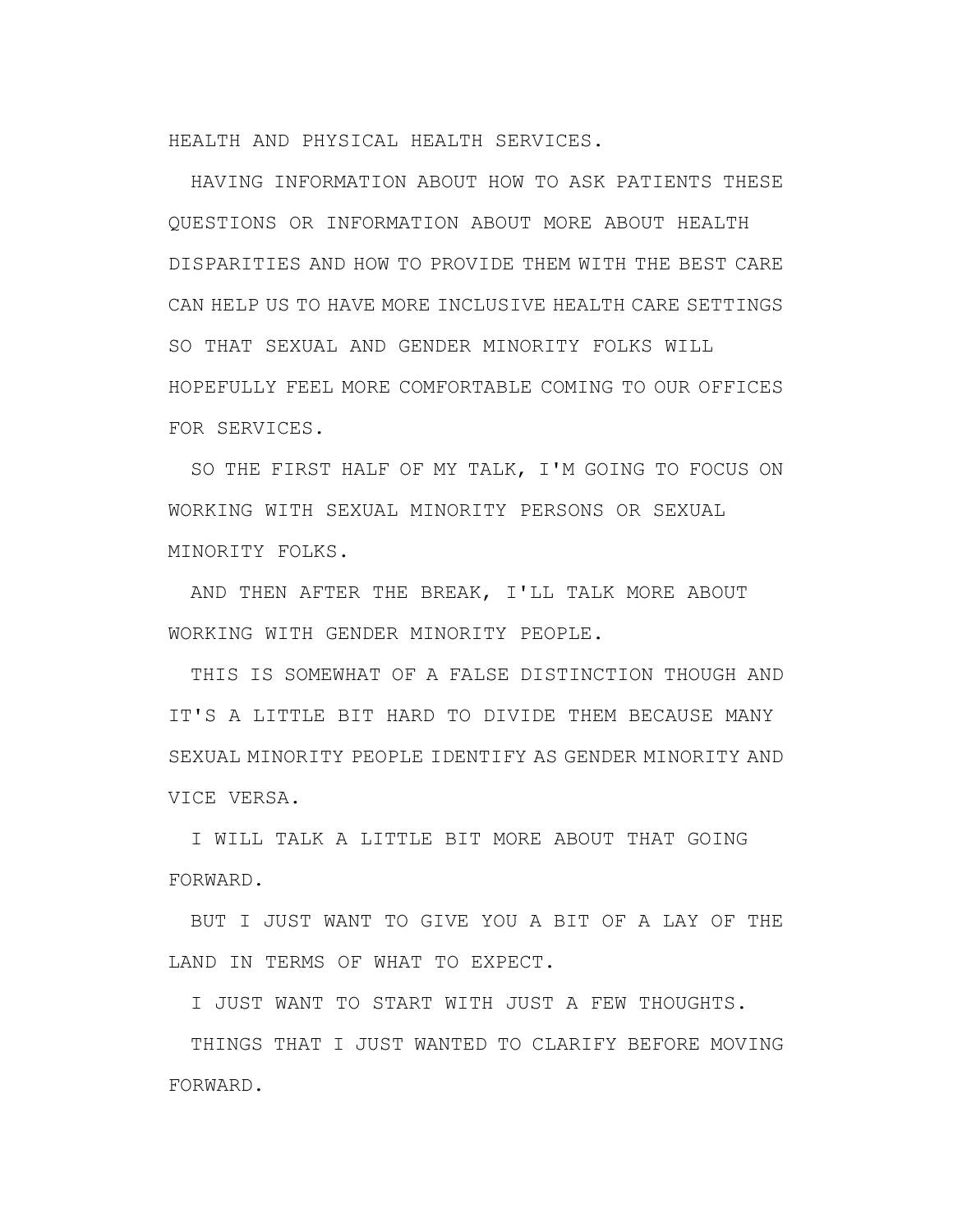SEXUAL MINORITY PEOPLE ARE OBVIOUSLY A VERY DIVERSE AND VERY HETEROGENEOUS GROUP.

EVEN THOUGH I'M SPEAKING ABOUT THEM AS A GROUP, AS A WHOLE, THERE ARE SO MANY DIFFERENCES.

IT'S IMPORTANT TO ACKNOWLEDGE THAT.

ALSO LIKE I SAID, MANY SEXUAL MINORITY PEOPLE IDENTIFY AS GENDER MINORITY BUT NOT ALL AND THE REVERSE IS ALSO THE CASE.

IDENTITY AND BEHAVIOUR ARE ALSO REALLY DIFFERENT THINGS.

SO SOMEONE WHO IDENTIFIES AS A SEXUAL MINORITY MAY OR MAY NOT BE ENGAGING IN RELATIONSHIPS OR IN SEXUAL BEHAVIOUR THAT MAYBE ALIGNS WITH THAT IDENTITY AND SOMEONE'S BEHAVIOUR MIGHT NOT ACTUALLY INDICATE THEIR IDENTITIES.

SO I THINK IT'S REALLY IMPORTANT AS MENTAL HEALTH PROVIDERS TO NOT ONLY ASK SOMEONE WHAT THEIR SEXUAL IDENTITY IS, BUT TO ALSO ASK THEM ABOUT WHO IT IS THAT THEY'RE HAVING SEX WITH AND WHO IT IS THAT THEY'RE ATTRACTED TO BECAUSE THESE ARE REALLY DIFFERENT PARTS OF OUR SEXUALITY THAT DON'T ALWAYS NECESSARILY ALIGN OR MATCH UP.

I WILL BE TALKING A LOT TODAY ABOUT SEXUAL MINORITY STRESS AND THE MINORITY STRESS MODEL.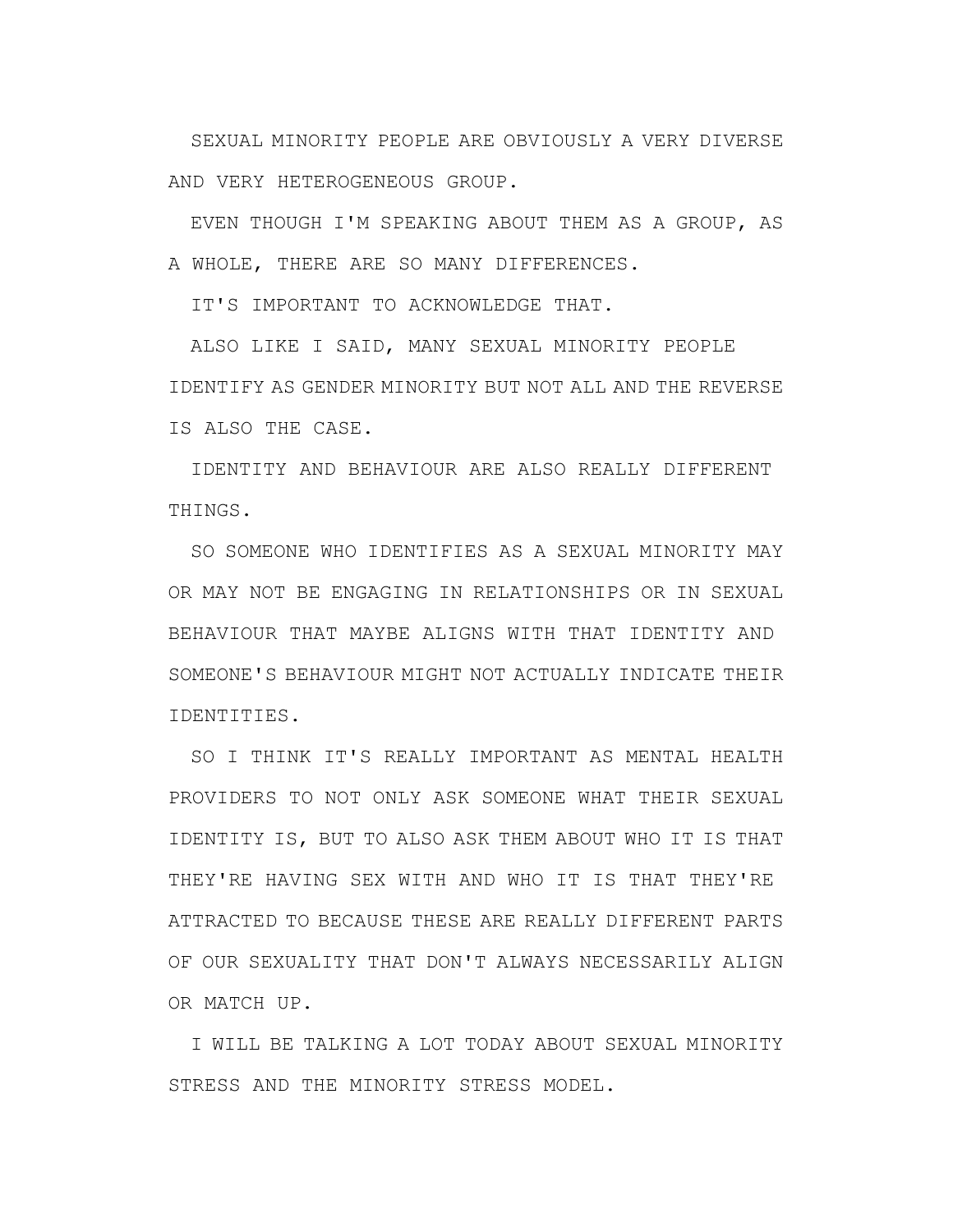THIS IS A PRETTY COMPLICATED MODEL OVER HERE.

BUT ESSENTIALLY WHAT THIS MODEL SAYS IS THAT SEXUAL MINORITY PEOPLE ENCOUNTER STIGMA AND PREJUDICE AND THIS IS STIGMA AND PREJUDICE IN ADDITION TO THE DAILY STRESSORS THAT EVERYBODY EXPERIENCES OR FACES.

BUT THEY ALSO ENCOUNTER UNIQUE STRESSORS IN ADDITION TO EVERYDAY STRESSORS.

STRESSORS THAT ARE UNIQUE TO BEING A SEXUAL MINORITY.

AND THESE STRESSORS HAVE BEEN FOUND TO LEAD TO POOR MENTAL AND PHYSICAL HEALTH AND AT THE ROOT OF A LOT OF THE MENTAL HEALTH DISPARITIES.

THAT SLIDE BEFORE WHEN I WAS SHOWING THE RATES OF MENTAL HEALTH DIAGNOSIS AND HOW THEY DIFFER SIGNIFICANT BETWEEN HETEROSEXUAL AND SEXUAL MINORITY FOLKS.

STRESSORS THAT THEY FACE ARE FOUND TO BE AT THE ROOT OF THOSE DIFFERENCES.

SO I WILL ALSO TALK TODAY A LOT ABOUT THE DIFFERENCE BETWEEN DISTAL AND PROXIMAL STRESSORS.

SO YOU CAN SEE IN THIS MODEL THAT IN THE MIDDLE WHERE IT SAYS -- WHERE THE MINORITY STRESSORS EXIST, IT LISTS DISTAL AND PROXIMAL AS DIFFERENT KINDS OF STRESSORS. \*\*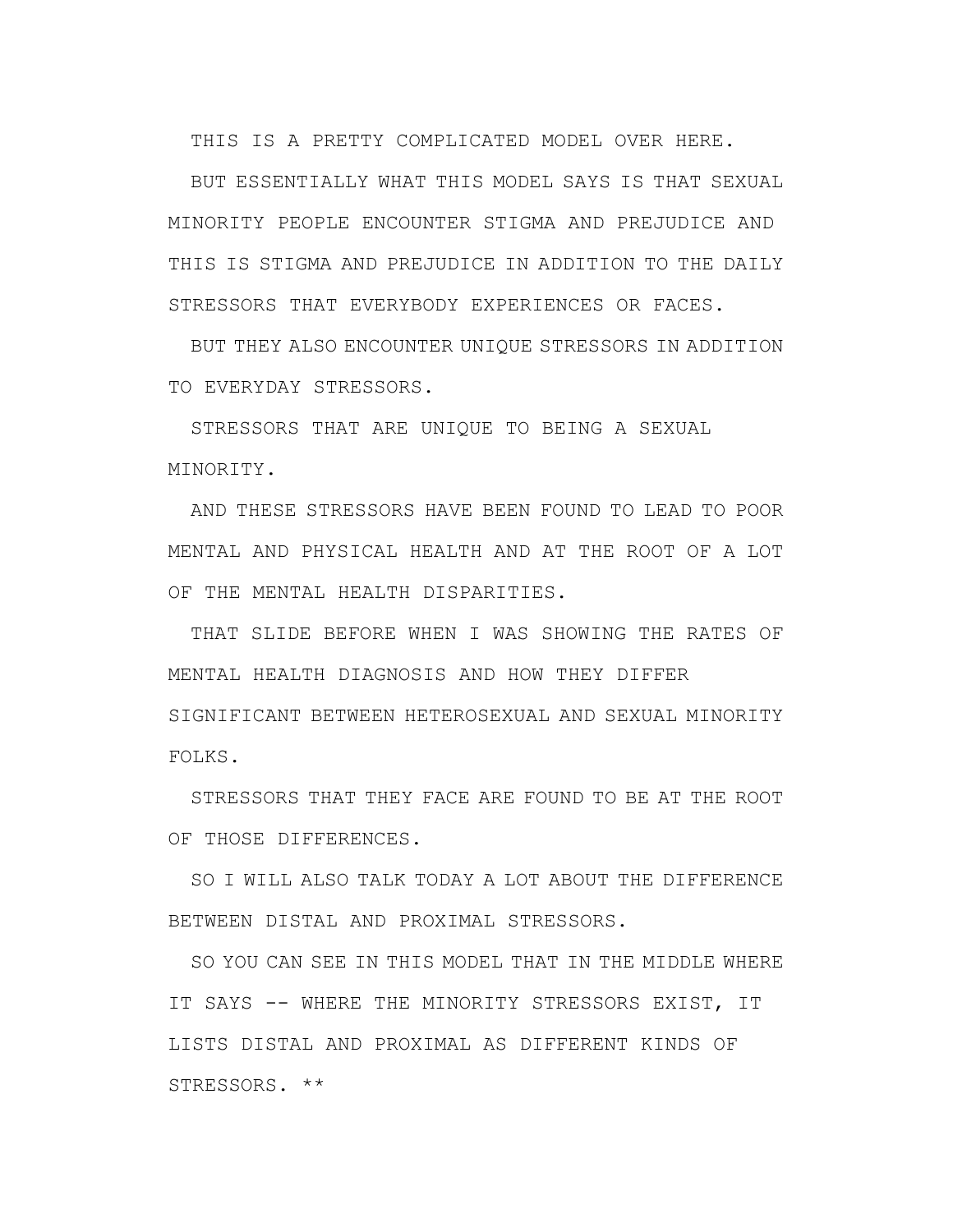SO A DISTAL STRESSOR IS ONE THAT IS EXPERIENTIAL.

SO THIS IS SOMETHING THAT HAPPENS OUTSIDE OF THE PERSON, OUTSIDE OF THE INDIVIDUAL.

SOMETHING LIKE DISCRIMINATION, VICTIMIZATION RELATED TO SOMEONE'S SEXUAL IDENTITY.

EVEN MICRO AGGRESSIONS.

SO MAYBE LITTLE VERBAL INSULTS THAT MAY OR MAY NOT HAVE BEEN INTENDED TO BE INSULTING.

ALL THE WAY UP TO HATE CRIMES.

AND THEN A PROXIMAL STRESSOR IS SOMETHING THAT IS A BIT MORE INTERNAL.

PROXIMAL STRESSORS ARE THINGS LIKE INTERNALIZED HETERO SEXISM.

I WILL TALK A BIT ABOUT WHAT THAT MEANS.

WE ARE ALL SOCIALIZED TO LIVE IN A HETERO SEXIST SOCIETY THAT MEANS IT'S SORT OF APPLIED AND ASSUMED THAT MOST PEOPLE ARE HETEROSEXUAL AND THAT THAT IS THE NORM AND THAT IS TO BE EXPECTED.

SO SEXUAL MINORITY FOLKS INTERNALIZE THAT.

SO DO HETEROSEXUAL FOLKS.

OTHER EXAMPLES OF PROXIMAL STRESSORS ARE THINGS LIKE EXPECTATIONS OF REJECTION.

SO WHAT THAT MEANS IS THAT MANY SEXUAL MINORITY FOLKS HAVE EXPERIENCED REJECTION EITHER IN THE WORKPLACE,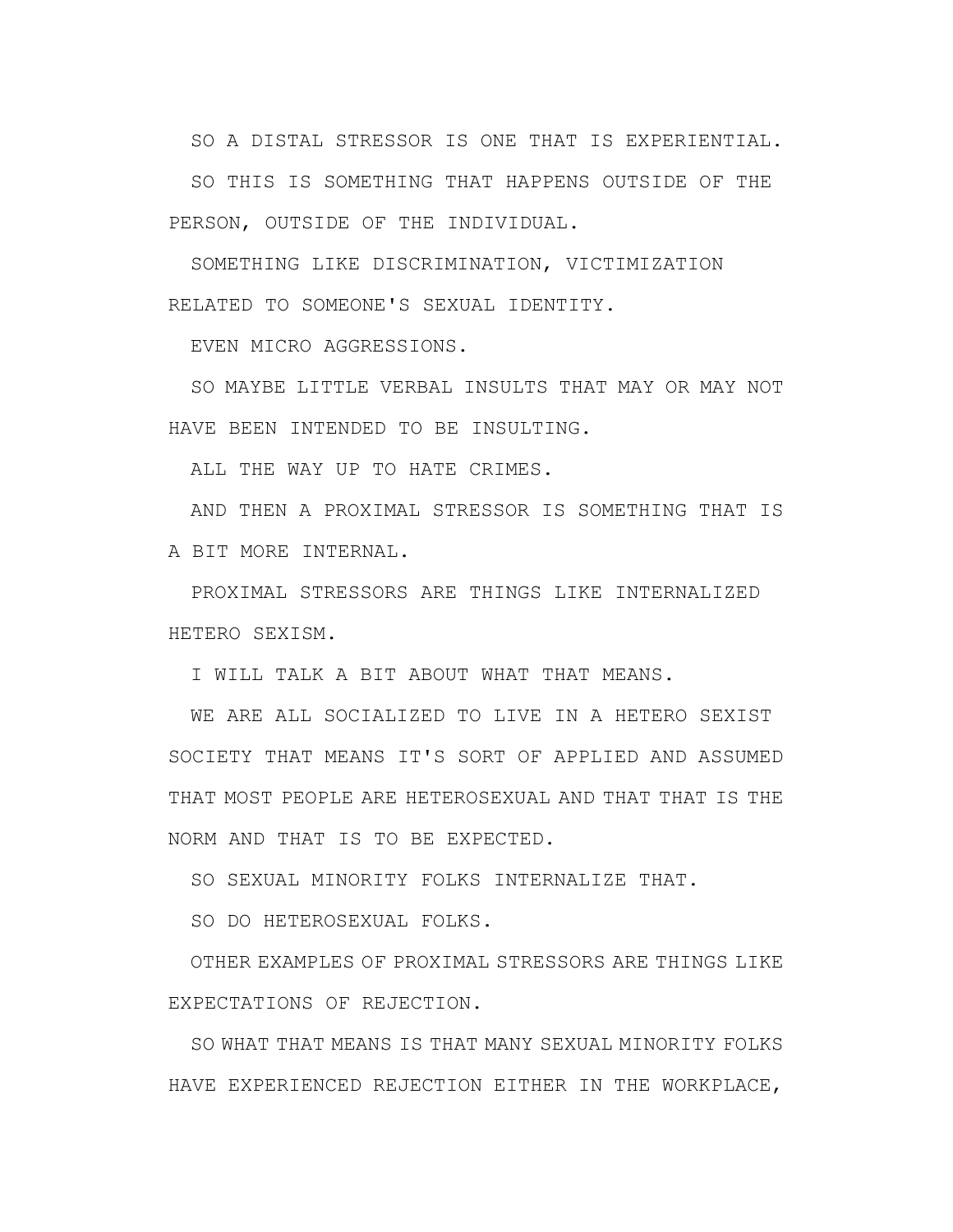RELATIONSHIPS AND THEIR FAMILY.

THEY EXPERIENCED IT IN THE PAST, SO THEY CONTINUE TO POTENTIALLY EXPECT THESE KINDS OF EXPERIENCES IN OTHER SITUATIONS.

CONCEALMENT REFERS TO IDENTITY CONCEALMENT.

THIS MEANS SORT OF HAVING TO NAVIGATE WHETHER OR NOT THEY'RE GOING TO SHARE THEIR SEXUAL IDENTITY IN A VARIETY OF SITUATIONS.

AND THIS IS CONSIDERED A STRESSOR BECAUSE IT CAUSES STRESS AND CONFUSION AND CAN WEIGH ON SOMEONE'S COGNITIVE LOAD.

SO THESE STRESS ORB THESE SEXUAL MINORITY STRESSORS ARE UBIQUITOUS AND UNAVOIDABLE.

IT'S A UNIVERSAL EXPERIENCE AND NOT SOMETHING THAT CAN NECESSARILY BE AVOIDED.

EVEN IF SOMEONE IS NOT POTENTIALLY OUT OF THE CLOSET THEY WILL STILL EXPERIENCE SEXUAL MINORITY STRESSORS BECAUSE THEY ARE LIVING IN A HETEROSEXUAL SOCIETY.

SOMETHING THAT THE MODEL POINTS OUT TO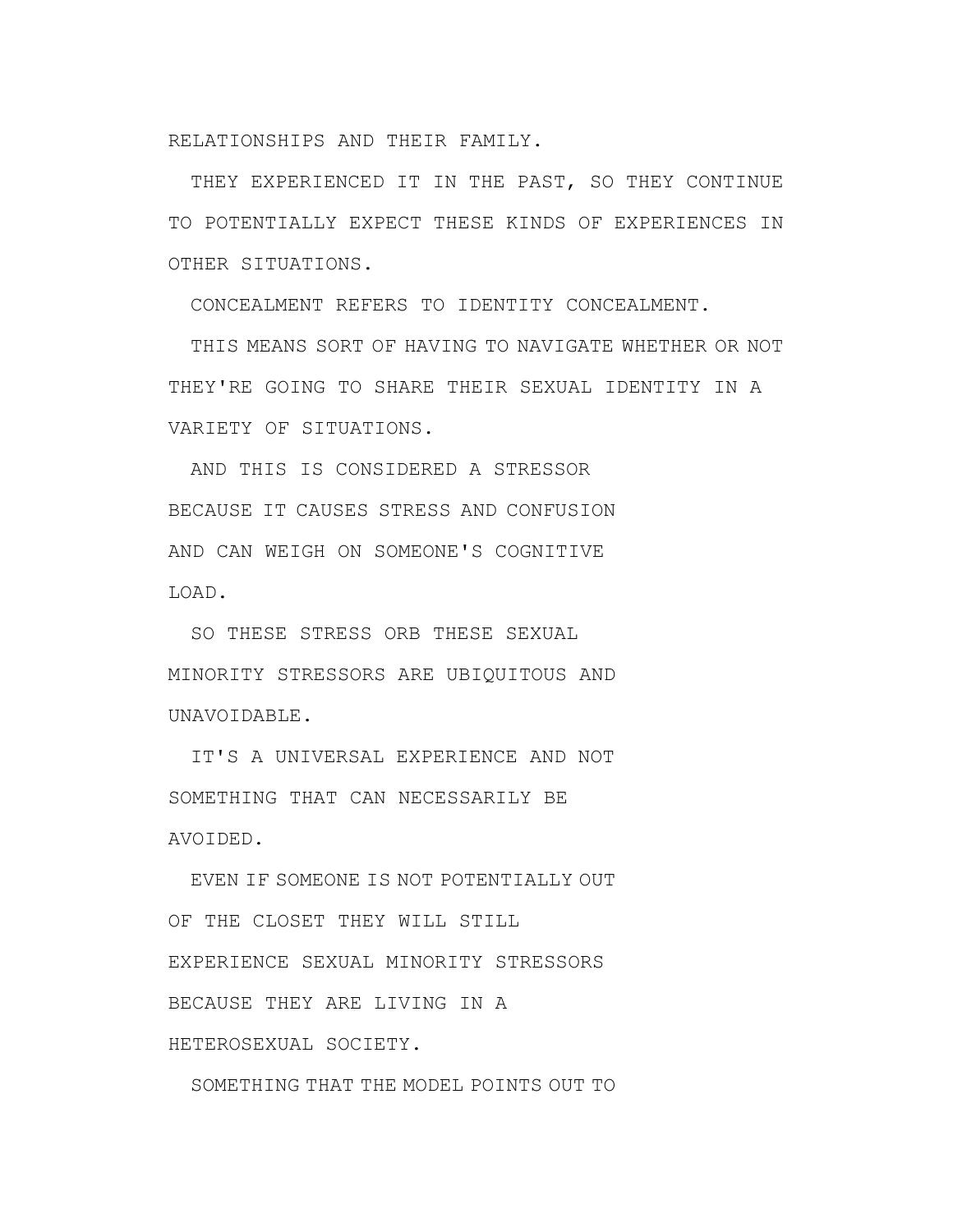US THAT IS IMPORTANT TO REMEMBER, THERE ARE MITIGATORS AND WAYS TO MINIMIZE THE IMPACT OF MINORITY STRESS.

THINGS LIKE SOCIAL SUPPORT AND POSITIVE COPING SKILLS WHICH IS WHERE WE COME IN HANDY ESPECIALLY.

AND RESILIENCE, DEVELOPING RESILIENCE CAN HELP FOLKS TO -- FOR MINORITY STRESS TO NOT IMPACT THE MENTAL AND PHYSICAL HEALTH AS MUCH.

I'M ALSO GOING TO BE TALK A LOT TODAY ABOUT INTER SECTIONALTY.

IT'S ATOPIC THESE DAYS.

WHEN I'M TALKING ABOUT THAT SEXUAL MINORITY STRESS INTER ACTS WITH OTHER SYSTEMS OF OPPRESSION.

OTHER SYSTEMS OF OPPRESSION WHEN I USE THE TERM, WHAT I MEAN IS THINGS LIKE SEXISM, RACISM, ABLEISM, SO ESSENTIALLY WHAT INTER SECTIONALTY TELLS US IS THAT HETERO SEXISM DOESN'T EXIST ALONE.

IT DOESN'T HAPPEN IN A VOID OR IN A VACUUM BY ITSELF.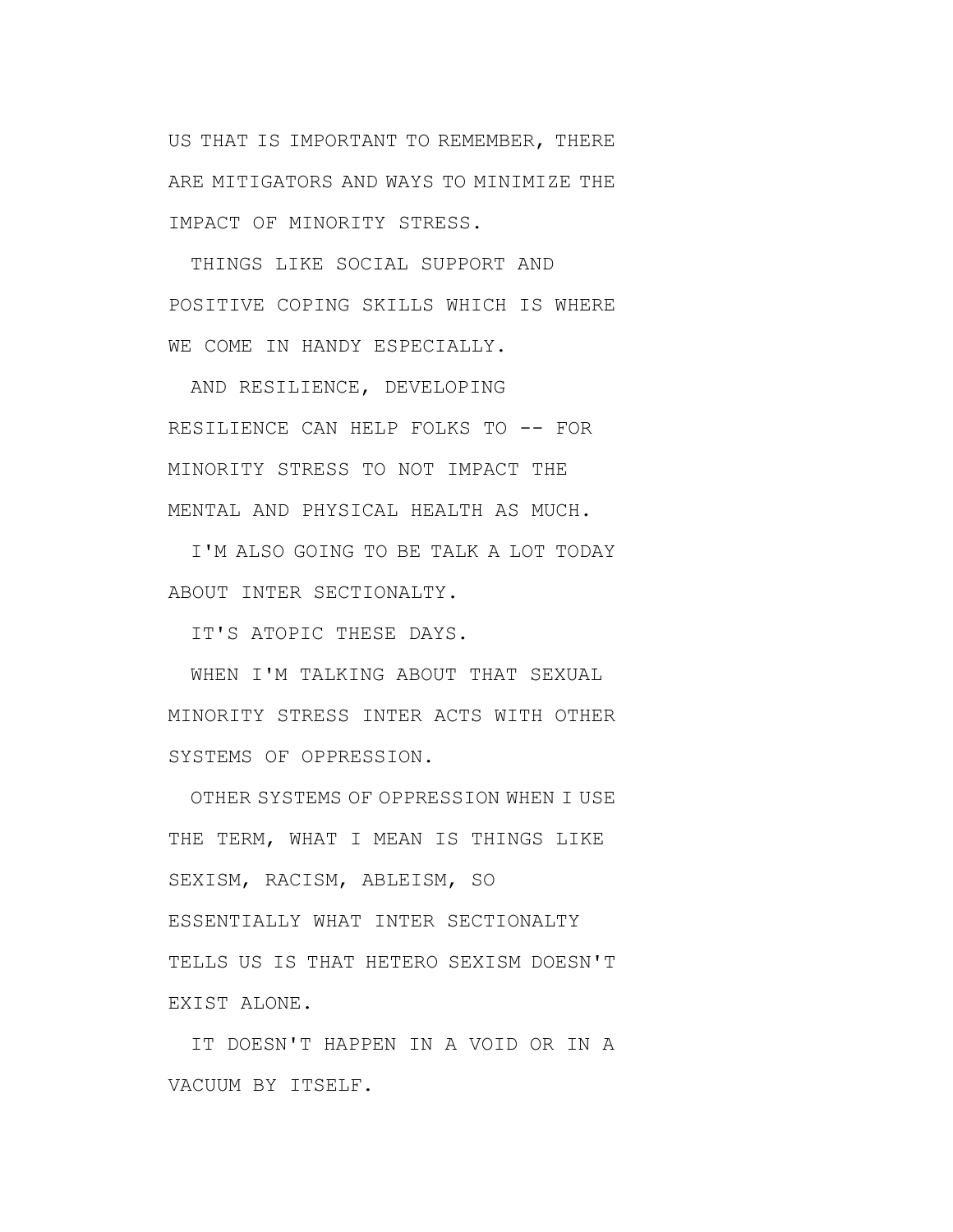IT'S USUALLY INTER ACTING WITH OTHER SYSTEMS, OTHER FORMS OF OPPRESSION.

SO THE PATIENTS THAT WE WORK WITH, THEY INHABIT SOCIAL CATEGORIES, MULTIPLE SOCIAL CATEGORIES.

AND THESE ARE ALL INTER DEPENDENT.

SO FOR EXAMPLE, SOMEONE LIKE ME IF IDENTIFY AS A SEXUAL MINORITY AND ALSO A WOMAN, I AM POTENTIALLY GOING TO EXPERIENCE HETERO SEXUALISM AND SEXISM AND IT'S DIFFICULT TO DISENTANGLE THESE EXPERIENCES.

SEXUAL MINORITY PEOPLE EXPERIENCE VARIOUS PRIVILEGES AND OPPRESSIONS THOUGH.

THESE VARY ACROSS TIME AND PLACE.

SO WE MIGHT EXPERIENCE PRIVILEGE IN ONE SITUATION BASED ON PART OF OUR IDENTITY AND OPPRESSION IN ANOTHER KIND OF SITUATION BASED ON THAT SAME IDENTITY.

AND THIS LAST POINT HERE SAYS THAT CONSIDERING EXPERIENCES OF POWER, OPPRESSION, AND PRIVILEGE ALLOWS US TO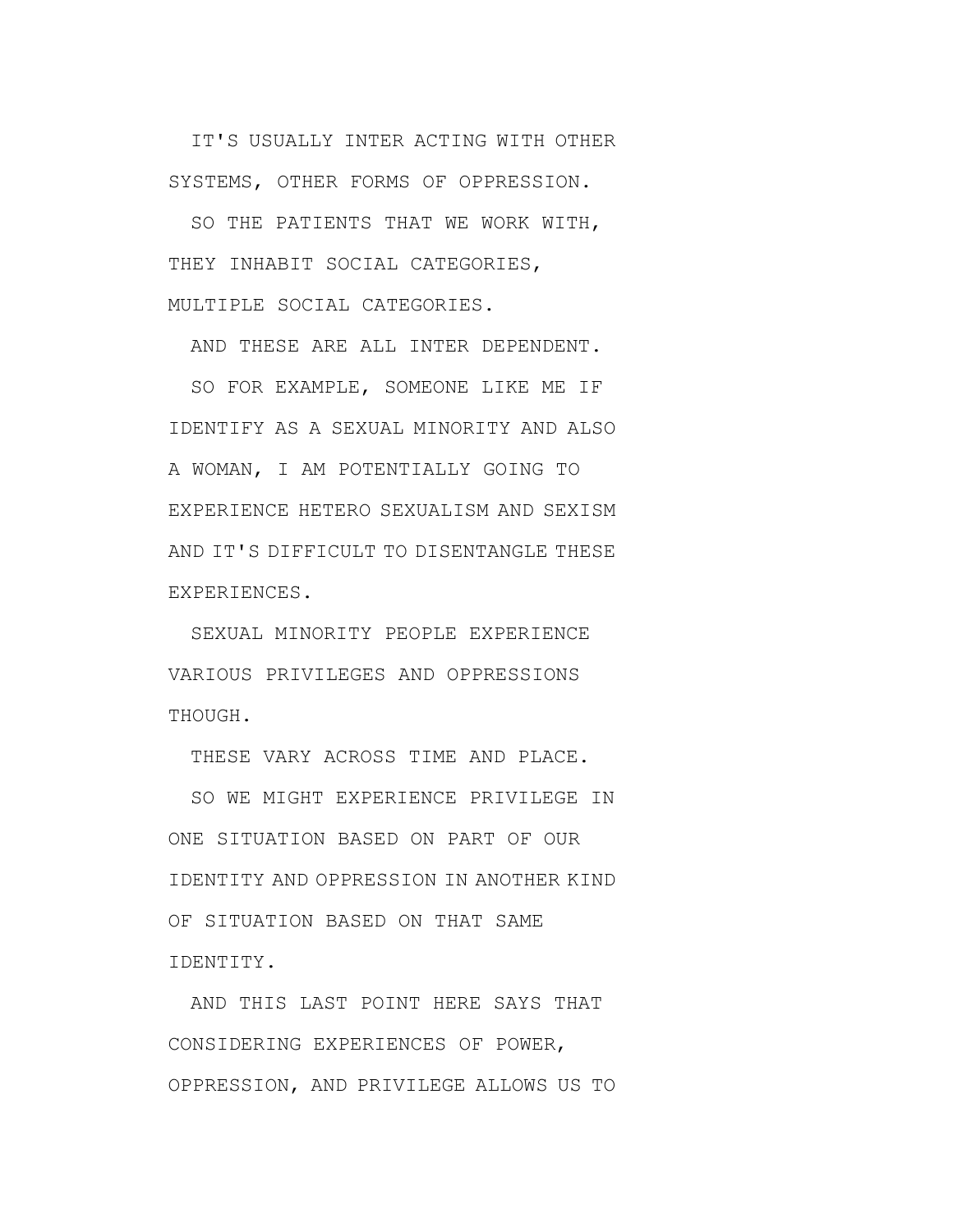BETTER UNDERSTAND HOW THEY INTER ACT.

SO WHAT I MEAN BY THAT IS THAT HAVING A BETTER UNDERSTANDING OF HOW ALL OF THESE FORCES INTER ACT PARTICULARLY IN THE LIVES OF OUR SEXUAL AND GENDER MINORITY PATIENTS CAN REALLY ALLOW US AS PSYCHOLOGISTS AND AS RESEARCHERS AND EDUCATORS TO HAVE A MORE THOROUGH UNDERSTANDING, A MORE CLEAR STRUCTURAL ANALYSIS AND LEAVES US BETTER POSITIONED TO CHALLENGE AND THEN TRANSFORM THESE STRUCTURES.

SO INSTEAD OF JUST THINKING ABOUT OPPRESSION INSTEAD OF JUST THINKING ABOUT MINORITY STRESS, UNDERSTANDING THE WAYS IN WHICH THESE FORCES INTER ACT CAN HELP US TO POTENTIALLY BE BETTER ADVOCATES FOR ENGAGING IN MORE SOCIAL JUSTICE TO TRY AND COUNTER ACT OR CHANGE THESE SYSTEMS.

I WANT TO SPEND A LITTLE BIT OF TIME TALKING ABOUT IDENTITY LABELS.

BECAUSE THIS IS SOMETHING THAT CAN OFTEN BE QUITE CONFUSING TO FOLKS.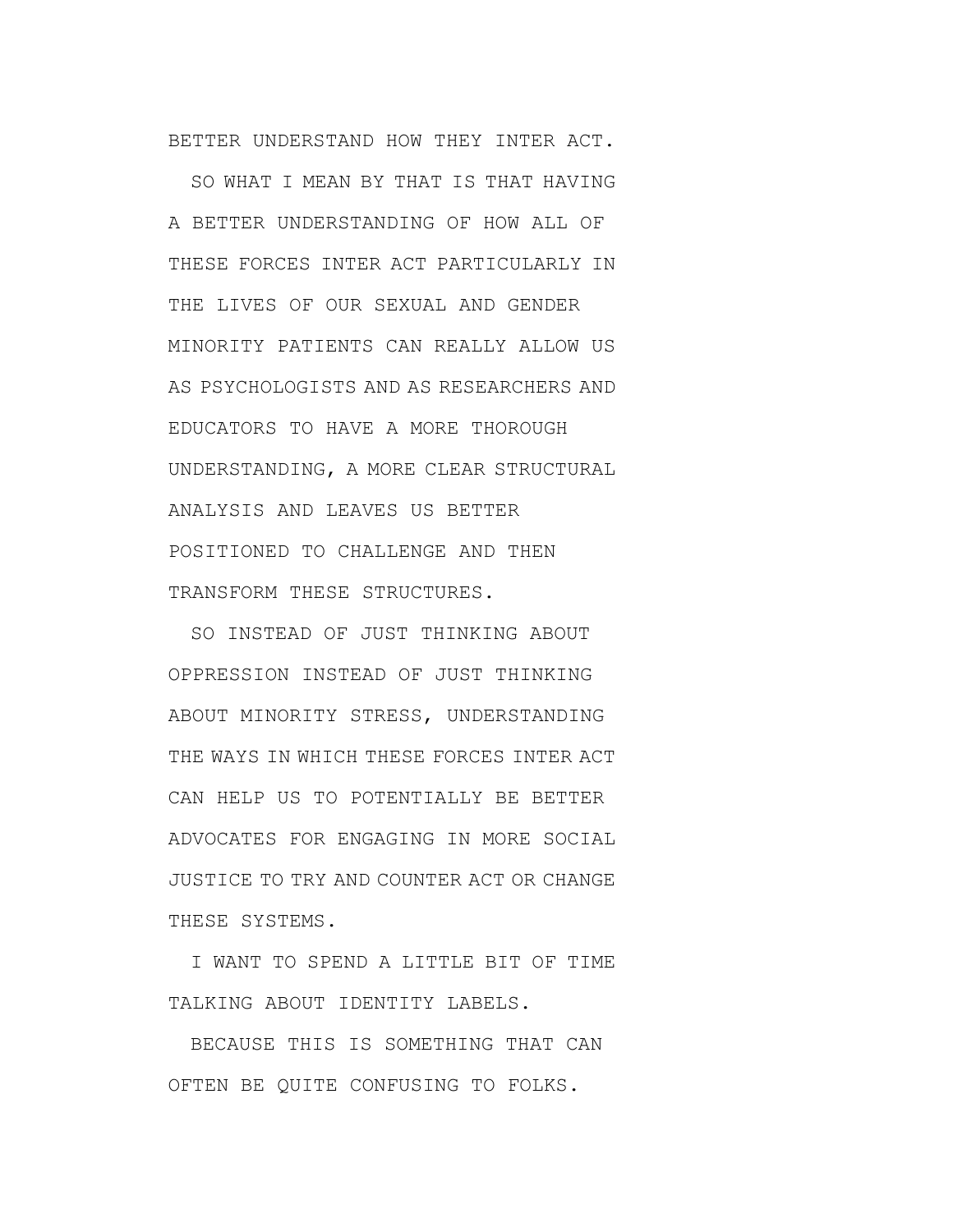SO THIS LITTLE INFO GRAPHIC HERE HAS A LOT OF INFORMATION ABOUT BISEXUAL IDENTITIES OR BISEXUAL IDENTITY LABELS.

SO WOMEN ACCORDING TO STATISTICS CANADA WOMEN IN CANADA ARE TWICE AS LIKELY TO IDENTIFY AS BISEXUAL THAN THEY ARE TO IDENTIFY AS LESBIAN OR GAY.

AND THERE IS RESEARCH SHOWING THAT THIS TREND IS ACTUALLY INCREASING.

WOMEN ARE BECOMING MORE AND MORE LIKELY TO IDENTIFY WITH ONE OF THESE BISEXUAL IDENTITY LABELS THAN THEY ARE TO IDENTIFY AS LESBIAN.

IT'S A LITTLE BIT DIFFERENT FOR MEN, THOUGH.

FOR CIS GENDER MEN.

THEY ARE MORE LIKELY TO IDENTIFY AS GAY THAN AS BISEXUAL.

I'M GOING TO USE THE TERM BI+THROUGHOUT THIS PRESENTATION.

AND THAT TERM IS USED OFTEN TO DESCRIBE ALL OR ANY OF THE SEXUAL IDENTITIES THAT EXIST UNDER THIS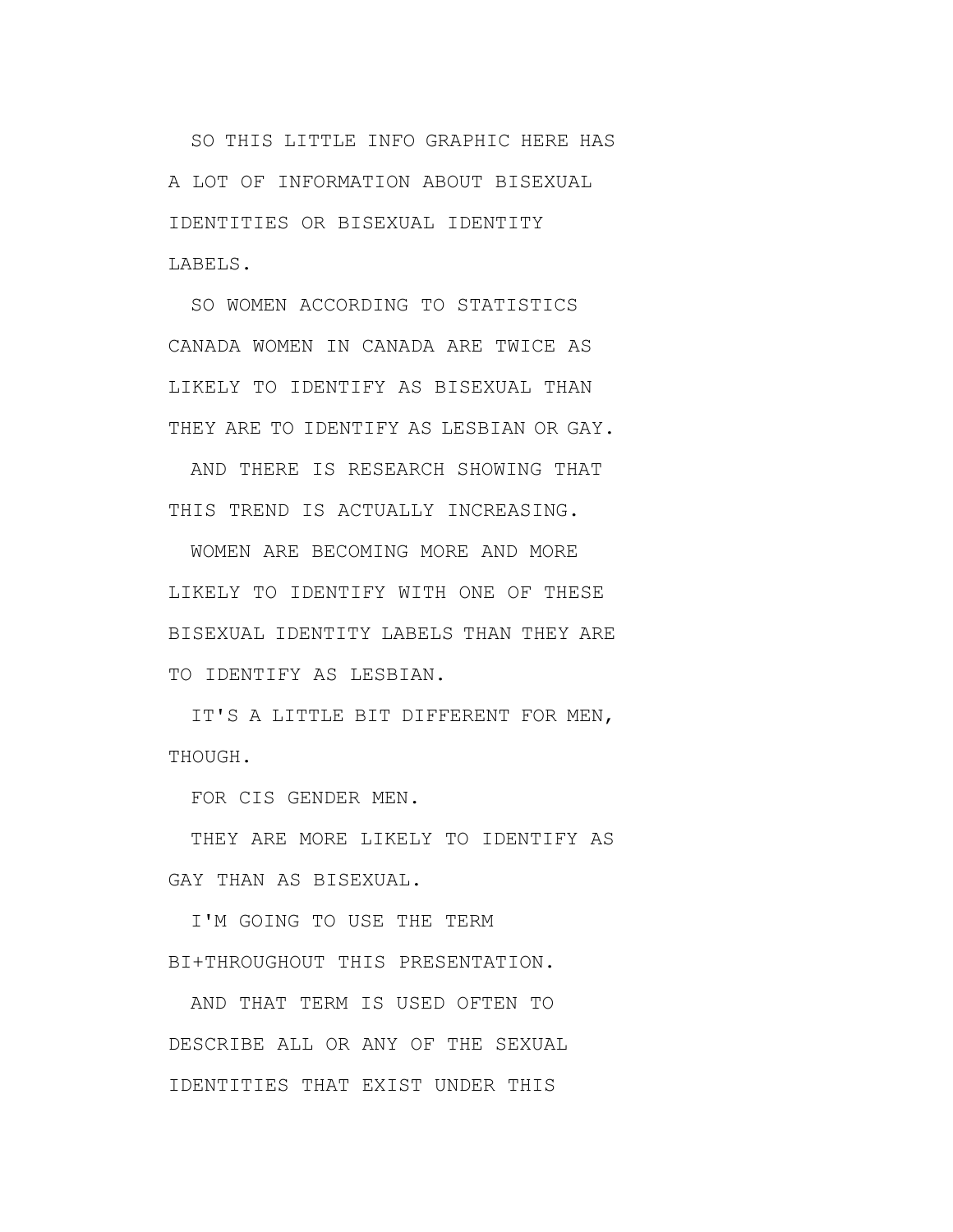UMBRELLA.

SO I WANTED TO SPEND SOME TIME ON THIS JUST BECAUSE BI+ IDENTITIES ARE OFTEN MISUNDERSTOOD OR A LITTLE BIT LESSER KNOWN.

THEY ALSO CHANGE A LOT OVER TIME.

THE OTHER THING THAT'S IMPORTANT TO REMEMBER IS THAT THEY MEAN DIFFERENT THINGS FOR DIFFERENT PEOPLE.

SO ONE PERSON WHO MIGHT USE THE TERM PANSEXUAL, FOR EXAMPLE, MIGHT ACTUALLY HAVE VERY DIFFERENT KINDS OF SEXUAL RELATIONSHIPS OR ATTRACTIONS THAN ANOTHER PERSON WHO USES THAT SAME LABEL.

AND I DID ALSO WANT TO MENTION THAT SEXUAL IDENTITY LABELS CAN OFTEN CHANGE OVER TIME.

THIS IS ESPECIALLY THE CASE AMONG CIS GENDER WOMEN AND AMONG GENDER MINORITY FOLKS.

SOMEONE MIGHT USE ONE LABEL AT ONE POINT IN TIME OR WHEN THEY'RE IN ONE RELATIONSHIP AND THEY MIGHT USE A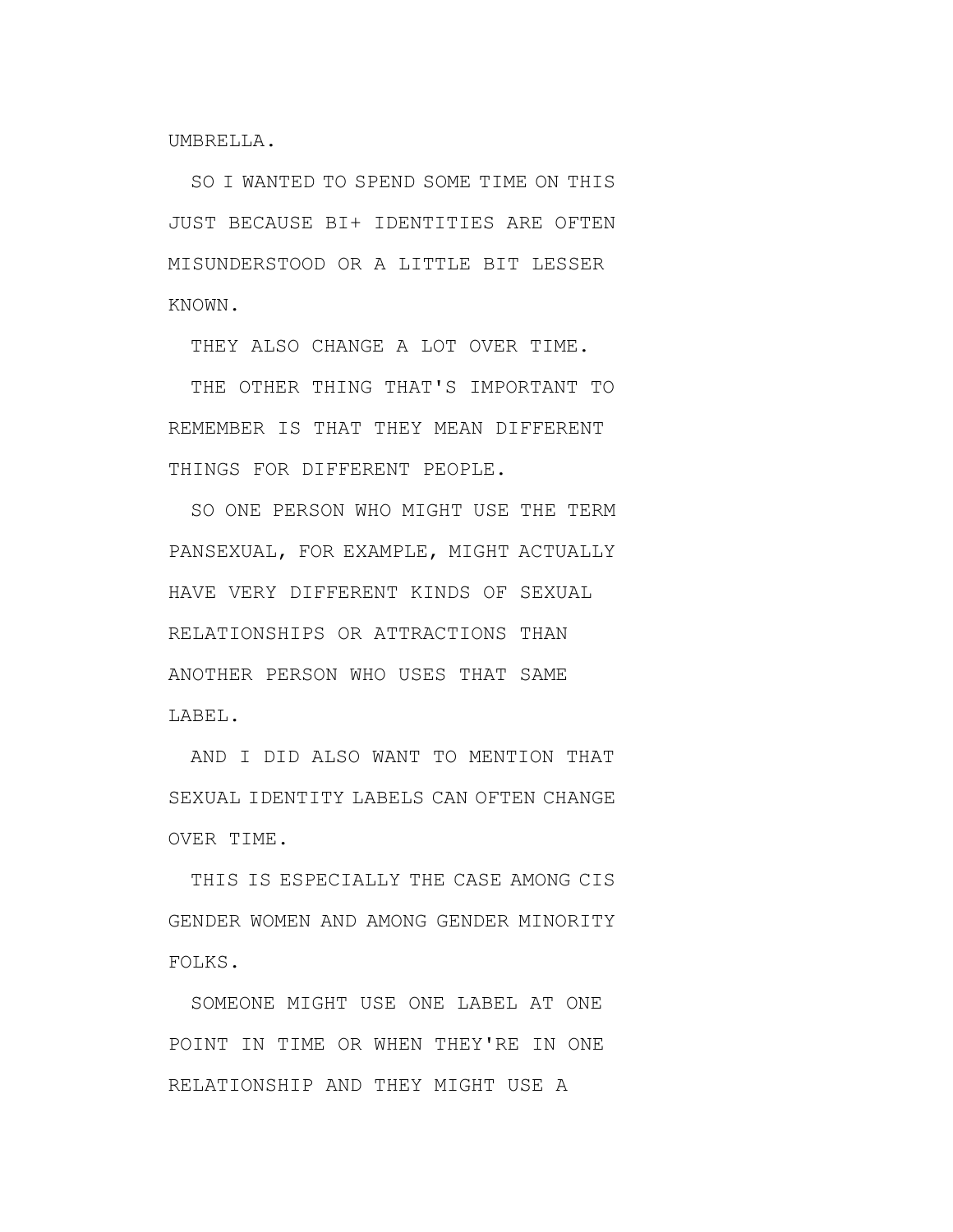DIFFERENT LABEL LATER IN LIFE OR IN A DIFFERENT SITUATION OR WHEN THEY'RE IN A DIFFERENT RELATIONSHIP.

SO, FOR EXAMPLE, SOMEONE MIGHT USE THE LABEL QUEER AND SOMEONE ELSE MIGHT USE THE LABEL LESBIAN, BUT THEY MIGHT ACTUALLY HAVE VERY SIMILAR SEXUAL BEHAVIOURS AND RELATIONSHIPS.

I DO ALSO WANT TO JUST BRIEFLY TOUCH ON ASEXUALITY WHICH IS A SEXUAL IDENTITY LABEL THAT I PROBABLY WON'T TALK TOO MUCH ABOUT TODAY.

BUT I DID WANT TO MAKE SURE TO MENTION IT.

SO THIS DEFINITION HERE WHERE IT SAYS ASEXUAL PERSONS DON'T EXPERIENCE SEXUAL ATTRACTION, I GOT THAT DEFINITION FROM THE AVEN WEBSITE.

AVEN IS THE ASEXUAL VISIBILITY AND EDUCATION NETWORK.

IT'S A GREAT WEBSITE WITH LOTS OF INFORMATION AND RESOURCES IF YOU'RE INTERESTED IN LEARNING MORE ABOUT THIS. AND THEY TALK A LOT ABOUT HOW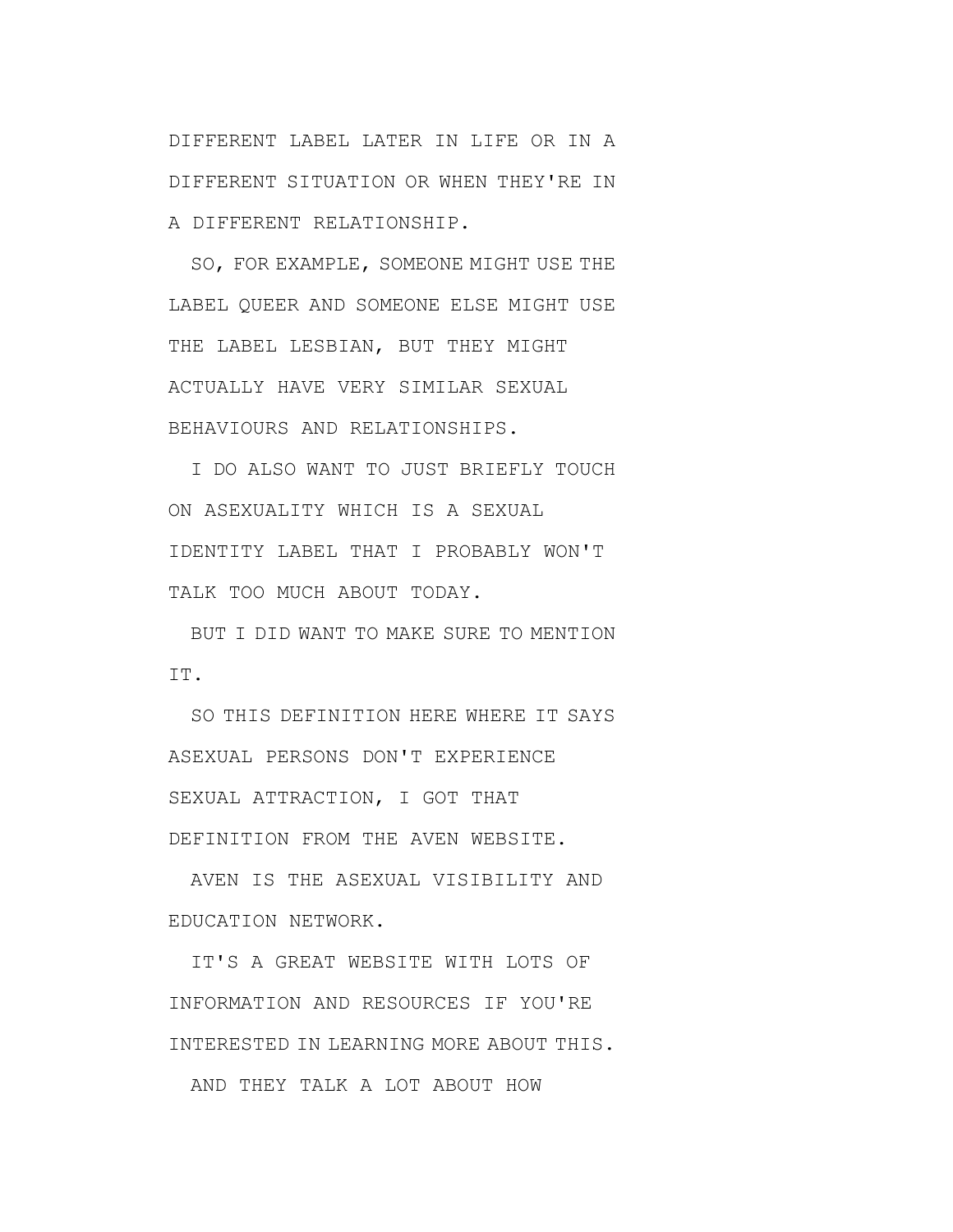ASEXUALITY EXISTS ON A SPECTRUM.

SO THERE ARE OTHER IDENTITIES, THEY CALL IT THE ACE SPECTRUM.

THERE ARE OTHER IDENTITIES THAT EXIST ON THIS SPECTRUM AS WELL.

SO YOU MIGHT HEAR SOMEONE USE THE IDENTITY LABEL GRAYSEXUAL.

WHAT THIS TENDS TO MEAN -- AGAIN, IT MIGHT MEAN SOMETHING DIFFERENT FOR EACH PERSON.

GRAYSEXUAL TENDS TO MEAN SOMEONE WHO RARELY EXPERIENCES SEXUAL ATTRACTION, BUT MIGHT EXPERIENCE ATTRACTION ON OCCASION.

I SEE DEMISEXUAL BEING USED A LOT RECENTLY TOO.

SOMEONE WHO IS DEMISEXUAL PROBABLY MEANS THAT THEY EXPERIENCE SEXUAL ATTRACTION ONLY AFTER FORMING AN INTIMATE BOND OR SOMETIMES PEOPLE TALK ABOUT FORMING SOME TYPE OF AN INTELLECTUAL BOND MIGHT LEAD THEM TO FEEL MORE INTERESTED IN AND/OR ATTRACTED TO SOMEBODY SEXUALLY.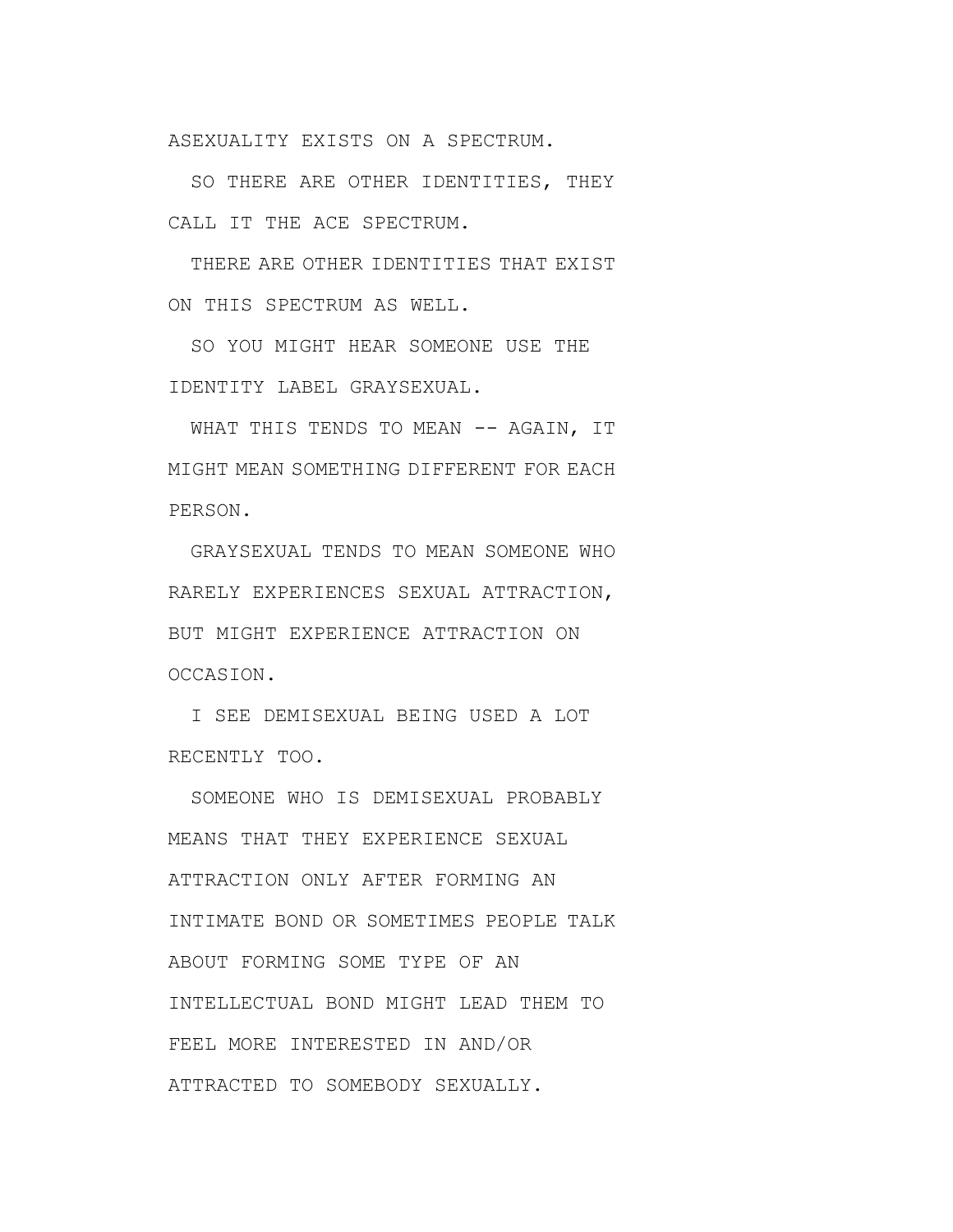I THINK IT'S ALSO REALLY IMPORTANT TO POINT OUT THAT SOMEONE WHO IDENTIFIES AS ASEXUAL ISN'T NECESSARILY EXPERIENCING A SEXUAL DYSFUNCTION.

SO THIS IDENTITY IS DIFFERENT FROM PATHOLOGY.

A TERM THAT I USED WHILE DOING RESEARCH FOR THE PRESENTATION IS ALLOSEXUAL.

SOMEONE WHO IS ALLOSEXUAL EXPERIENCES SEXUAL ATTRACTION.

THIS TERM IS USED KIND OF LIKE CIS GENDER IS TO SORT OF DECENTRE THE EXPERIENCE OF ASEXUAL PEOPLE.

ALLOSEXUAL WOULD BE ON THE OPPOSITE END OF ASEXUAL SPECTRUM FROM SOMEONE WHO IDENTIFIES AS ASEXUAL.

ASEXUAL FOLKS DO OFTEN TALK ABOUT A ROMANTIC ORIENTATION AND A SEXUAL ORIENTATION.

AND THEY OFTEN TALK ABOUT THESE AS BEING VERY DISTINCT PARTS OF THEIR SEXUALITY.

SOMEONE MIGHT HAVE A ROMANTIC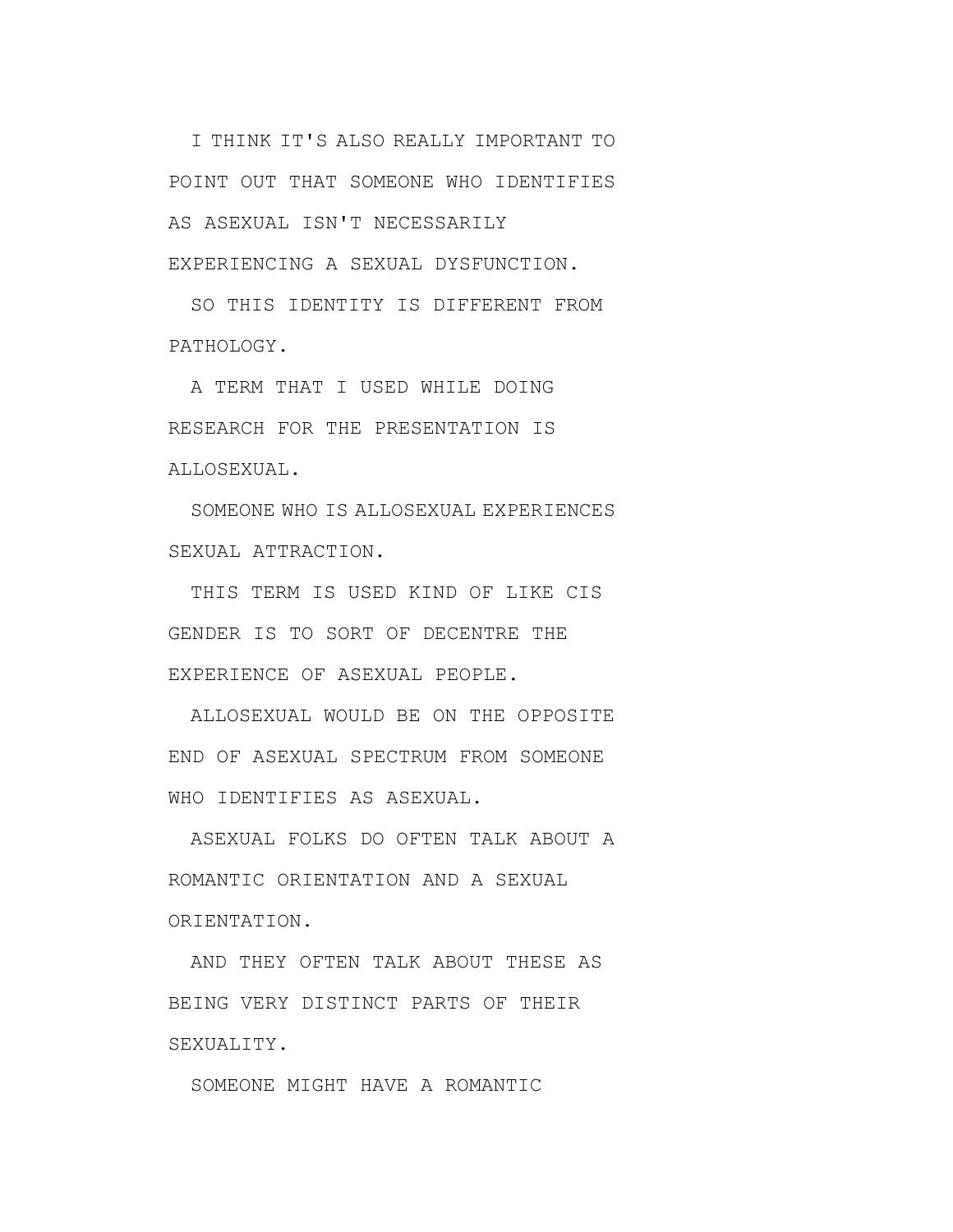ORIENTATION MORE TOWARDS PEOPLE OF THEIR OWN GENDER AND SEXUAL ORIENTATION MORE TOWARDS SOMEONE OF THE OTHER GENDER, FOR EXAMPLE.

I REALLY LIKE HOW THIS INFO GRAPHIC HERE JUST GIVES A LITTLE BIT OF INFORMATION ABOUT WHAT ASEXUALITY IS AND IS NOT.

BECAUSE I THINK A LOT OF TIMES THERE'S SOME MISUNDERSTANDING ABOUT THIS.

ASEXUALITY IS NOT FOR EXAMPLE BEING ABSONANT BECAUSE SOMEONE HAD A BAD OR ABUSIVE RELATIONSHIP.

IT'S DIFFERENT THAN CELIBACY AND NOT ABOUT FINDING A PERSON.

ASEXUALITY CAN BE QUITE FLUID.

ASEXUAL PEOPLE MIGHT EXPERIENCE AROUSAL AND ORGASM.

THEY MIGHT DECIDE TO ENGAGE IN MASTURBATION.

SO I HAD MENTIONED BEFORE THE MENTAL HEALTH DISPARITIES THAT EXIST IN THE SEXUAL MINORITY COMMUNITY AND THIS IS KIND OF JUST A BRIEF SUMMARY.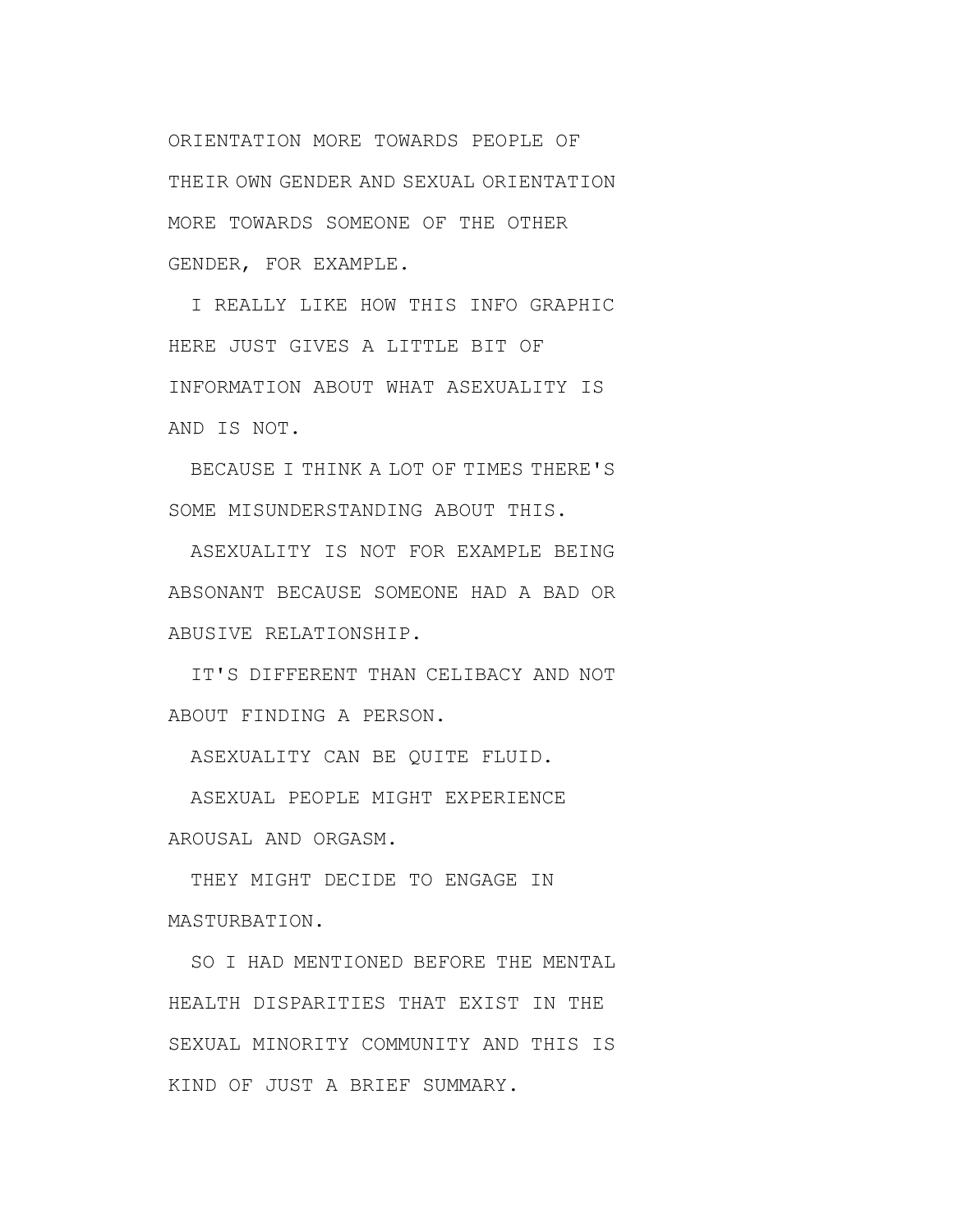THEY ARE EXTENSIVE AND THEIR RESEARCH IS OFTEN CHANGING.

THESE NUMBERS HERE CAME FROM A META ANALYSIS AND IT'S ALL COMPARED TO HETEROSEXUAL FOLKS.

BUT SEXUAL MINORITY PEOPLE ARE 1.5 TIMES MORE LIKELY TO BE DIAGNOSED WITH DEPRESSION.

THEY ALSO HAVE FAR HIGHER RATES OF SUICIDE ATTEMPTS.

AND THAT ACRONYM THERE SMM, REMEMBER THAT MEANS SEXUAL MINORITY MEN.

SEXUAL MINORITY MEN ARE ACTUALLY AT A MUCH HIGHER RISK OF SUICIDE ATTEMPTS THAN ARE SEXUAL MINORITY WOMEN.

SEXUAL MINORITY FOLKS ALSO HAVE MUCH HIGHER RATES OF ALCOHOL AND OTHER SUBSTANCE USE AND DEPENDENCE DISORDERS.

I WAS ACTUALLY REALLY SURPRISED TO LEARN THAT SEXUAL MINORITY WOMEN ARE AT A PARTICULARLY HIGH RISK FOR ALCOHOL AND OTHER SUBSTANCE USE DISORDERS THAN ARE SEXUAL MINORITY MEN.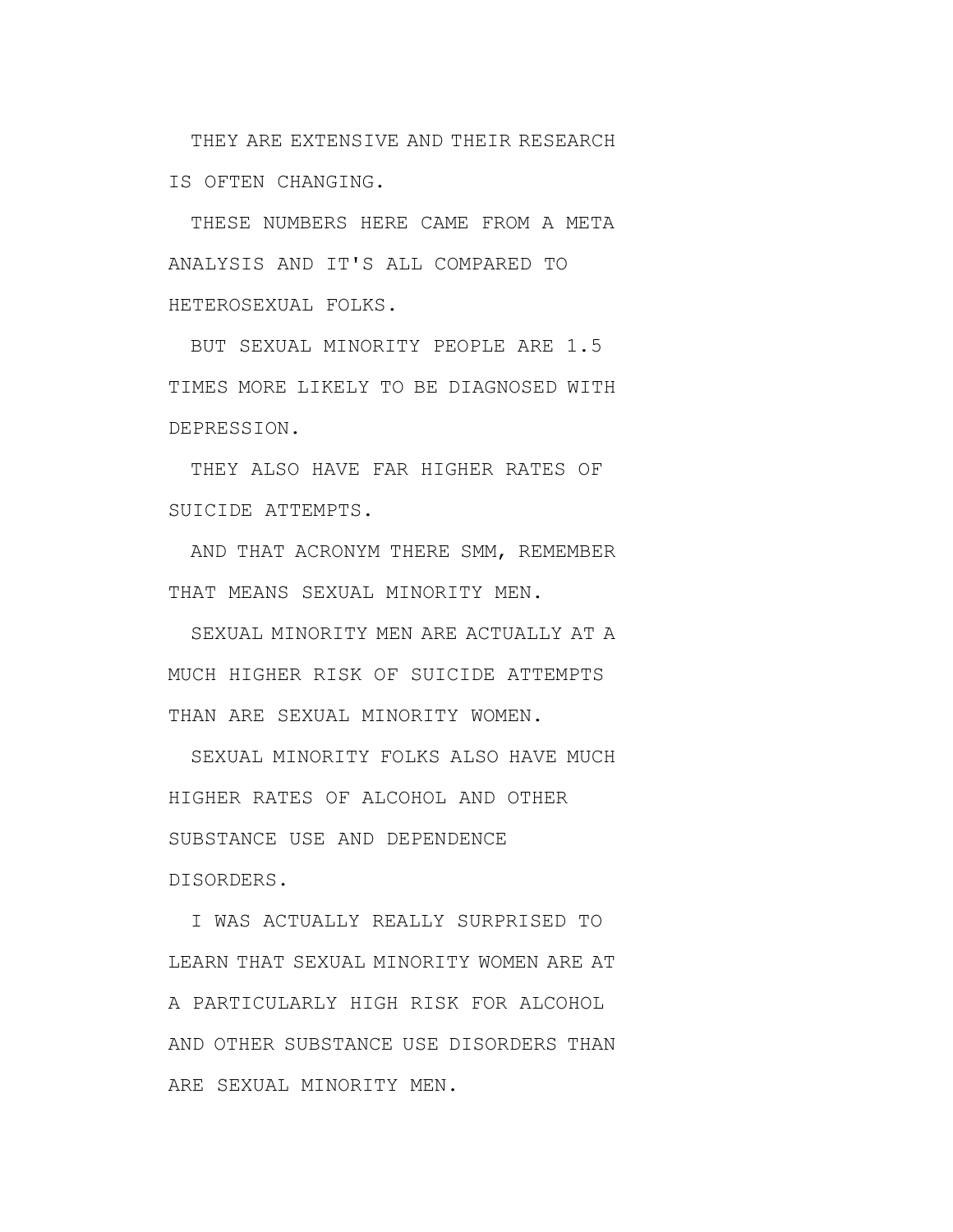SO THE NEXT PART OF MY PRESENTATION IS BASED MOSTLY ON THE BRAND NEW APA GUIDELINES THAT WERE JUST RELEASED IN FEBRUARY.

THE BRAND NEW GUIDELINES FOR WORKING WITH SEXUAL MINORITY PEOPLE.

SO THESE ARE SORT OF MY OWN INTERPRETATION OF THE GUIDELINES.

THESE AREN'T NECESSARILY MY OWN IDEAS.

I HIGHLY RECOMMEND YOU CHECK OUT THE GUIDELINES.

YOU THE DOWN LOAD THEM FROM THE APA WEBSITE.

THEY ARE OUTSTANDING.

I THOUGHT IT COULD BE REALLY USEFUL FOR US TO SPEND SOME TIME GOING THROUGH SOME OF THEM TODAY.

SO THESE GUIDELINES START WITH THE RECOMMENDATION THAT PSYCHOLOGISTS RECOGNIZE THAT PEOPLE HAVE DIVERSE SEXUAL ORIENTATIONS THAT INTERSECT WITH OTHER IDENTITIES AND CONTEXTS. SO IT'S REALLY IMPORTANT FOR US TO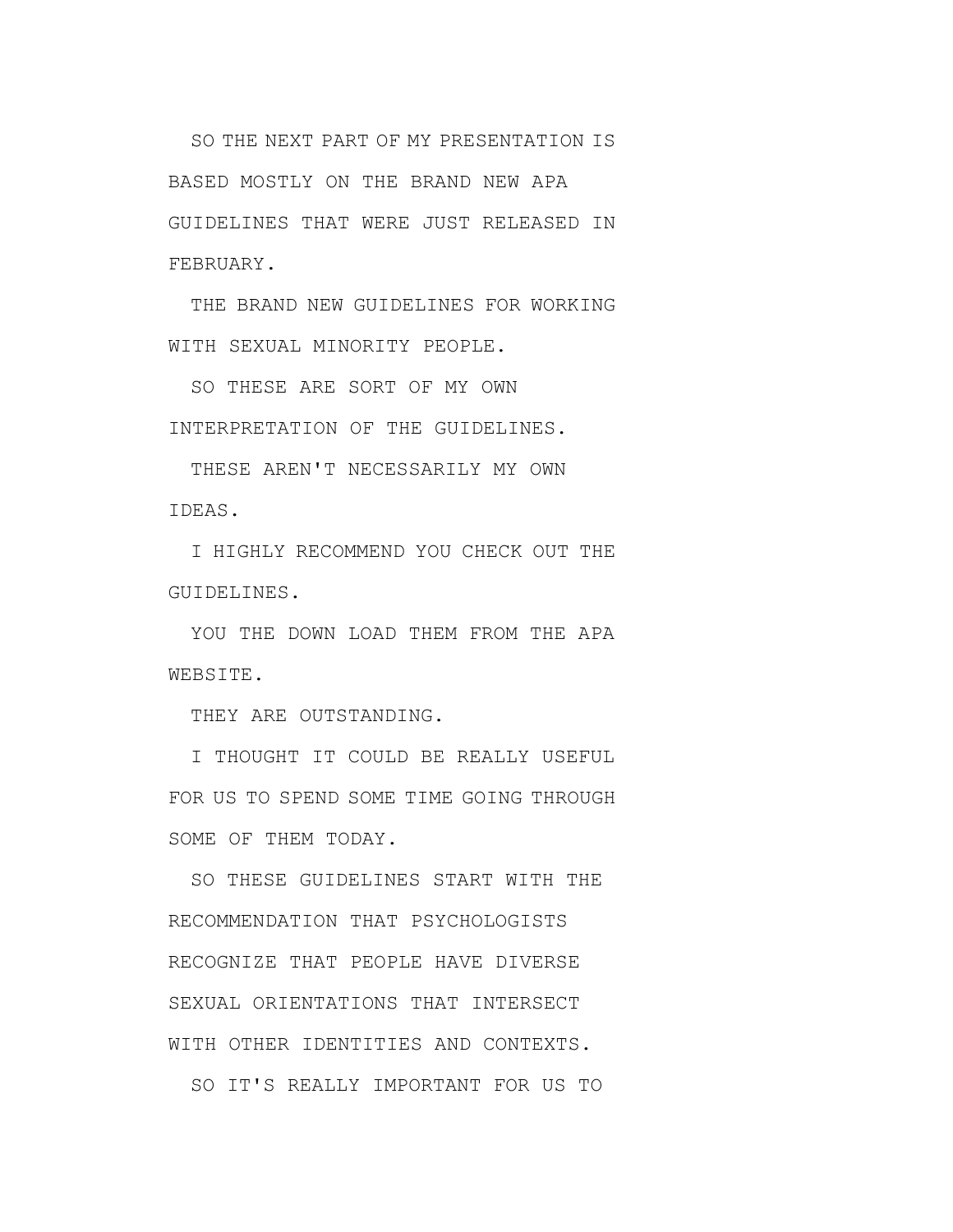REMEMBER THAT CULTURE AFFECTS GENDER AND SEXUALITY.

SO MOST RESEARCH ON SEXUAL MINORITY PEOPLE IS CONDUCTED ON WESTERN SAMPLES.

SO THE WAY THAT WE UNDERSTAND AND THINK ABOUT SEXUAL ORIENTATION AND SEXUALITY IN GENERAL IS REALLY SKEWED TO A WESTERN PERSPECTIVE.

LIVING IN CANADA, I THINK IT'S PARTICULARLY IMPORTANT FOR US TO RECOGNIZE THAT A LOT OF INDIGENOUS COMMUNITIES HAVE VERY DIFFERENT WAYS OF UNDERSTANDING GENDER AND SEXUALITY.

AND SO THE WAY THAT WE TEND TO THINK OF IT AND THE WAY THAT RESEARCH TENDS TO MEASURE THESE CONSTRUCTS IS REALLY BASED ON THIS WESTERN

CONCEPTUALIZATION.

CULTURE REALLY INFLUENCES HOW SEXUAL IDENTITY IS EXPRESSED AND ENACTED AS WELL, RIGHT?

THERE'S IN SOME CIRCUMSTANCES SOMEONE MIGHT EXPRESS OR ENACT THEIR SEXUALITY IN ONE WAY AND IN OTHER CIRCUMSTANCES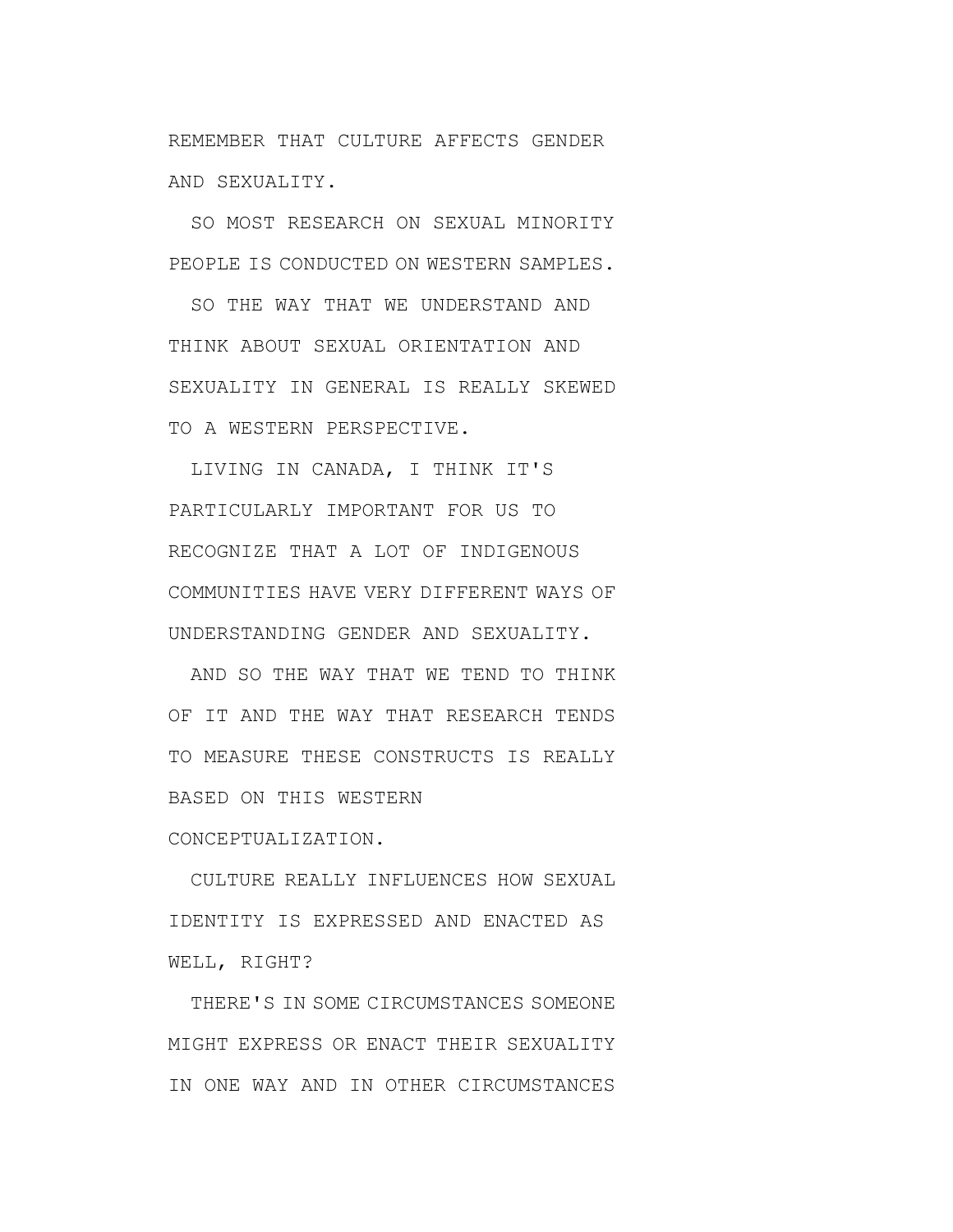THEY MIGHT EXPRESS OR ENACT IT IN A DIFFERENT WAY.

SOME OTHER CIRCUMSTANCES THAT MIGHT AFFECT HOW SOMEBODY EXPRESSES THEIR SEXUALITY INCLUDE MAYBE IF SOMEONE IS LIVING WITH A DISABILITY, THEY'RE LIVING IN AN URBAN AREA VERSUS A RURAL AREA, POTENTIALLY IF THEY'RE A REFUGEE, OR BASED IN DIFFERENT PARTS OF THEIR LIVES.

TEENAGERS AND OLDER ADULTS MAY EXPRESS OR EXPERIENCE THEIR GENDER AND SEXUALITY IN DIFFERENT WAYS.

MULTIPLE IDENTITIES MIGHT LEAD TO TENSIONS.

SO, FOR EXAMPLE, A SEXUAL MINORITY PERSON OF COLOUR MAY EXPERIENCE MISTREATMENT BY MULTIPLE COMMUNITIES.

SO THIS GOES BACK TO THAT CONCEPT OF INTER SECTIONALTY, HOW EXPERIENCING RACISM AND EXPERIENCING HETERO SEXISM OR HOMOPHOBIA MIGHT INTER ACT WHICH ALSO JUST IMPLIES THAT THE IMPACT OF OPPRESSIVE SYSTEMS MIGHT BE REALLY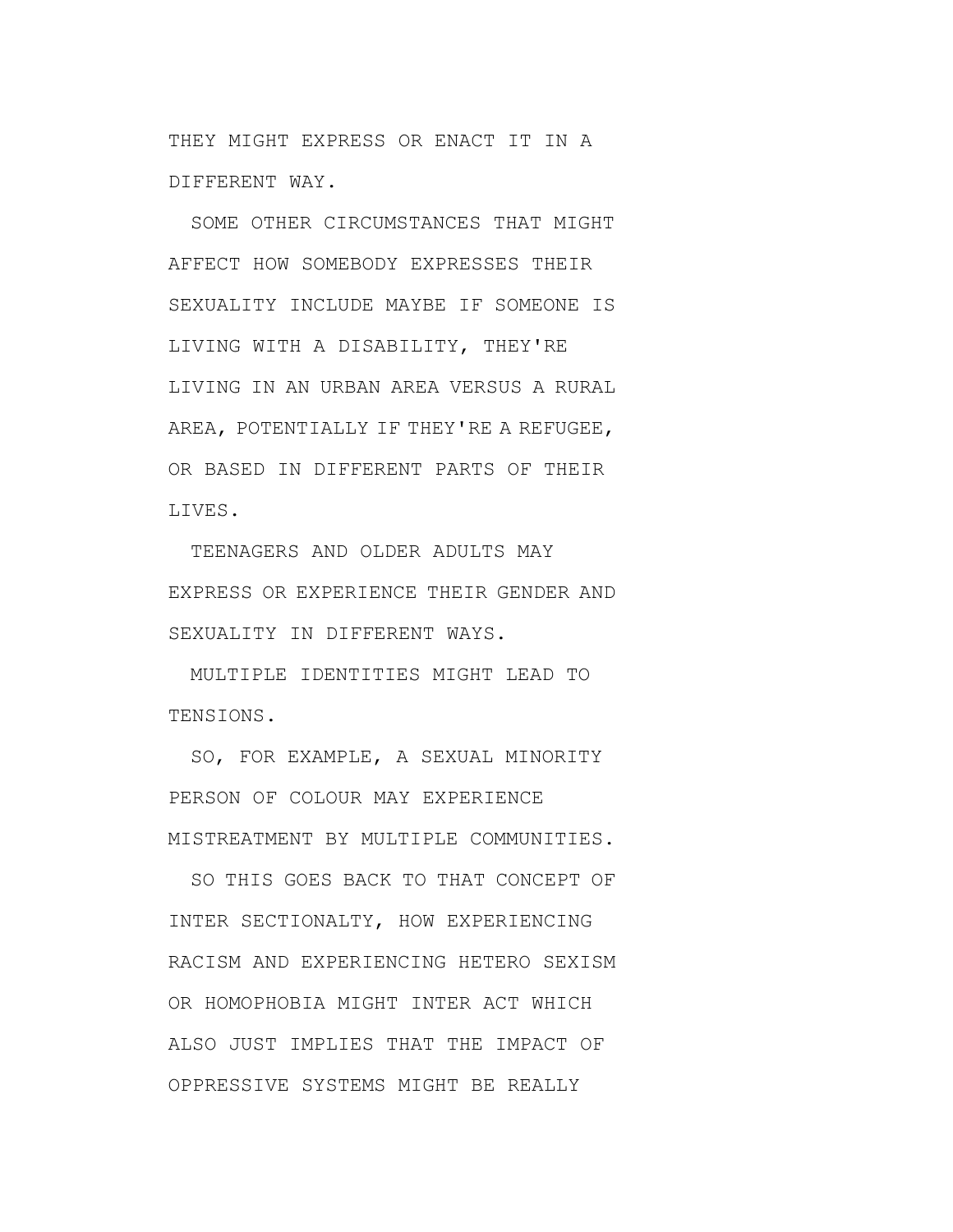DIFFERENT FOR DIFFERENT GROUPS AND IN DIFFERENT SITUATIONS AND ACROSS TIME.

SOMETHING THAT WE CAN DO AS PROVIDERS AND AS MENTAL HEALTH PROFESSIONALS IS TO HELP INCORPORATE EXPLORATIONS OF PRIVILEGE INTO TRAININGS ESPECIALLY WHEN WE'RE WORKING WITH TRAINERS, GRADUATE STUDENTS AND TALKING ABOUT PRIVILEGE AND SPENDING TIME EXPLORING OUR OWN EXPERIENCES WITH PRIVILEGE AND OPPRESSION.

AND THEN WHEN WE'RE WORKING WITH PATIENTS TOO, WE CAN WORK TO BE REALLY INCLUSIVE WITH OUR INTERVENTIONS AND OUR ADVOCACY EFFORTS.

FOR EXAMPLE, SOMETHING THAT COULD BE IMPORTANT IS NOTICING THE KIND OF CLIENTS WHO POTENTIALLY SEEK SERVICES AT YOUR CLINIC IF YOU NOTICE THAT MAYBE THERE ARE SEXUAL MINORITY CLIENTS WHO ARE WHITE WHO ARE SEEKING SERVICES BUT NOT PEOPLE OF COLOUR YOU CAN WORK TO IDENTIFY BARRIERS FOR THEM AND OTHER GROUPS.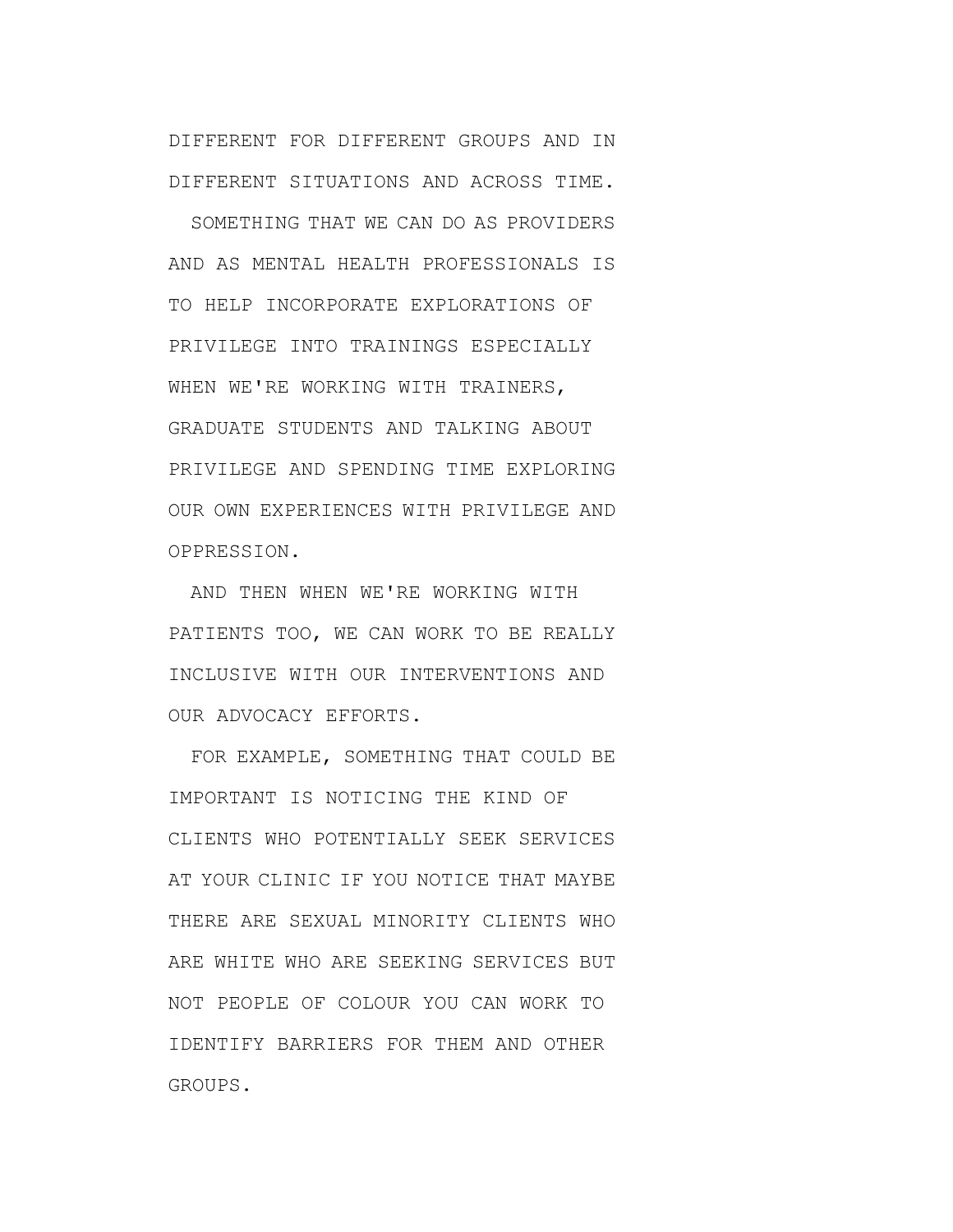ALSO IMPORTANT FOR US TO CONTINUALLY DISTINGUISH SEXUAL ORIENTATION FROM GENDER IDENTITY AND EXPRESSION.

AS I MENTIONED BEFORE, THOUGH, DISTINGUISHING SEXUAL ORIENTATION FROM GENDER IDENTITY IS A VERY WESTERN WAY OF THINKING ABOUT THIS.

NOT ALL CULTURES THINK ABOUT GENDER IDENTITY AND SEXUAL ORIENTATION AS BEING DISTINCT CONSTRUCTS.

HOWEVER, I'LL TALK ABOUT IN A LITTLE BIT OR IN THE NEXT SECTION I WILL TALK ABOUT HOW A LOT OF GENDER MINORITY PEOPLE DO TALK ABOUT OR THEY DO DISCUSS EXPERIENCING MICRO AGGRESSIONS FROM THERAPISTS WHO SEE GENDER IDENTITY AND SEXUAL ORIENTATION OR THEY MAYBE CONFUSE THEM.

SO GENDER MINORITY DOES NOT IMPLY ANY SPECIFIC SEXUAL ORIENTATION.

SO SOMEONE WHO IDENTIFIES AS A GENDER MINORITY MAY IDENTIFY WITH ANY SEXUAL ORIENTATION.

REGARDLESS OF SOMEONE'S SEXUAL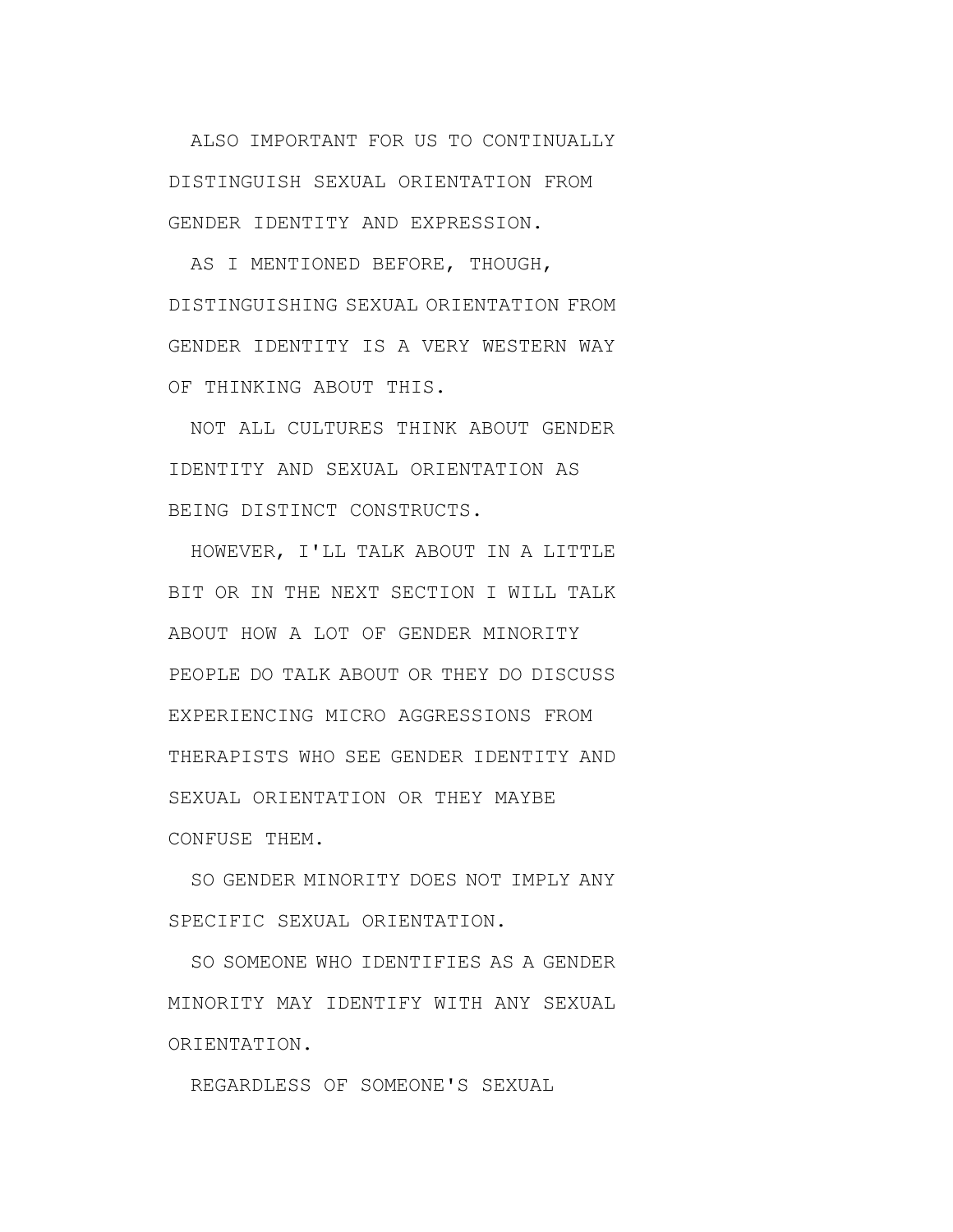ORIENTATION, THOUGH, GENDER

NONCONFORMITY IS REALLY STIGMATIZED IN OUR CULTURE.

IT'S IMPORTANT FOR US AS CLINICIANS TO KEEP THAT IN MIND.

BECAUSE GENDER NONCONFORMITY MAY EXACERBATE STIGMATIZATION AND MAY EXACERBATE DISCRIMINATION.

IT MAY LEAD TO BULLYING OR OTHER TYPES OF DISCRIMINATION EXPERIENCES.

SO IT CAN BE IMPORTANT FOR US TO PROVIDE PSYCHO EDUCATION ON HOW TO CONSTRUCTS ARE DISTINCT BUT ALSO HOW THEY OVERLAP.

IT'S A DIAGRAM.

THERE'S OVER LAP.

MANY FOLKS IDENTIFY BUT NOT ALL OF THEM.

SPENDING TIME TO RECOGNIZE OUR OWN VALUES AND BIASES AS CLINICIANS IS AN IMPORTANT AND CONTINUAL PROCESS.

SO I'M GOING TO COME BACK TO THIS LATER IN THE GENDER MINORITY SECTION, BUT I JUST WANTED TO TALK BRIEFLY AGAIN ABOUT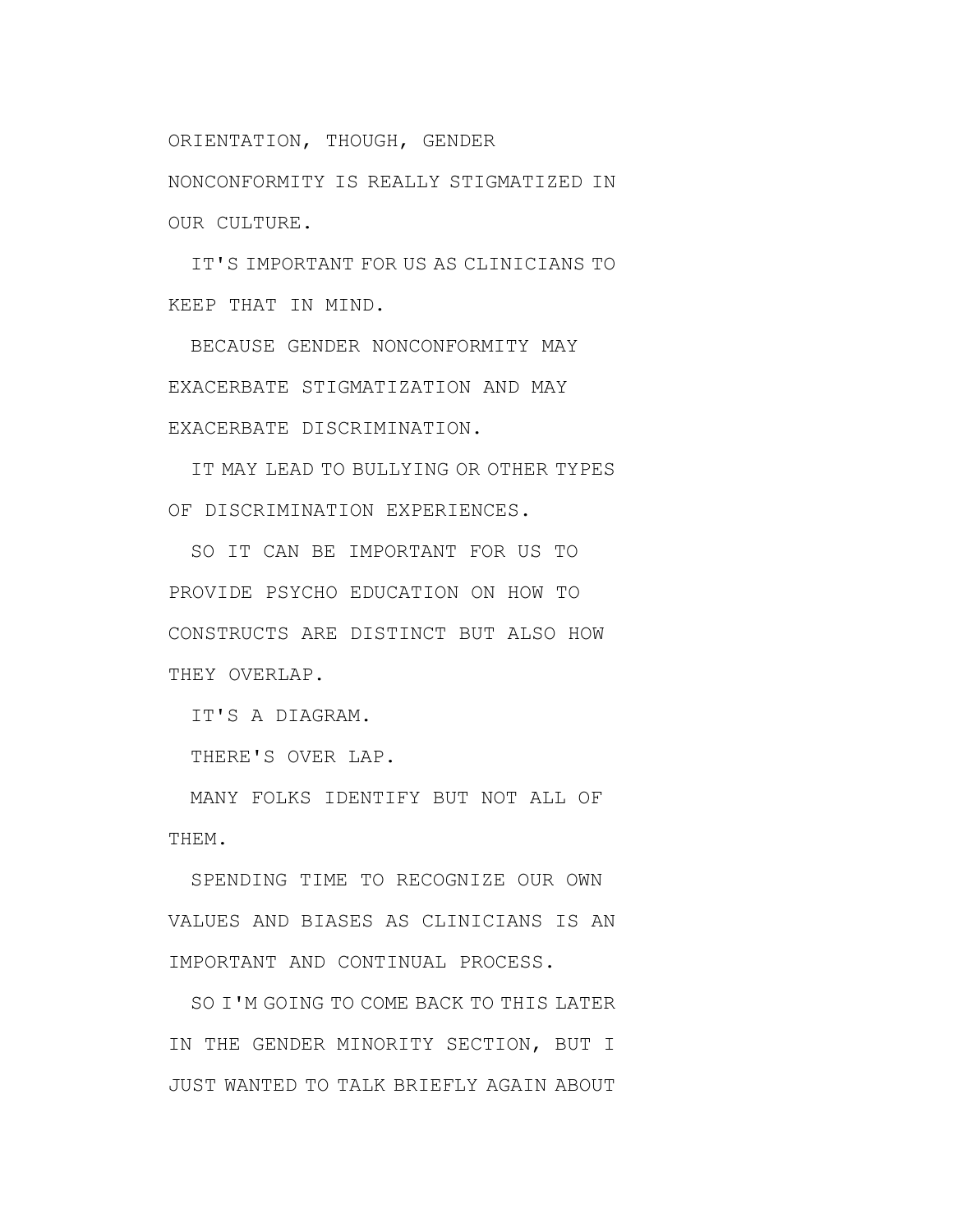THE DIFFERENCE BETWEEN GENDER IDENTITY AND OUR EXPRESSION OF GENDER AND WHO WE MAY BE PHYSICALLY, ROMANTICALLY OR SEXUALLY ATTRACTED TO.

I REALLY LIKE THIS INFO GRAPHIC.

IT SHOWS -- IT HAS GENDER IDENTITY AS BEING SOMETHING THAT IS, YOU KNOW, COMING FROM THIS UNICORN'S MIND.

SO IT'S PART OF THE WAY THAT THEY'RE IDENTIFYING.

WHEREAS THEIR PHYSICAL ATTRACTION AND THEN THEIR SEX ASSIGNED AT BIRTH ARE DIFFERENT CONSTRUCTS.

IT'S IMPORTANT FOR PSYCHOLOGISTS WORK TO ACTIVELY AFFIRM BI+IDENTITIES.

REMEMBER I MENTIONED BI+IDENTITIES ARE BISEXUAL AND QUEER AND PANSEXUAL.

BUT IT'S PARTICULARLY IMPORTANT BECAUSE THERE ARE MORE BI+ WOMEN THAN LESBIANS AND GAY MEN AND BISEXUAL MEN COMBINED AT LEAST IN THE U.S.

AND I THINK WHEN WE THINK ABOUT WORKING WITH SEXUAL MINORITY FOLKS WE TEND TO THINK ABOUT WORKING WITH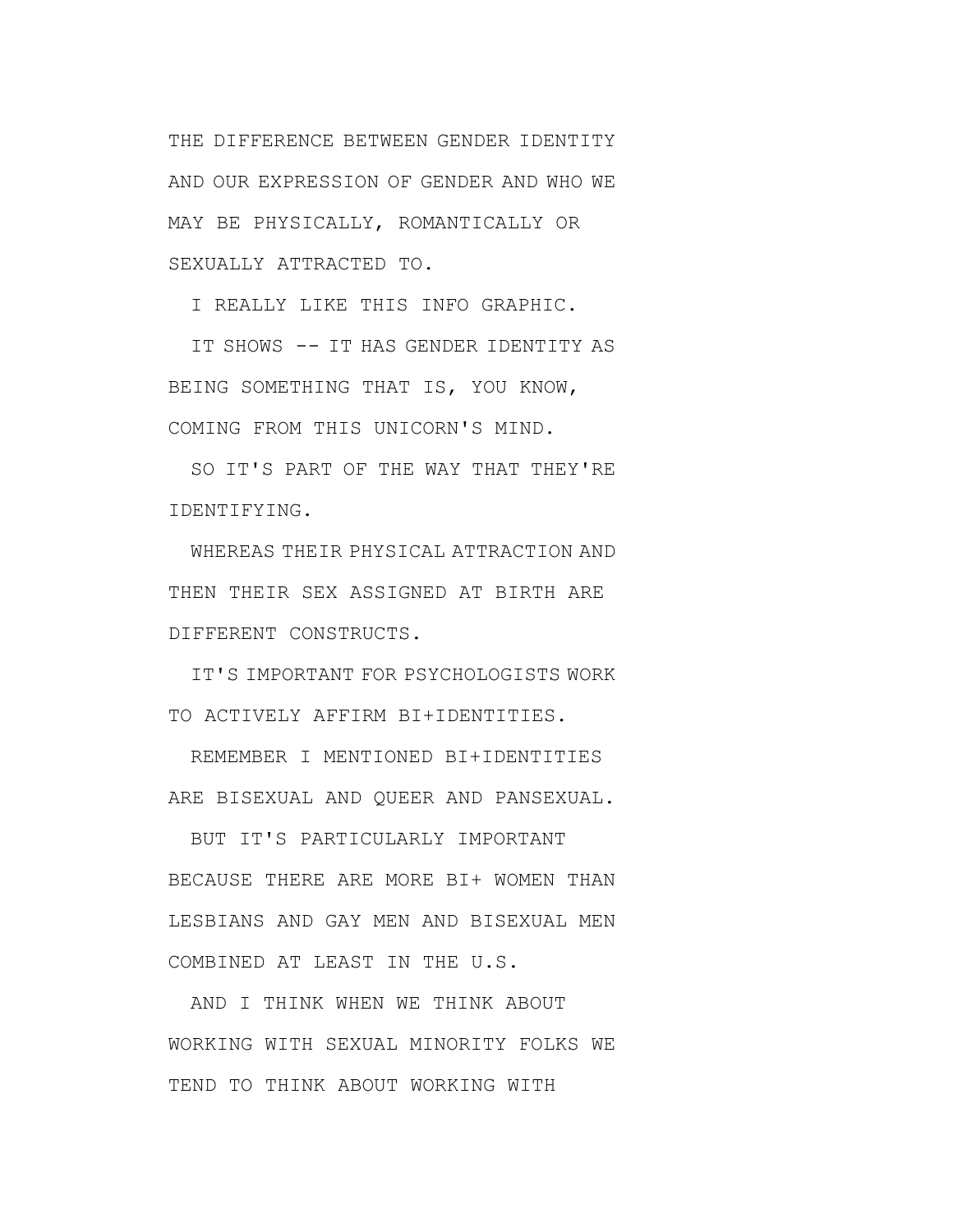LESBIANS AND GAY MEN WHEN BISEXUAL PEOPLE FOLKS WITH BI+IDENTITIES MAKE UP MORE THAN HALF OF THE LGB COMMUNITY.

LIKE I MENTIONED BEFORE THERE IS A TREND TOWARDS WOMEN IDENTIFYING MORE OFTEN AS BI+ THAN LESBIAN.

WE MIGHT SEE IN THE COMING YEARS THIS PART OF THE PIE GRAPH OF BISEXUAL ACTUALLY INCREASING.

BISEXUAL FOLKS EXPERIENCE ALARMING MENTAL AND PHYSICAL HEALTH DISPARITIES COMPARED TO LESBIANS AND GAY MEN.

AND ALL OF THESE HAVE BEEN FOUND TO BE ASSOCIATED WITH BINEGATIVETY OR LACK OF SUPPORT.

SO WHAT BINEGATIVETY MEANS, THIS REFERS TO INVISIBILITY,

MARGINALIZATION AND STEREO TYPES ASSOCIATED WITH BEING BISEXUAL.

SOME EXAMPLES OF BINEGATIVETY MIGHT INCLUDE STEREO TYPES THAT BISEXUAL PEOPLE JUST ARE REALLY GAY, THEY JUST HAVEN'T CHOSEN AN IDENTITY YET OR THAT THEY'RE LESS LIKELY TO BE MONOGAMOUS IN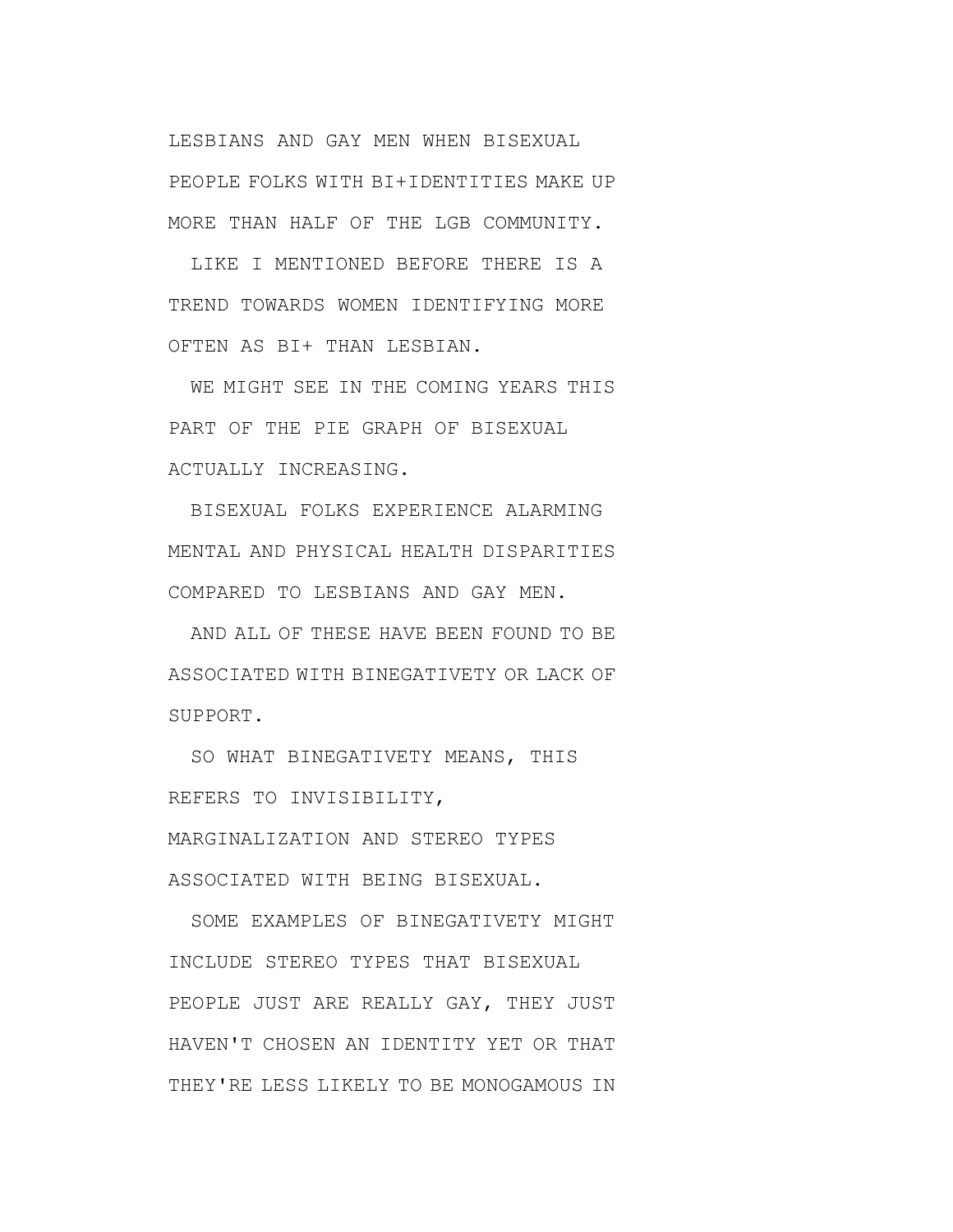A RELATIONSHIP.

THERE'S A LOT OF STEREO TYPES ABOUT BISEXUAL PEOPLE MORE LIKELY TO HAVE STIs.

WHEN I'M DOING TRAININGS THAT ARE INTERACTIVE WHERE I CAN HEAR FROM YOU, IT'S USEFUL AND INTERESTING TO DO AN EXERCISE WHERE WE SORT OF INVESTIGATE AND LIST SOME OF THE STEREO TYPES THAT WE HAVE HEARD OF BISEXUAL PEOPLE.

BECAUSE THESE TYPES OF STEREO TYPES AFFECT BISEXUAL PEOPLE IN THE WAY THEY SEE THEMSELVES AND IN THE RELATIONSHIPS THAT THEY HAVE.

BISEXUAL FOLKS OFTEN TALK ABOUT EXPERIENCING DISCRIMINATION BOTH FROM HETEROSEXUAL PEOPLE AND FROM WITHIN THE LGBT COMMUNITY.

MONOSEXISM IS RELATED TO BY NEGATIVITY.

IT IS SOCIETAL ATTRACTION TO ONE GENDER.

MONOSEXISM IDENTITIES IS HETEROSEXUAL AND ALSO INCLUDE GAY AND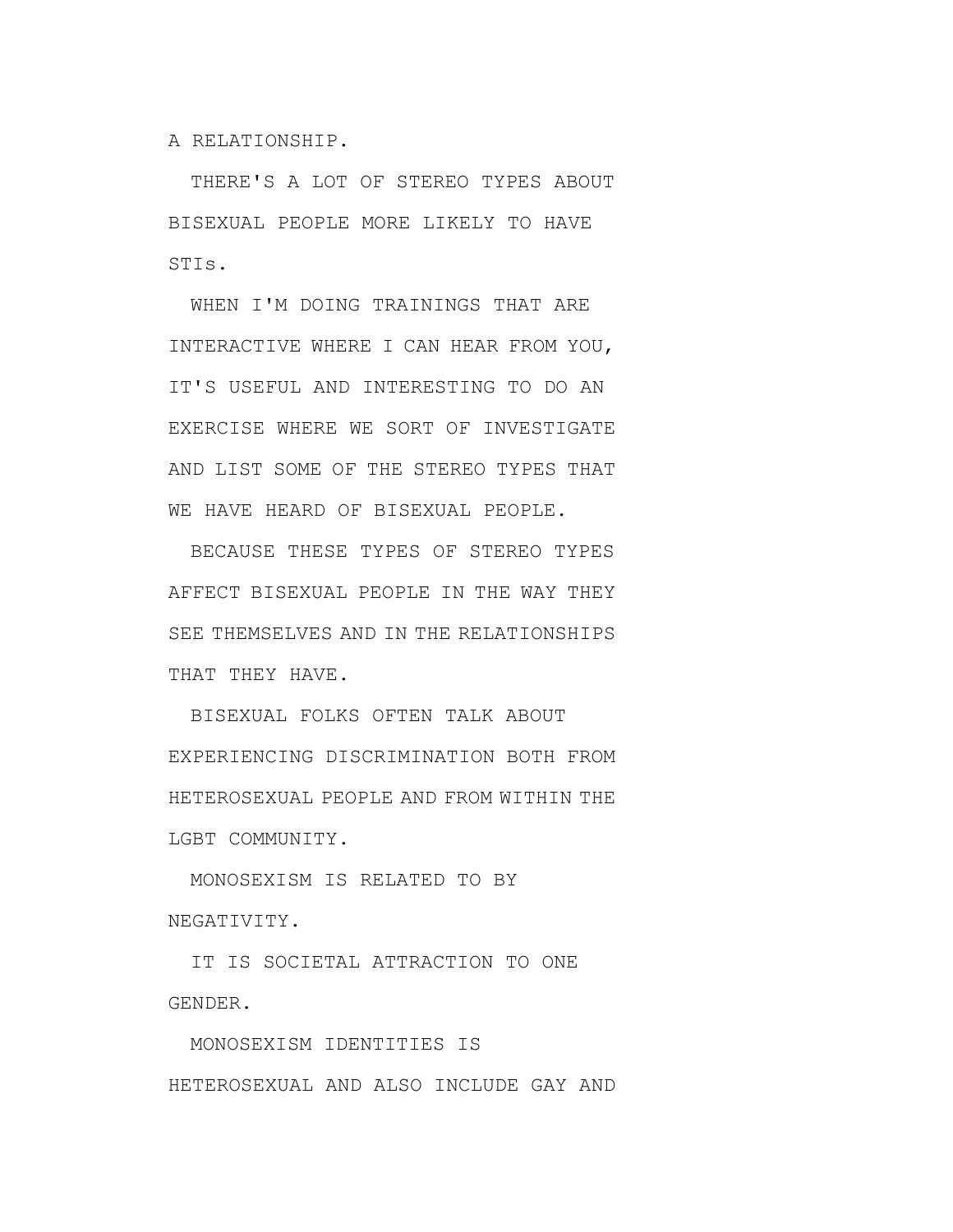LESBIAN.

ANY TYPE OF IDENTITY THAT CONNOTES ATTRACTION TO ONLY ONE GENDER.

SO THESE HEALTH DISPARITIES WHICH INCLUDE THINGS LIKE SUICIDE, DEPRESSION, BISEXUAL FOLKS ARE FAR MORE LIKELY TO BE DIAGNOSED WITH HEART DISEASE AND HAVE HIGHER RATES OF PTSD, HIGHER RATES OF EATING DISORDERS, AND AGAIN THESE ALL HAVE BEEN FOUND TO STEM FROM BINEGATIVETY AND A LACK OF SUPPORT FROM HETEROSEXUAL AND SEXUAL MINORITY COMMUNITIES.

I ALSO DID WANT TO MENTION THAT ROMANTIC RELATIONSHIPS FOR BISEXUAL PEOPLE CAN OFTEN BE A BIT MORE DIFFICULT IF THEY ARE IN A RELATIONSHIP WITH SOMEONE WHO DOESN'T IDENTIFY AS BISEXUAL BECAUSE OF THESE STEREO TYPES THAT I MENTIONED.

SO SOMETHING THAT WE CAN DO AS CLINICIANS AND AS EDUCATORS IS WORK REALLY HARD TO EDUCATE OTHER PEOPLE ABOUT HOW WE CAN REDUCE BISEXUAL STIGMA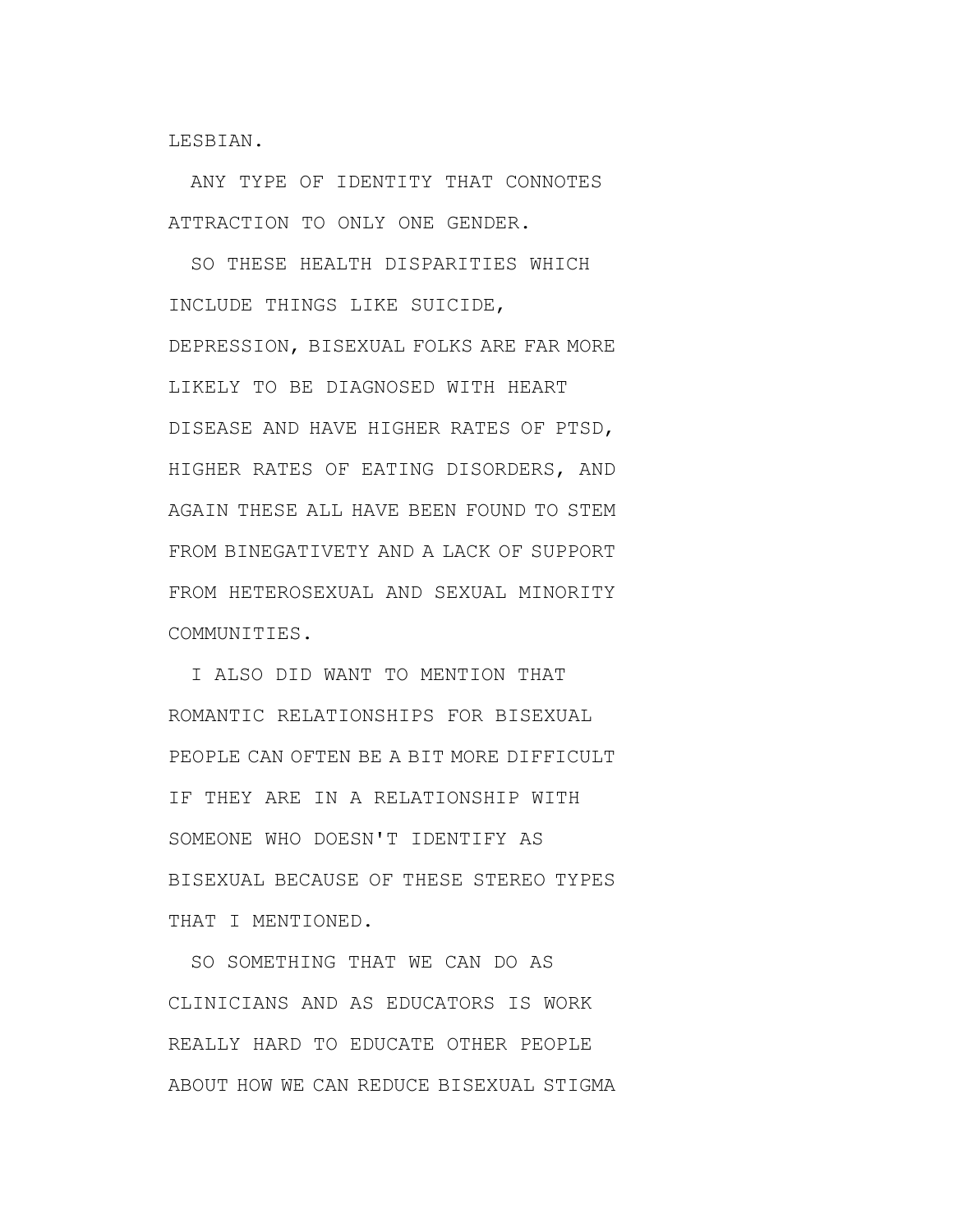AND HOW WE CAN WORK TO INCREASE AFFIRMATIVE SUPPORT.

SO THIS CAN BE EDUCATING FAMILIES OF OUR BISEXUAL PATIENTS, THIS CAN INCLUDE EDUCATING COMMUNITIES AND WORKING WITH TRAINEES TO HELP THEM UNDERSTAND HOW TO REDUCE BIAS AND INCREASE AFFIRMATIVE SUPPORT.

WE ALL HAVE INTERNALIZED BIAS AGAINST BISEXUALITY.

THIS IS INTERNALIZED BY BISEXUAL AND NON-BISEXUAL FOLKS ALIKE.

WE ALL HAVE BIASES AND WE CAN WORK TO RECOGNIZE THEM AND RECOGNIZE AND REFUTE WHEN WE HEAR OTHER PEOPLE ENGAGING IN OR VERBALIZING THESE KINDS OF STEREOTYPES.

THERE HAS BEEN SOME RESEARCH THAT HAS FOUND THAT TAKING AN AFFIRMING STANCE WHEN YOU'RE WORKING WITH BISEXUAL CLIENTS CAN ACTUALLY REALLY HELP TO REDUCE THEIR SYMPTOMS OF DEPRESSION AND ANXIETY.

SO SOME THINGS THAT YOU CAN DO TO TAKE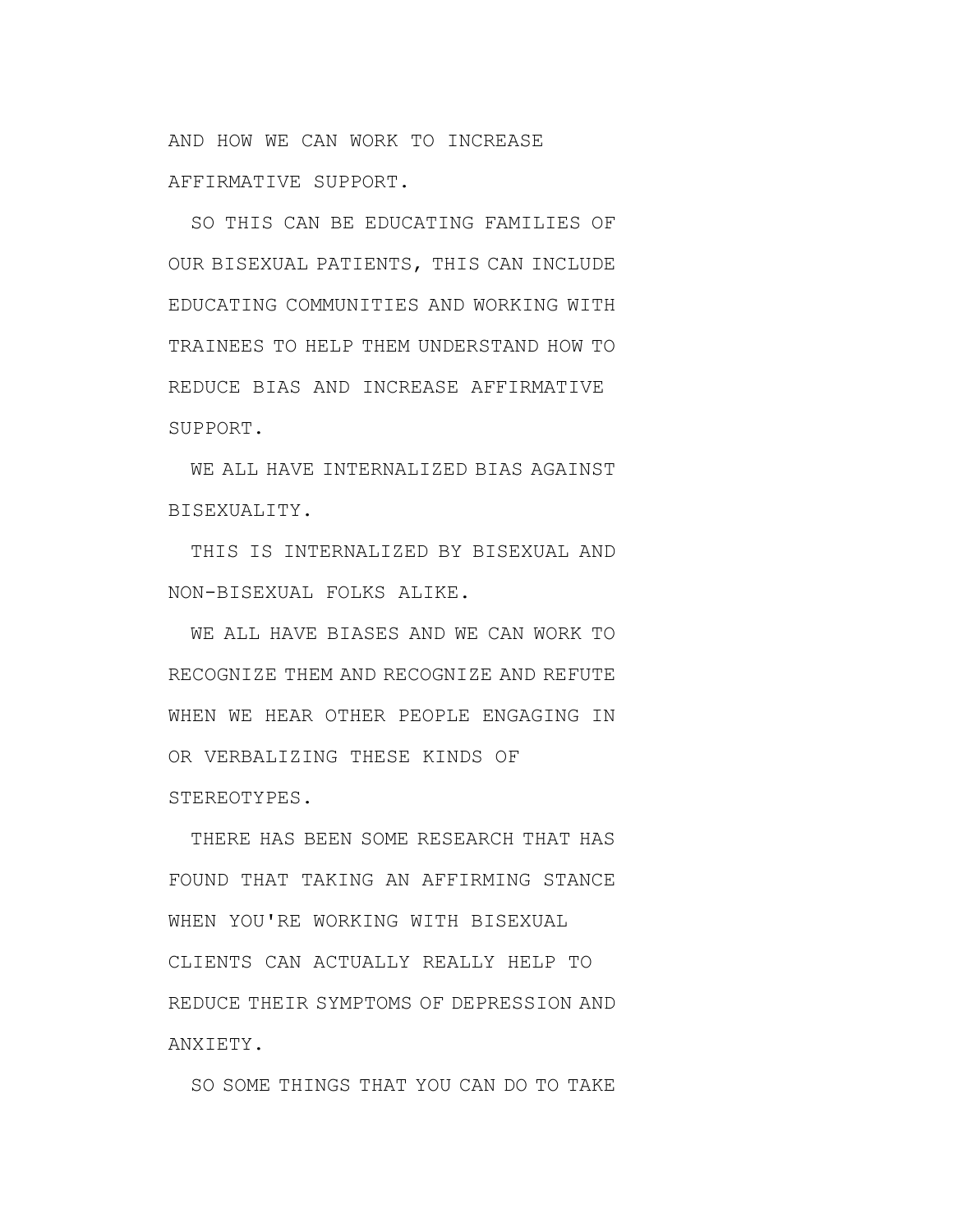AN AFFIRMATIVE STANCE, THIS INCLUDES THINGS LIKE RECOGNIZING THE COURAGE IT TAKES FOR THEM TO TRANSGRESS MONOSEXUAL SOCIETAL NORMS.

SO REMEMBER MONOSEXUAL MEANS PRIVILEGING ATTRACTION TO ONE GENDER.

HELPING TO AFFIRM THAT IN YOUR CLIENTS CAN HELP THEM TO EXPERIENCE LESS DEPRESSION AND ANXIETY.

ALSO IMPORTANT FOR US AS CLINICIANS TO RECOGNIZE THAT BI+ FOLKS TEND TO COME OUT LESS FREQUENTLY ESPECIALLY BI+ MEN.

THE REASON THAT MANY BISEXUAL FOLKS KIND OF KEEP THIS IDENTITY TO THEMSELVES IS BECAUSE OF THE STIGMATIZATION, BECAUSE OF THE STEREOTYPES.

OFTEN TIMES THEY ARE LESS LIKELY TO COME OUT BECAUSE POTENTIALLY OF THE RELATIONSHIP THAT THEY'RE IN.

SOMEONE WHO IDENTIFIES AS BISEXUAL BUT IS POTENTIALLY IN A COMMITTED OR NONCOMMITTED, IF THEY'RE IN A RELATIONSHIP OF SOMEONE WITH THE OTHER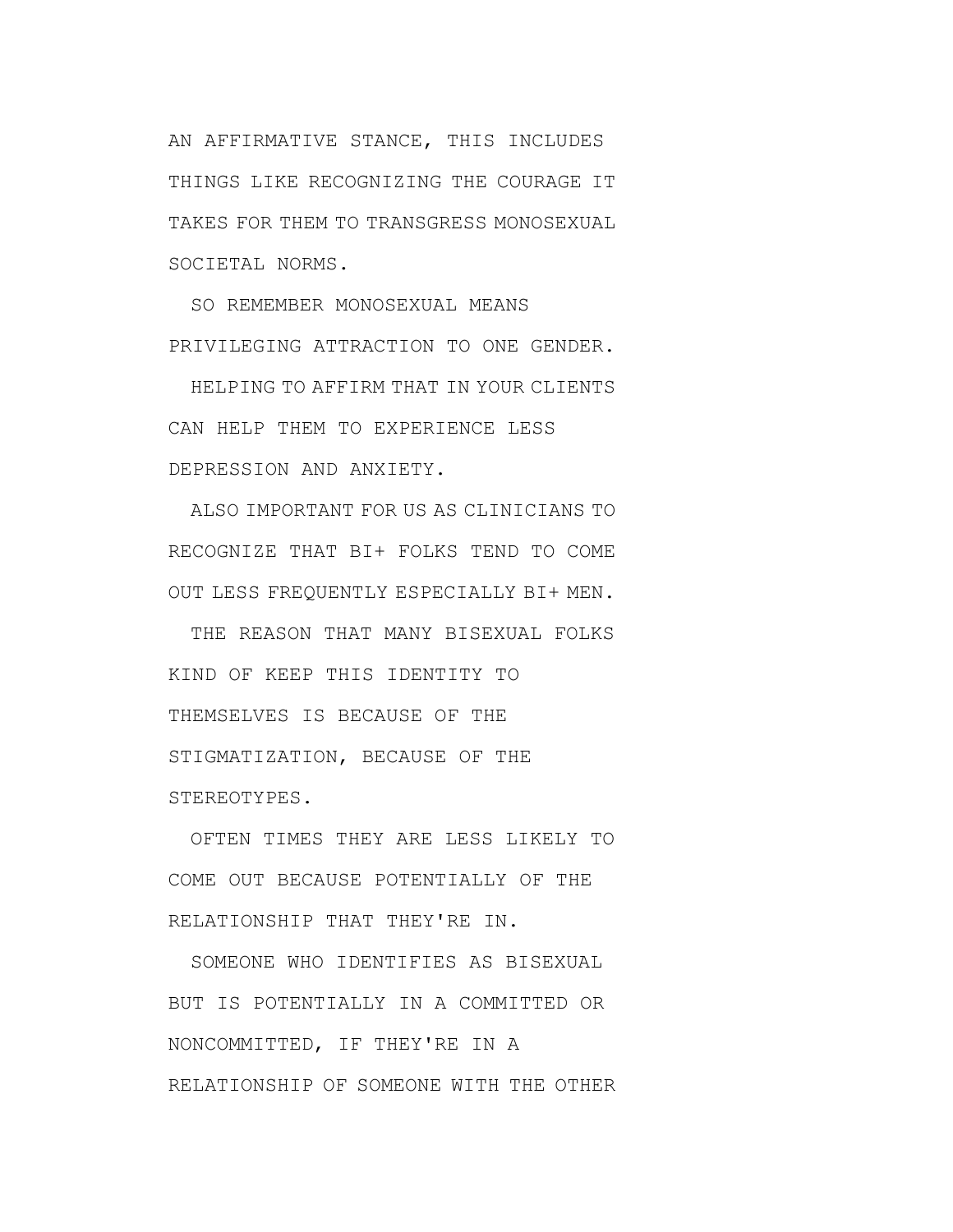GENDER, THEY'RE OFTEN SEEN OR PERCEIVED AS BEING HETEROSEXUAL.

BISEXUAL MEN EXPERIENCE EVEN MORE STIGMA THAN BISEXUAL WOMEN RELATED TO THEIR BISEXUAL IDENTITY.

THERE'S A LOT OF STIGMA IN THE GAY COMMUNITY AGAINST BISEXUAL MEN WHICH KEEPS THEM OFTEN FROM COMING OUT.

BISEXUAL MEN OFTEN WILL IDENTIFY AS GAY TO KEEP THE BISEXUAL PART OF THEIR IDENTITY TO THEMSELVES.

SO IT CAN BE, AGAIN, PARTICULARLY IMPORTANT FOR US AS CLINICIANS TO ACKNOWLEDGE THESE REALLY UNIQUE MINORITY STRESSORS FACED BY THE BISEXUAL COMMUNITY.

SO IT'S ALSO PARTICULARLY IMPORTANT FOR US AS PSYCHOLOGISTS AND CLINICIANS TO RECOGNIZE THAT MINORITY SEXUAL ORIENTATIONS ARE NOT MENTAL ILLNESSES AND EFFORTS TO CHANGE THEM CAN CAUSE REALLY SIGNIFICANT HARM.

SO I HAVE TALKED A LOT ABOUT HOW THERE ARE SIGNIFICANT DIFFERENCES BETWEEN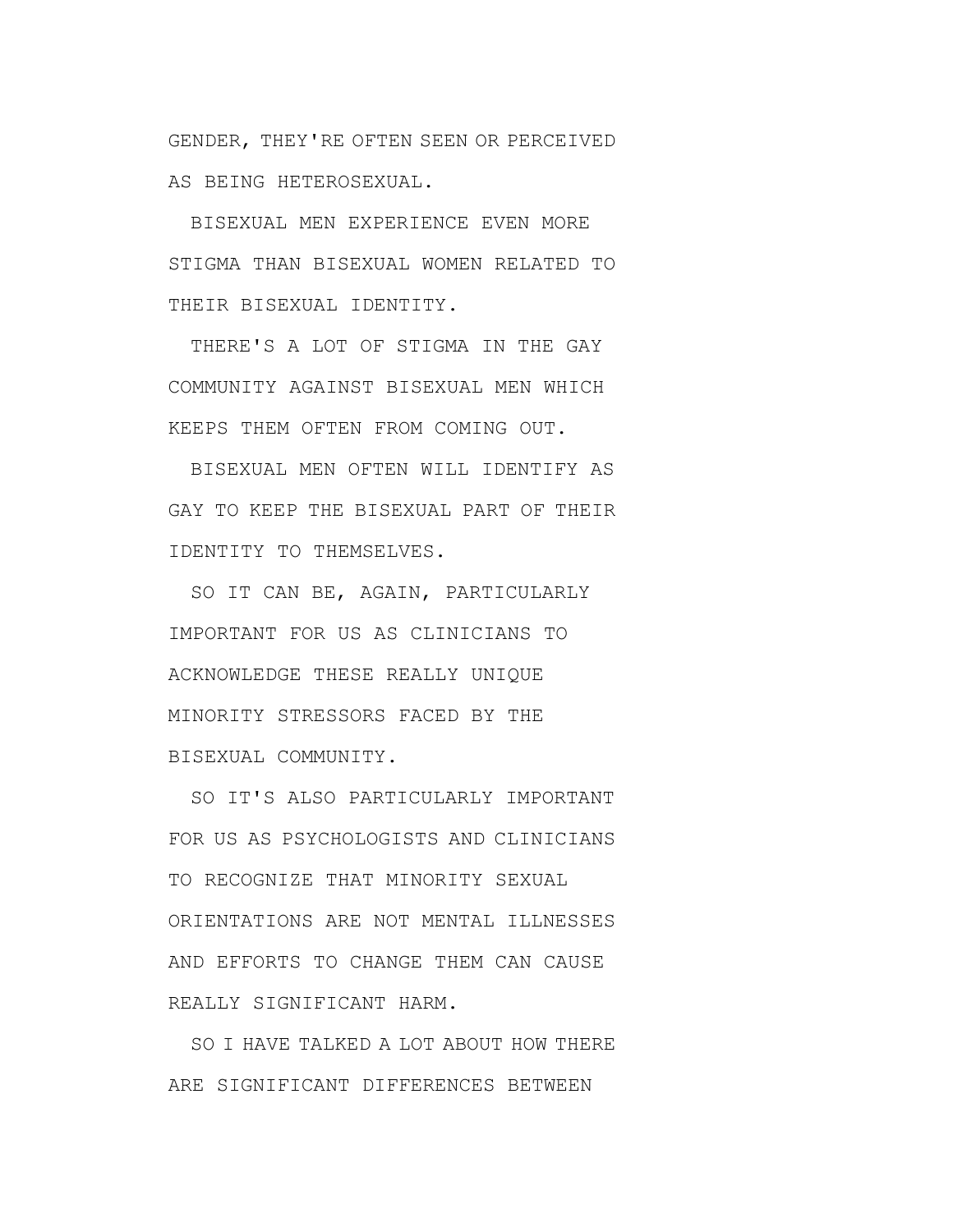SEXUAL MINORITY PEOPLE AND

HETEROSEXUALS IN TERMS OF THEIR DIAGNOSES OF MENTAL HEALTH DISORDERS IN TERMS OF SUICIDE RATES, IN TERMS OF SUBSTANCE USE, BUT ANY DIFFERENCES THAT HAS BEEN FOUND, ANY NOTED DIFFERENCE IS ATTRIBUTED TO MINORITY STRESS AND IS NOT ATTRIBUTED TO SEXUAL MINORITY FOLKS BEING INHERENTLY PATHOLOGICAL.

SO I LIKE TO USE THE TERM SEXUAL ORIENTATION CHANGE EFFORTS RATHER THAN THE TERM CONVERSION THERAPY OR REPARATIVE THERAPY BECAUSE THESE TERMS REFERENCE THE TERM THERAPY WHICH I THINK IS INACCURATE AND MISLEADING BECAUSE REPARATIVE THERAPY IS NOT SCIENTIFIC AND IT'S CERTAINLY NOT THERAPEUTIC.

RESEARCH SHOWS THAT SEXUAL ORIENTATION CHANGE EFFORTS CAUSE SIGNIFICANT HARM.

THEY REINFORCE MINORITY STRESS.

THEY CAN OFTEN CREATE FALSE HOPES IN PEOPLE.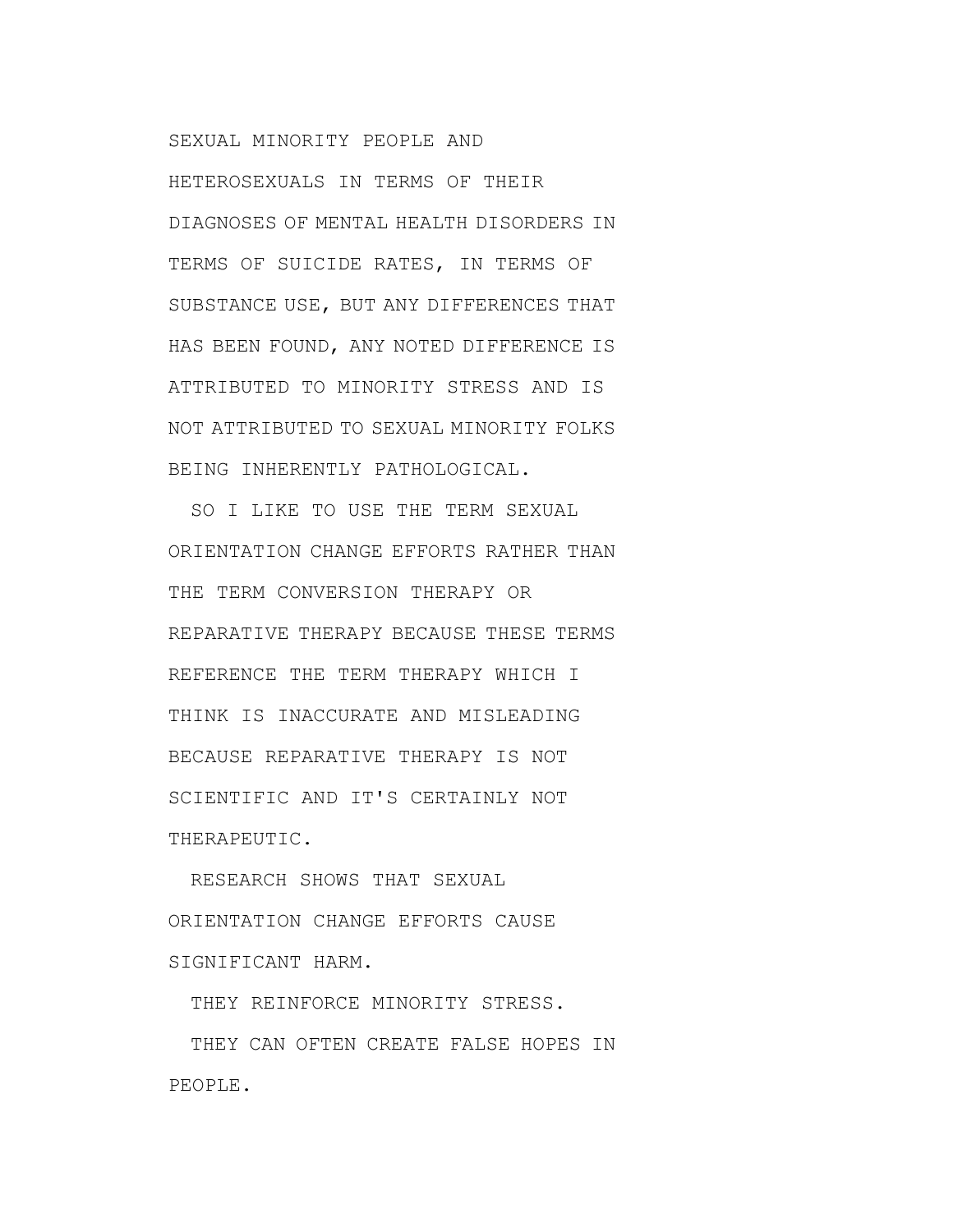SO THEN THE ULTIMATE TREATMENT FAILURES OR THE OFTEN TREATMENT FAILURES BY FOLKS WHO ARE SEEKING OUT THESE SERVICES ARE OFTEN INTERNALIZED THUS FURTHER REINFORCING THE STIGMA IN MINORITY STRESS.

SEXUAL ORIENTATION EFFORTS HAVE BEEN FOUND TO BE ASSOCIATED WITH INCREASED IDENTITY CONFUSION WITH ANXIETY, DISASSOCIATION, DEPRESSION, AND ESPECIALLY WITH SUICIDALITY.

BUT ALSO WITH THINGS LIKE SEXUAL DYSFUNCTION, HIGH RISK BEHAVIOURS SUCH AS ENGAGING IN UNPROTECTED SEX OR SUBSTANCE USE AND A DECREASE SENSE OF SELF WORTH.

SEXUAL ORIENTATION CHANGE EFFORTS HAVE BEEN CONDEMNED BY PROFESSIONAL ORGANIZATIONS OBVIOUSLY CPA, APA, AND MANY, MANY MORE.

AND IT IS ILLEGAL IN ONTARIO FOR PSYCHOLOGISTS TO ENGAGE IN SEXUAL ORIENTATION CHANGE EFFORTS WITH INDIVIDUALS UNDER THE AGE OF 18.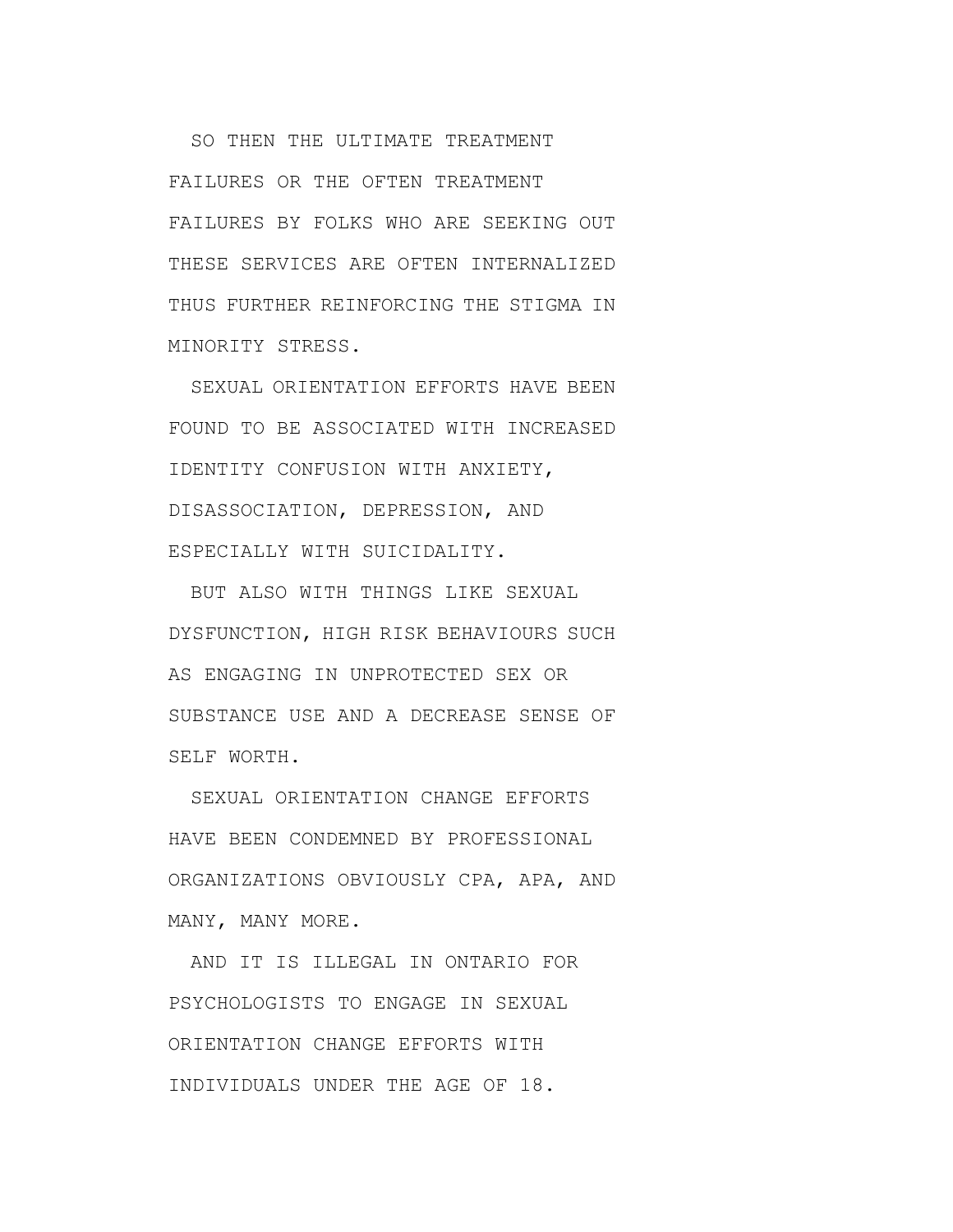SO THERE ARE SOME EVIDENCE-BASED STRATEGIES THAT PSYCHOLOGISTS CAN ENGAGE IN WITH FOLKS WHO MIGHT BE SEEKING SEXUAL ORIENTATION CHANGE EFFORTS OR WHO MIGHT BE UNCOMFORTABLE WITH THEIR SEXUAL IDENTITY OR THEIR SEXUAL ATTRACTIONS.

SO WE CAN WORK TO PROVIDE ACCEPTANCE AND SUPPORT TO THESE FOLKS.

WE CAN ASSESS FOR MINORITY STRESS, ASK THEM ABOUT THE DISTAL AND PROXIMAL STRESSORS THEY MAY HAVE BEEN EXPERIENCING.

SOMEONE MAYBE WHO HAS EXPERIENCED A LOT OF DISCRIMINATION OR FAMILY REJECTION BECAUSE OF THEIR SEXUAL ORIENTATION MIGHT WISH TO CHANGE THEIR SEXUAL IDENTITY.

CAN WORK TO BUILD ACTIVE COPES SKILLS FOR DEALING WITH THESE TYPES OF DISCRIMINATION, THESE TYPES OF REJECTION.

OFTEN HELPING FOLKS TO INCREASE THEIR SOCIAL CONNECTION AND SUPPORT.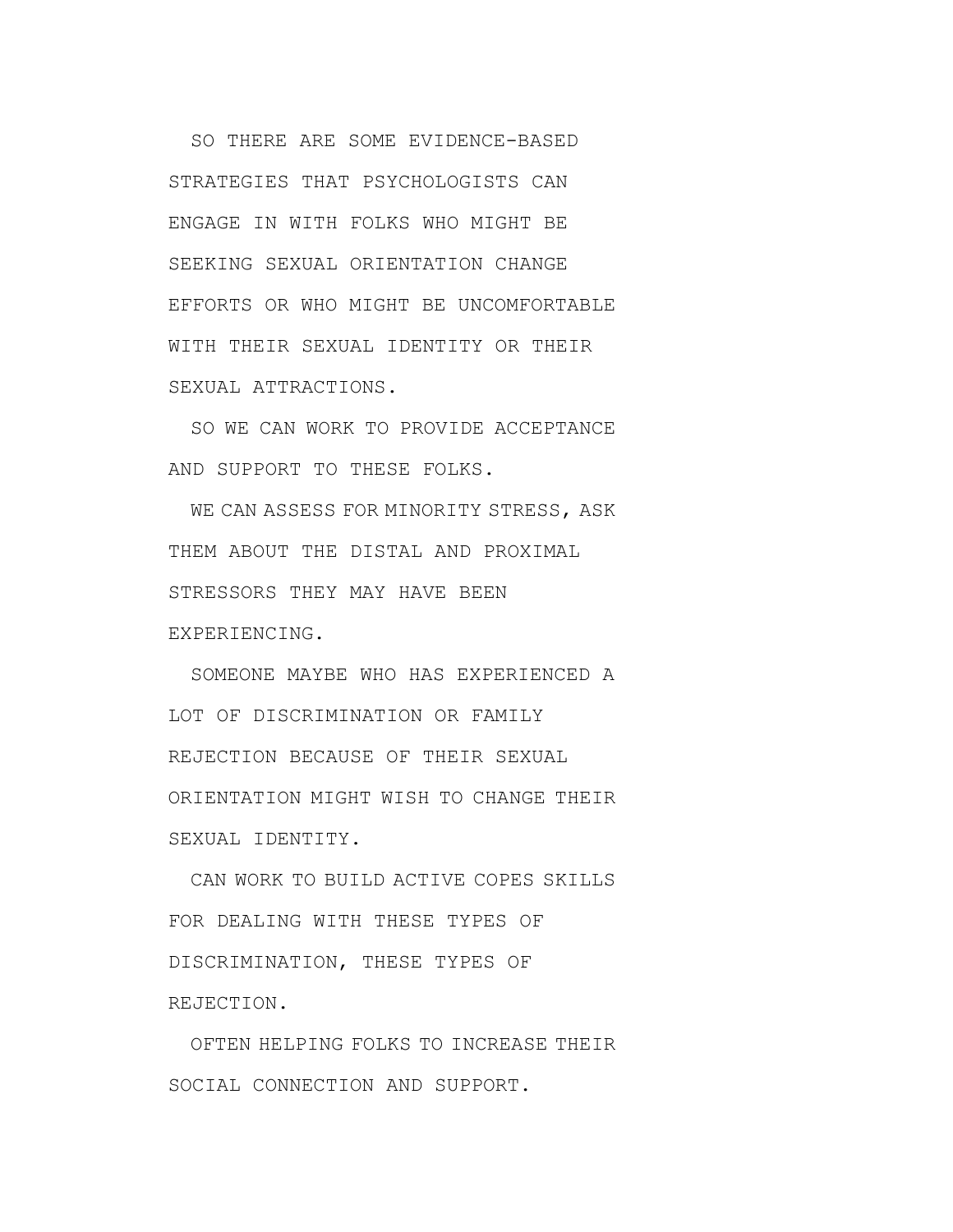CAN HELP THEM TO FEEL MORE COMFORTABLE WITH THEIR SEXUAL IDENTITY.

AS WELL AS HELPING THEM TO EXPLORE THEIR SEXUALITY, THEIR ATTRACTIONS.

SO I HAVE A HANDFUL OF ETHICAL DILEMMAS THROUGHOUT THE PRESENTATION.

THIS OBVIOUSLY IS A FICTIONALIZED DILEMMA BUT IT IS KIND OF A COMBINATION OF QUITE A FEW PATIENTS THAT I HAVE SEEN OVER THE YEARS.

SO I'M GOING TO READ THE DILEMMA AND THEN WE WILL DO ANOTHER POLL AND THEN I'M JUST KIND OF TALK THROUGH A LITTLE BIT HOW I HANDLE THIS CASE.

THIS IS A CASE OF Mr. S.

Mr. S IS 72.

HE IS WHITE AND HE CAME TO THERAPY FOR TREATMENT FOR DEPRESSION.

HE HAS BEEN MARRIED TO HIS CURRENT WIFE FOR A LONG TIME, 25 YEARS.

BUT HE FEARS THAT HE MIGHT BE GAY.

HE TELLS YOU THAT HE'S HAD SAME SEX FANTASIES SINCE HE WAS REALLY YOUNG AND HE HAS CHEATED ON BOTH OF HIS WIVES WITH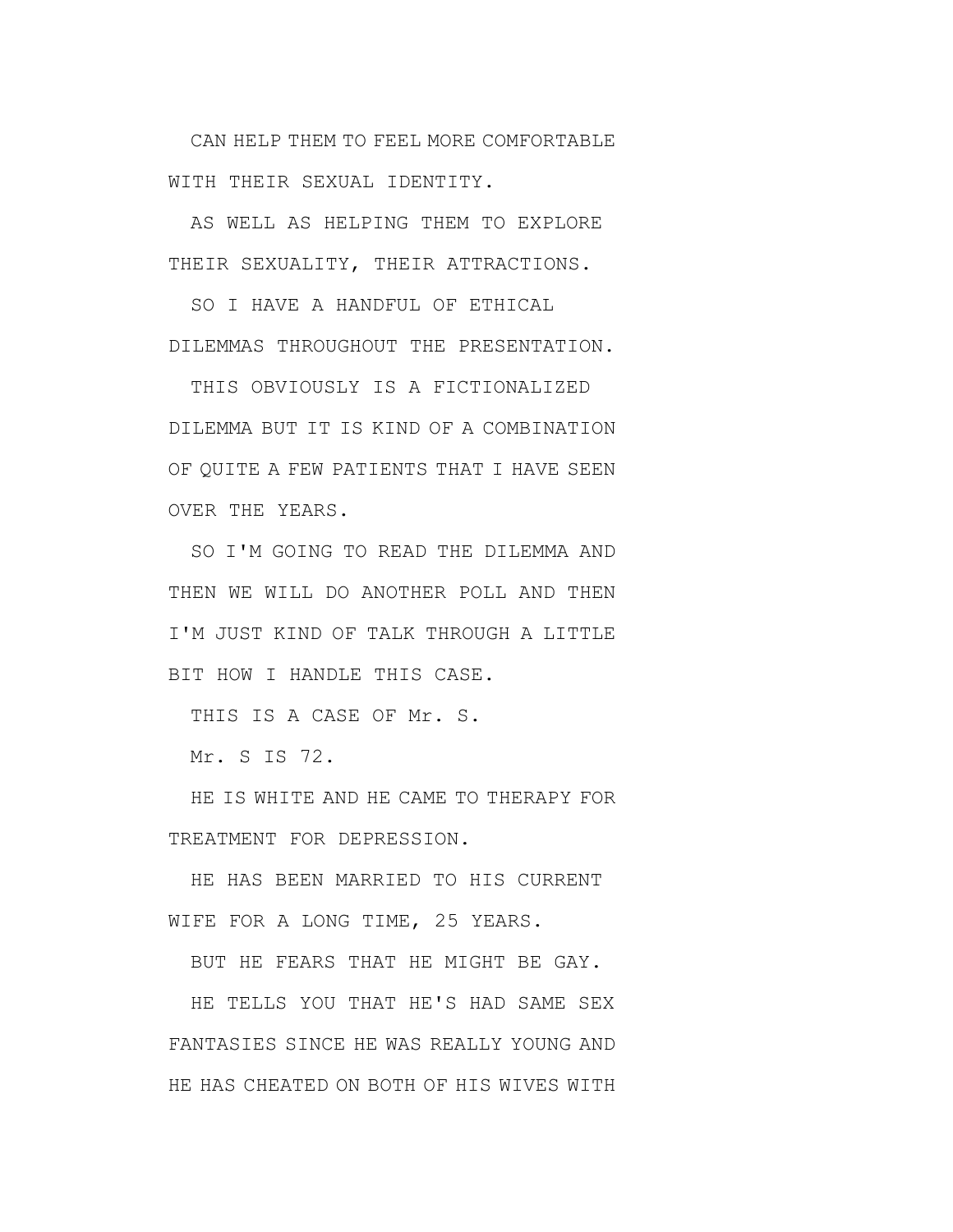MEN HE MET AT GAY BOOKSTORES OVER THE YEARS.

Mr. S AND HIS WIFE ARE MEMBERS OF THE PENTECOSTAL CHURCH.

HE SHARES WITH YOU THAT HIS RELIGION STRICTLY CONDEMNS HOMOSEXUALITY.

HE HAS TALKED TO HIS PASTOR ABOUT HIS DESIRES AND HAS SHARED WITH HIS PASTOR THE PAST ENCOUNTERS HE HAD WITH MEN.

AND HIS PASTOR STRONGLY ENCOURAGED HIM TO PRAY HARDER IN ORDER TO ERADICATE THE DESIRES.

HE'S WARNED THAT MR. S COULD GO TO HELL FOR HAVING SUCH FANTASIES.

Mr. S DOES TELL YOU THAT HIS RELATIONSHIP WITH HIS WIFE AND WITH HIS RELIGION ARE THE TWO MOST IMPORTANT THINGS IN HIS LIFE.

YET, HE CAN'T ESCAPE THE PULL TOWARDS WHAT HE REFERS TO AS THE GAY LIFESTYLE.

SARAH, CAN WE LAUNCH THE SECOND POLL.

SO WHAT IS KIND OF IMPLIED HERE IS Mr. S DOESN'T COME TO YOU FOR THERAPY SAYING I WANT CONVERSION THERAPY OR I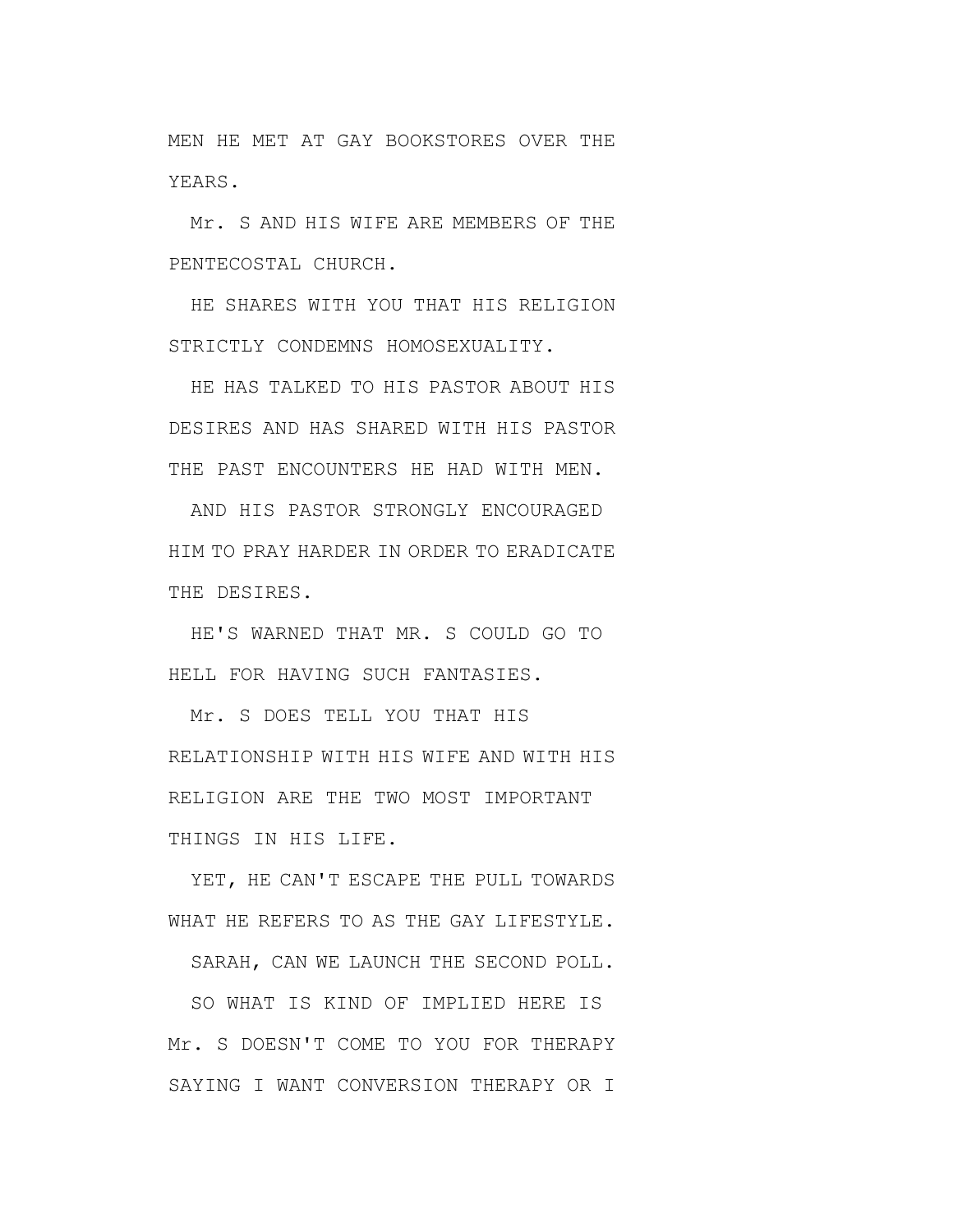DON'T WANT TO BE GAY ANYMORE.

BUT HE IS EXPRESSING THAT THE DEPRESSION THAT HE IS SEEKING TREATMENT FOR, HE FEELS THAT IT REALLY DOES STEM FROM THESE DESIRES, FROM THESE SINFUL DESIRES AND THAT THIS TENSION BETWEEN HIS RELIGION AND HIS SEXUAL ATTRACTIONS IS WHAT HE REALLY FEELS IS AT THE ROOT OF HIS DEPRESSION.

IS THE SECOND POLL LAUNCHED?

SARAH, CAN YOU SHOW THE RESULTS.

THE LINK THAT I HAVE DOESN'T SEEM TO BE WORKING.

SO, I SHOULD HAVE CLARIFIED ALSO THAT I HAD SOME LONGER RESPONSE OPTIONS AND WE HAD TO MAKE THEM MUCH SHORTER SO THEY COULD FIT INTO THE BOXES.

SO INFORM HIM OF THE LACK OF EVIDENCE FOR AND POTENTIAL RISKS ASSOCIATED WITH SEXUAL ORIENTATION CHANGE EFFORTS.

THAT'S WHAT THAT ONE MEANS.

WORK TO AFFIRM HIS GAY IDENTITY AND ENCOURAGE HIM TO FIND A COMMUNITY OF OTHER GAY MEN HIS AGE IS THE LONGER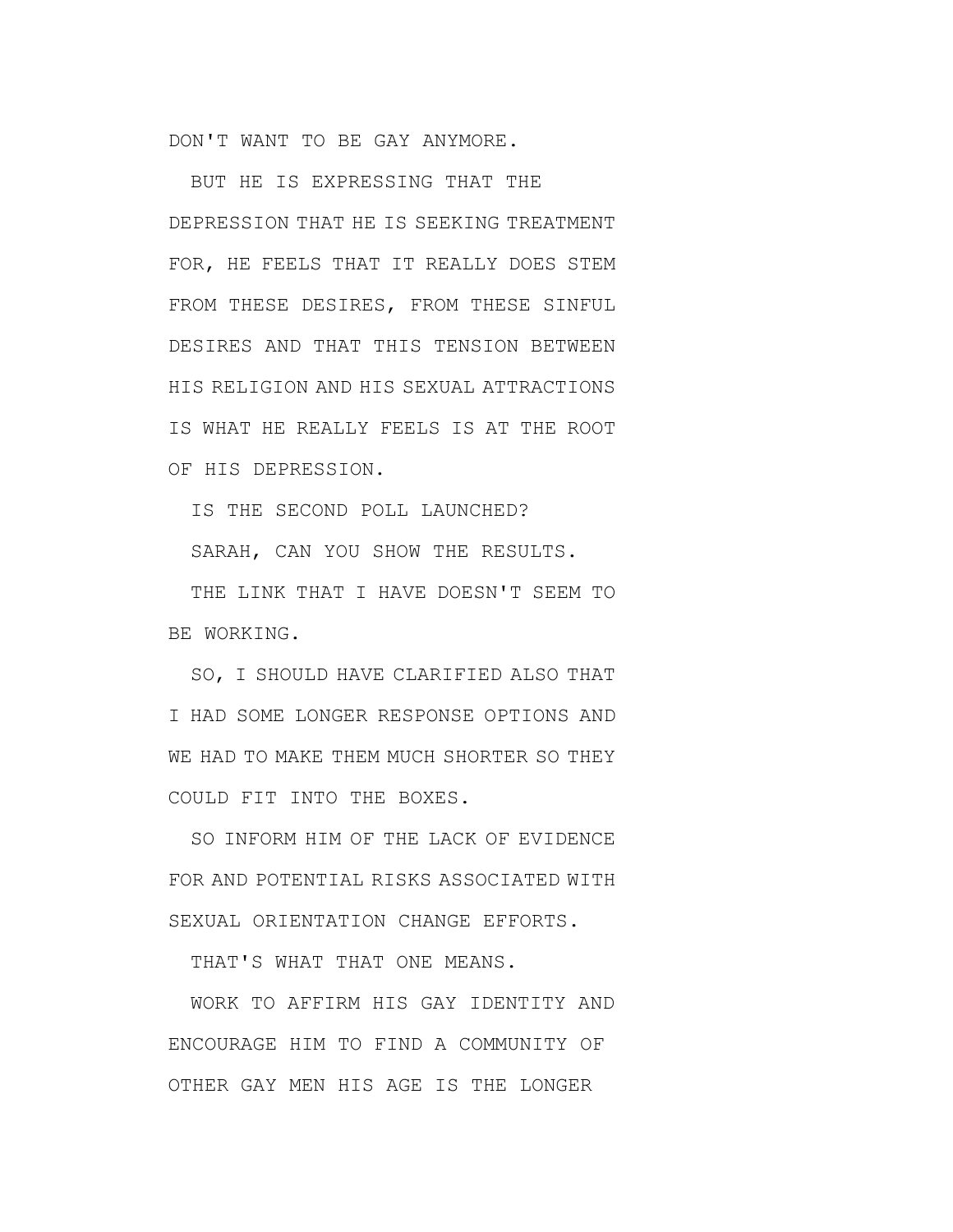VERSION OF THAT ONE.

HELP HIM TO INTEGRATE THE SEXUAL AND RELIGIOUS IDENTITIES SEEMS TO BE WHAT MOST FOLKS ARE SELECTING.

THEY ARE A FEW PROTOCOLS THAT EXIST FOR THERAPISTS WHO ARE WORKING WITH PEOPLE WHO MAYBE HAVE A SEXUAL IDENTITY OR A SEXUAL ORIENTATION THAT DOES CONFLICT WITH THEIR RELIGIOUS BELIEFS.

SO ALTHOUGH THIS MIGHT BE A REALLY DIFFICULT GOAL FOR THERAPY, INTEGRATING THESE IDENTITIES OR INTEGRATING THESE BELIEFS, THERE IS SOME EVIDENCE THAT THIS CAN WORK FOR SOME FOLKS.

AND THAT IS EXACTLY WHAT I TRIED TO DO WITH Mr. S TOO AND WHAT I HAVE TRIED TO DO WITH MOST OF THE CLIENTS WHO COME TO ME EXPRESSING DISCOMFORT WITH OR A DESIRE TO CHANGE THEIR IDENTITY.

THE OTHER THING THAT I ALWAYS FOUND TO BE THE MOST IMPORTANT WITH SOMETHING LIKE THIS, WITH PATIENTS LIKE THIS IS TO GIVE THEM THE INFORMATION ABOUT THE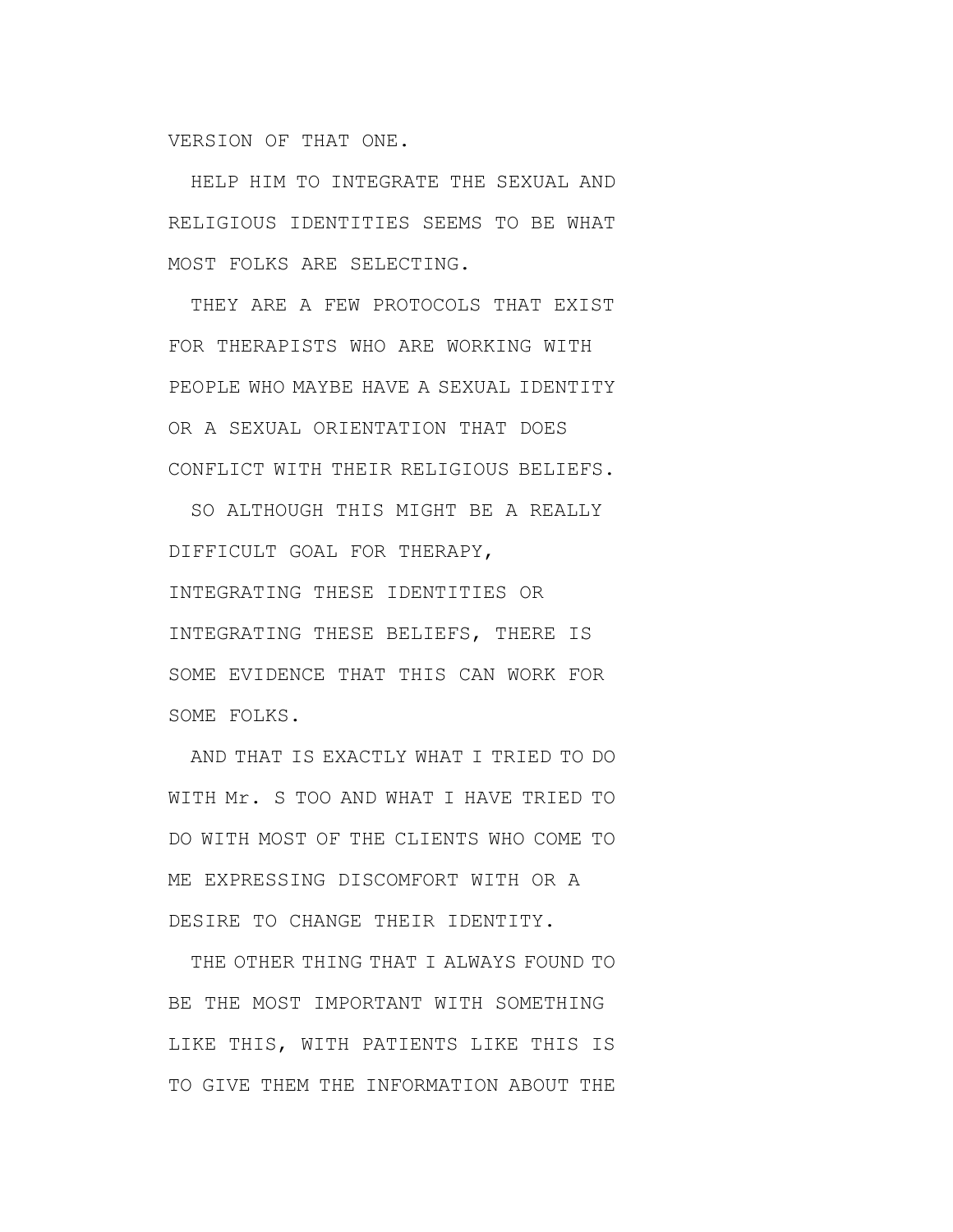LACK OF EVIDENCE FOR AND THE POTENTIAL RISKS ASSOCIATED WITH SEXUAL ORIENTATION CHANGE EFFORTS.

AND JUST TO LET THEM KNOW THAT IT ISN'T SOMETHING THAT IS ETHICAL FOR YOU TO ENGAGE IN AND THE REASONS WHY OR THAT IT HAS BEEN SHOWN TO CAUSE MORE HARM THAN GOOD.

AGAIN, I WISH WE WERE HAVING A MORE INTERACTIVE PRESENTATION SO WE COULD TALK MORE TOGETHER ABOUT THE EXAMPLE.

I THINK IT'S REALLY INTERESTING AND THERE ARE MANY FACETS OF THIS THAT WE COULD DISCUSS MORE.

I THINK THAT I PERSONALLY WOULD NOT WORK TO AFFIRM HIS GAY IDENTITY, BECAUSE HE ISN'T OUITE SURE IF HE'S GAY.

HE'S NOT QUITE USING THAT IDENTITY LABEL.

AND MAYBE HIS BEHAVIOURS INDICATE THAT HE IS BISEXUAL.

PLENTY OF BISEXUAL PEOPLE FIND THEMSELVES VERY HAPPY IN LONG-TERM RELATIONSHIPS WITH SOMEONE OF ONE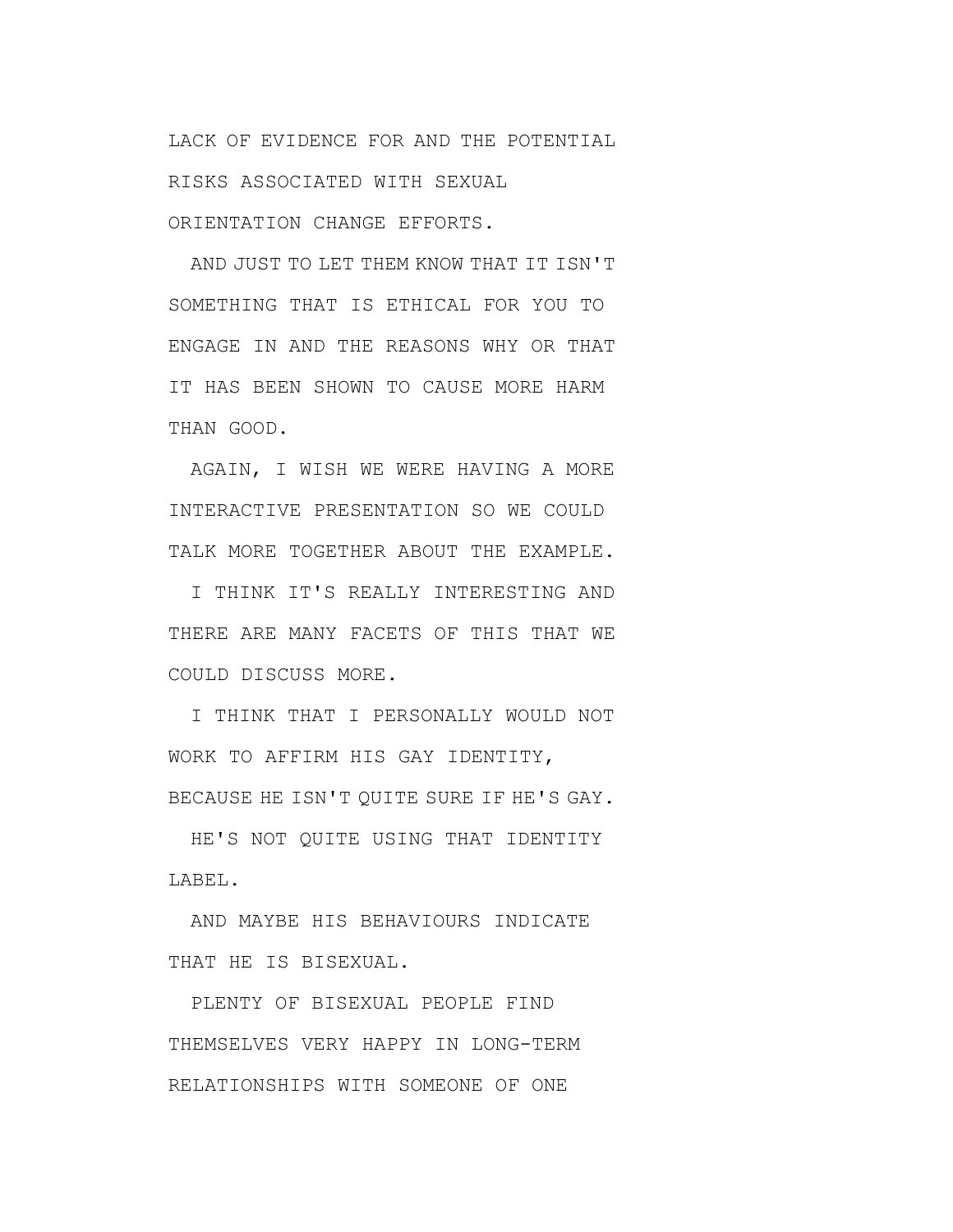PARTICULAR GENDER.

AND ENCOURAGE HIM TO LEAVE THE CHURCH IS NOT SOMETHING THAT I PERSONALLY WOULD DO.

ALTHOUGH IF HE DECIDED TO LEAVE THE CHURCH OBVIOUSLY IT WOULD BE REALLY IMPORTANT FOR US TO SUPPORT HIM THROUGH THAT DECISION.

THE NEXT APA GUIDELINE AS PSYCHOLOGISTS IT'S IMPORTANT FOR US TO RECOGNIZE THE INFLUENCE OF INSTITUTIONAL DISCRIMINATION THAT EXISTS FOR SEXUAL MINORITY PEOPLE.

ANOTHER TERM FOR INSTITUTIONAL DISCRIMINATION IS STRUCTURAL STIGMA.

WHAT STRUCTURAL STIGMA REFERS TO ARE SOCIETAL LEVEL CONDITIONS THAT MAKE IT DIFFICULT FOR SEXUAL MINORITY PEOPLE TO ACCESS OPPORTUNITIES, RESOURCES, AND THAT DISADVANTAGE CERTAIN GROUPS.

SOME EXAMPLES OF STRUCTURAL STIGMA OR INSTITUTIONAL DISCRIMINATION ARE THINKS LIKE LAWS, POLICIES, BATHROOM BILLS, LAWS THAT MAKE THINGS LIKE BEING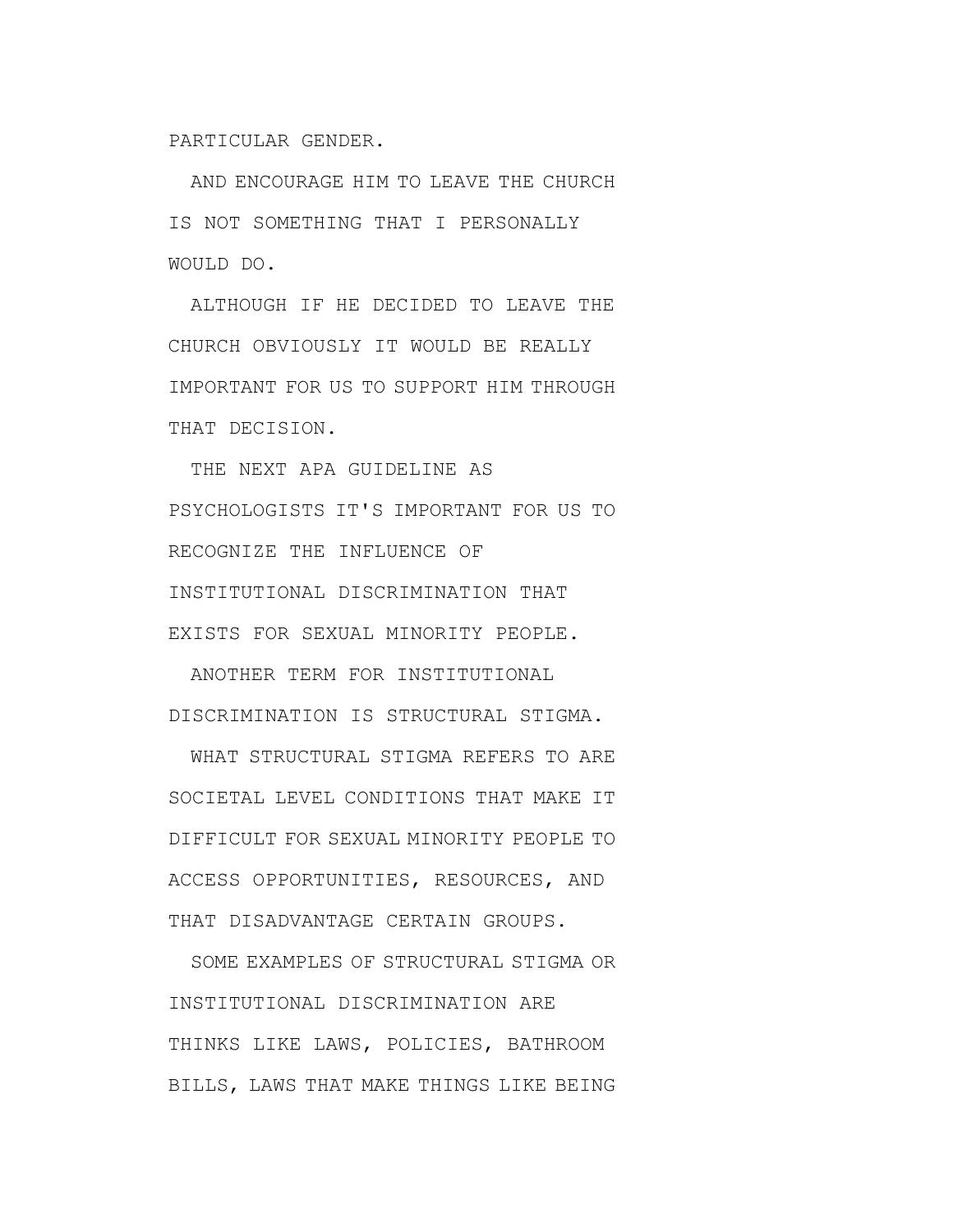HOMOSEXUAL OR GAY MARRIAGE ARE STRUCTURAL STIGMA.

AND LGB INSTITUTIONAL DISCRIMINATION OR SEXUAL MINORITY INSTITUTIONAL DISCRIMINATION HAS BEEN FOUND TO BE ASSOCIATED WITH ANXIETY, DEPRESSION, SUICIDE RATES, POVERTY, INCARCERATION, SUBSTANCE USE.

THERE'S A LOT OF EVIDENCE THAT PLACES WHERE THERE ARE -- WHERE THERE'S MORE INSTITUTIONAL DISCRIMINATION THAT THERE ARE HIGHER RATES OF THINGS LIKE TEEN SUICIDE.

IN FACT, WHEN GAY MARRIAGE WAS LEGALIZED, THERE WAS A SIGNIFICANT REDUCTION IN ADOLESCENT SUICIDE ATTEMPTS PARTICULARLY IN THE STATES WHERE IT WAS LEGALIZED BEFORE IT BECAME FEDERAL LAW IN THE UNITED STATES.

THE PREVALENCE OF PSYCHIATRIC DISORDERS AMONG SEXUAL MINORITY PEOPLE IS SIGNIFICANTLY LOWER IN STATES IN THE UNITED STATES AGAIN I WANT TO CLARIFY WITH HATE CRIME STATUTES.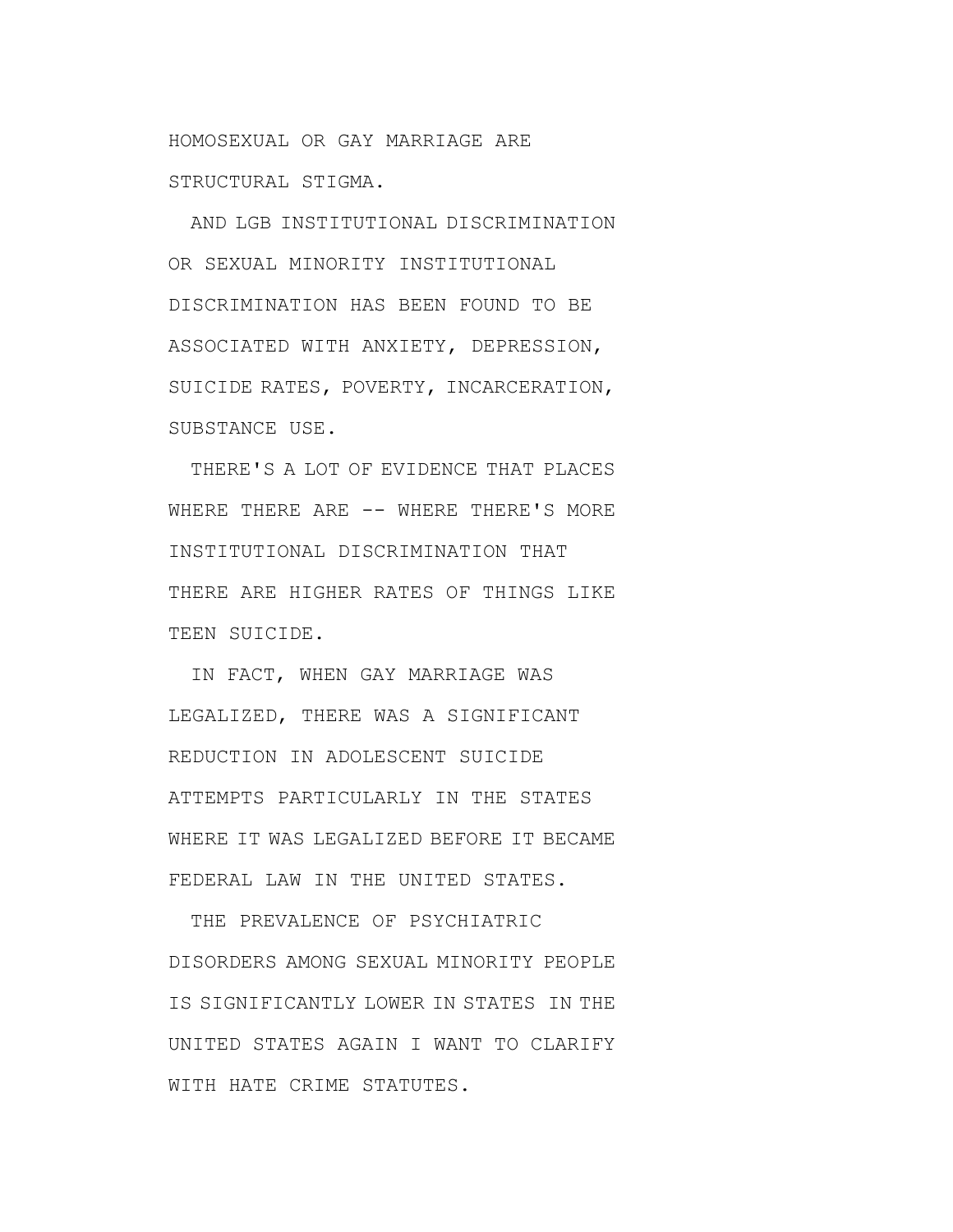WHERE HATE CRIMES AGAINST SEXUAL MINORITY PEOPLE ARE ILLEGAL.

SO THINGS LIKE THIS, THESE TYPES OF STIGMA, ALTHOUGH IT'S, YOU KNOW, MAYBE NOT SOMETHING THAT IS RECOGNIZED OR DISCUSSED ON A DAILY BASIS HAS SIGNIFICANT IMPACTS ON THE MENTAL AND PHYSICAL HEALTH OF SEXUAL MINORITY PEOPLE.

SO SOMETHING THAT WE CAN DO AS CLINICIANS IS TO HELP PATIENTS TO POTENTIALLY RECOGNIZE THE CONNECTION BETWEEN THESE BARRIERS AND SOME OF THE MENTAL HEALTH CONSEQUENCES THEY'RE EXPERIENCING.

AS WELL AS TO MAKE SURE THAT WE DON'T MINIMIZE THE HARM WHEN SOMEONE DOES COME TO US EXPRESSING SOME EXPERIENCES THEY MAY HAVE HAD WITH INSTITUTIONAL DISCRIMINATION.

BUT A LOT OF PATIENTS MIGHT NOT ACTUALLY SEE THE CONNECTION AND THEY MIGHT THINK IT'S INAPPROPRIATE TO BRING IT UP OR THEY MIGHT FEEL LIKE THEY ARE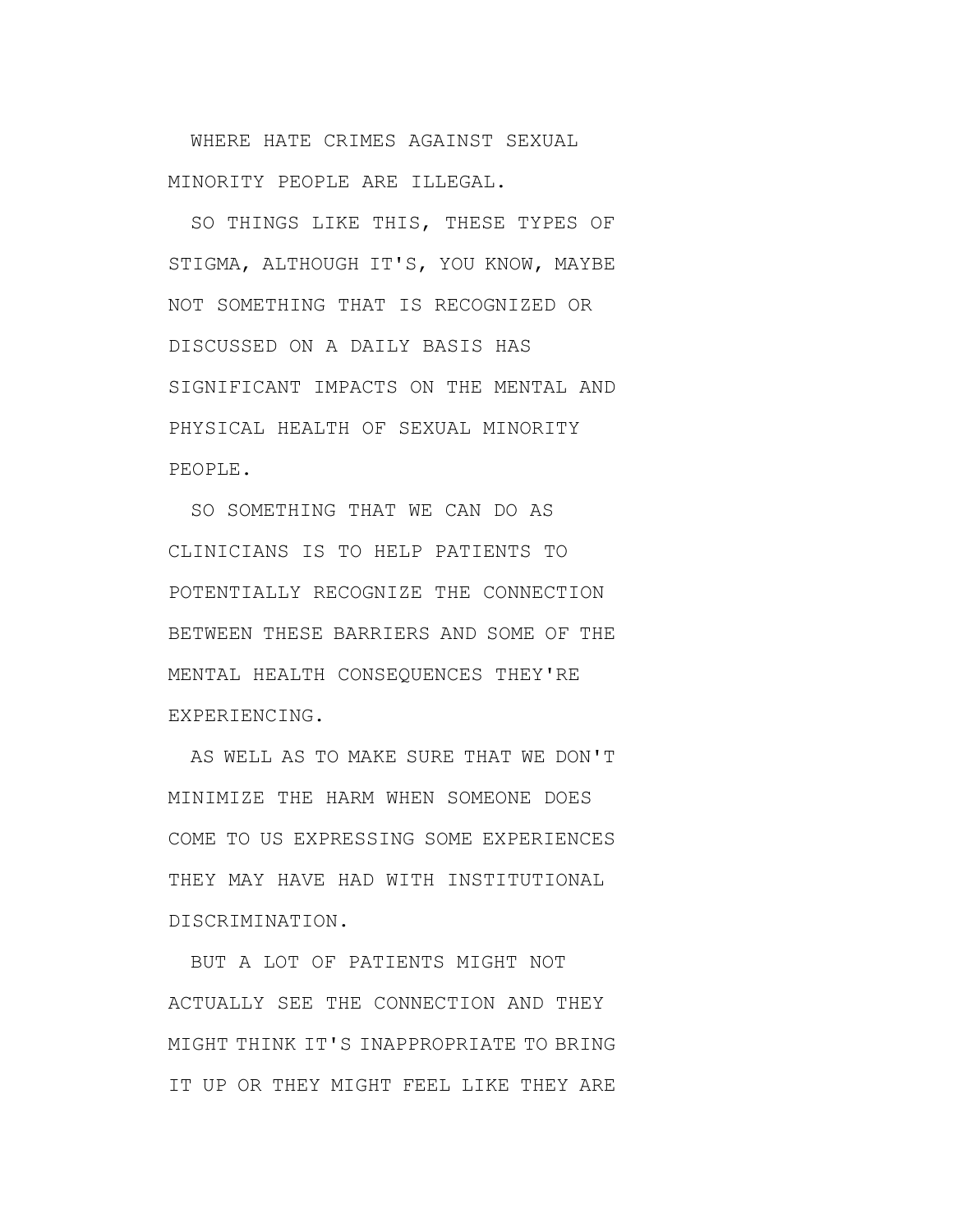PLACING BLAME ON AN OUT SIDE SOURCE FOR SOME OF THE MENTAL HEALTH STRUGGLES THAT THEY'RE HAVING.

THERE ARE A LOT OF WAYS THAT WE AS PSYCHOLOGISTS CAN ADVOCATE FOR LAWS AND POLICIES THAT PROTECT SEXUAL MINORITY FOLKS.

SOME THINGS THAT YOU CAN DO IN THE WORKPLACE ARE MAKE SURE THAT YOUR PAPER WORK IS MORE INCLUSIVE, FOR EXAMPLE, IN TAKE PAPER WORK, HAVING INCLUSIVE LANGUAGE ON YOUR PRINT MATERIAL THAT DOESN'T REFLECT HETERO SEXIST BIASES, AND ALLOWING A PLACE FOR OPEN ENDED RESPONSE FOR SOMEONE'S GENDER IDENTITY OR NOT USING TERMS LIKE MOTHER, FATHER, HUSBAND, WIFE.

SOMETHING YOU CAN DO IN SUPERVISION AND TEACHERS IS TO GIVE READING ASSIGNMENTS AND CASE EXAMPLES THAT ARE MORE INCLUSIVE.

MAYBE READING ASSIGNMENTS THAT WERE AUTHORED BY A SEXUAL MINORITY PERSON OF COLOUR OR USING CASE EXAMPLES OF PEOPLE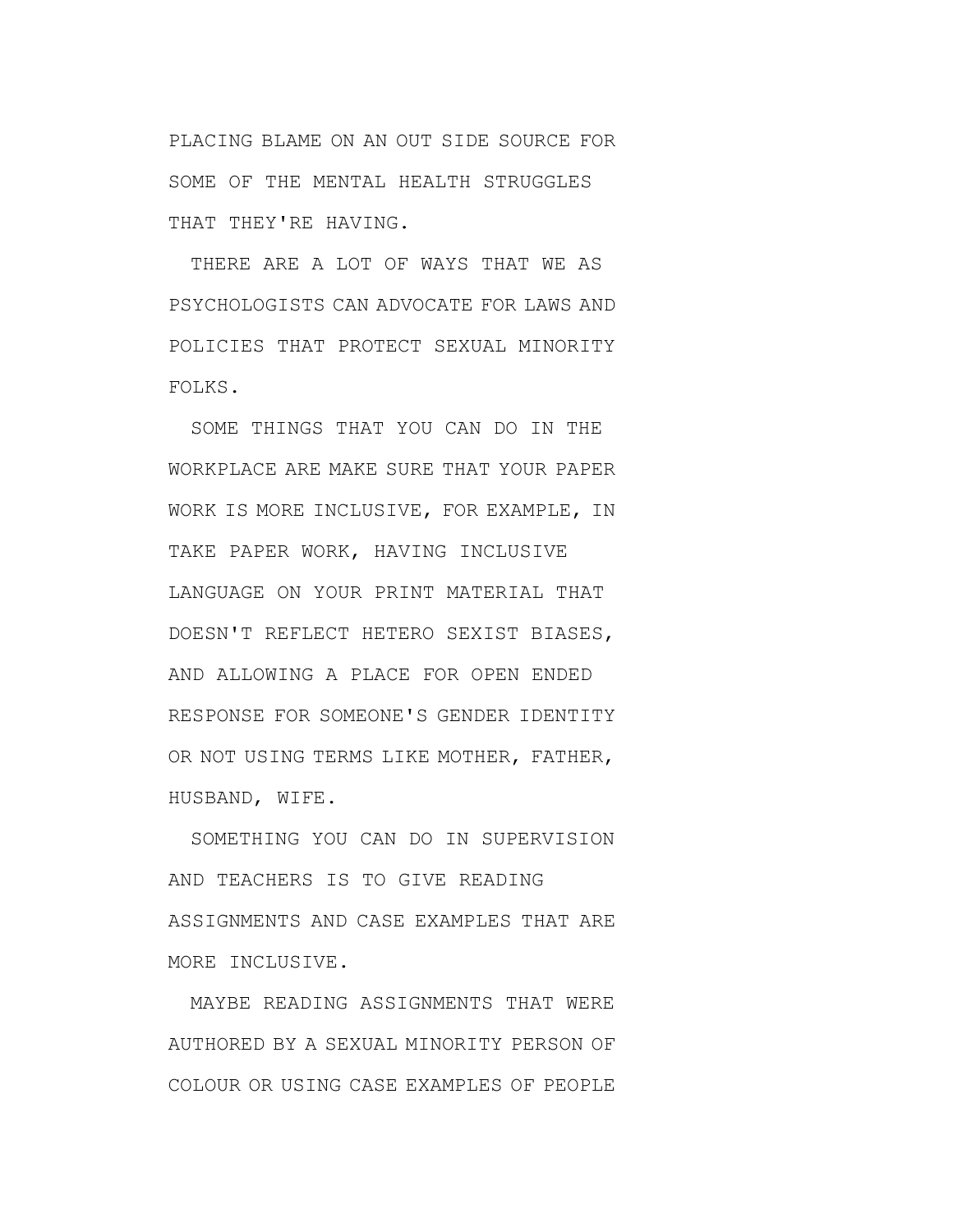THAT ARE IN MAYBE DIVERSE RELATIONSHIPS.

PSYCHOLOGISTS CAN ALSO WORK TO UNDERSTAND THE INFLUENCE OF DISTAL MINORITY STRESSORS OR SEXUAL MINORITY FOLKS.

REMEMBER I STATED BEFORE THAT DISTAL STRESSORS ARE THINGS THAT HAPPEN OUTSIDE OF THE INDIVIDUAL, THINGS LIKE DISCRIMINATION, VICTIMIZATION, OVERT HOSTILITY, EVEN THINGS LIKE ASSAULTS, RELATIONSHIP VIOLENCE, PARENTAL PHYSICAL ABUSE.

SO SEXUAL MINORITY PEOPLE DO REPORT EXPERIENCING A LOT MORE DISTAL STRESSORS, THINGS LIKE DISCRIMINATION AND VIOLENCE IN PARTICULAR MUCH HIGHER RATES THAN HETEROSEXUAL PEOPLE.

AND BISEXUAL FOLKS EXPERIENCE MORE VICTIMIZATION EVEN THAN GAY AND LESBIAN FOLKS.

SO BISEXUAL PEOPLE REPORT FAR HIGHER RATES OF SEXUAL ASSAULT VICTIMIZATION RELATIONSHIP VIOLENCE.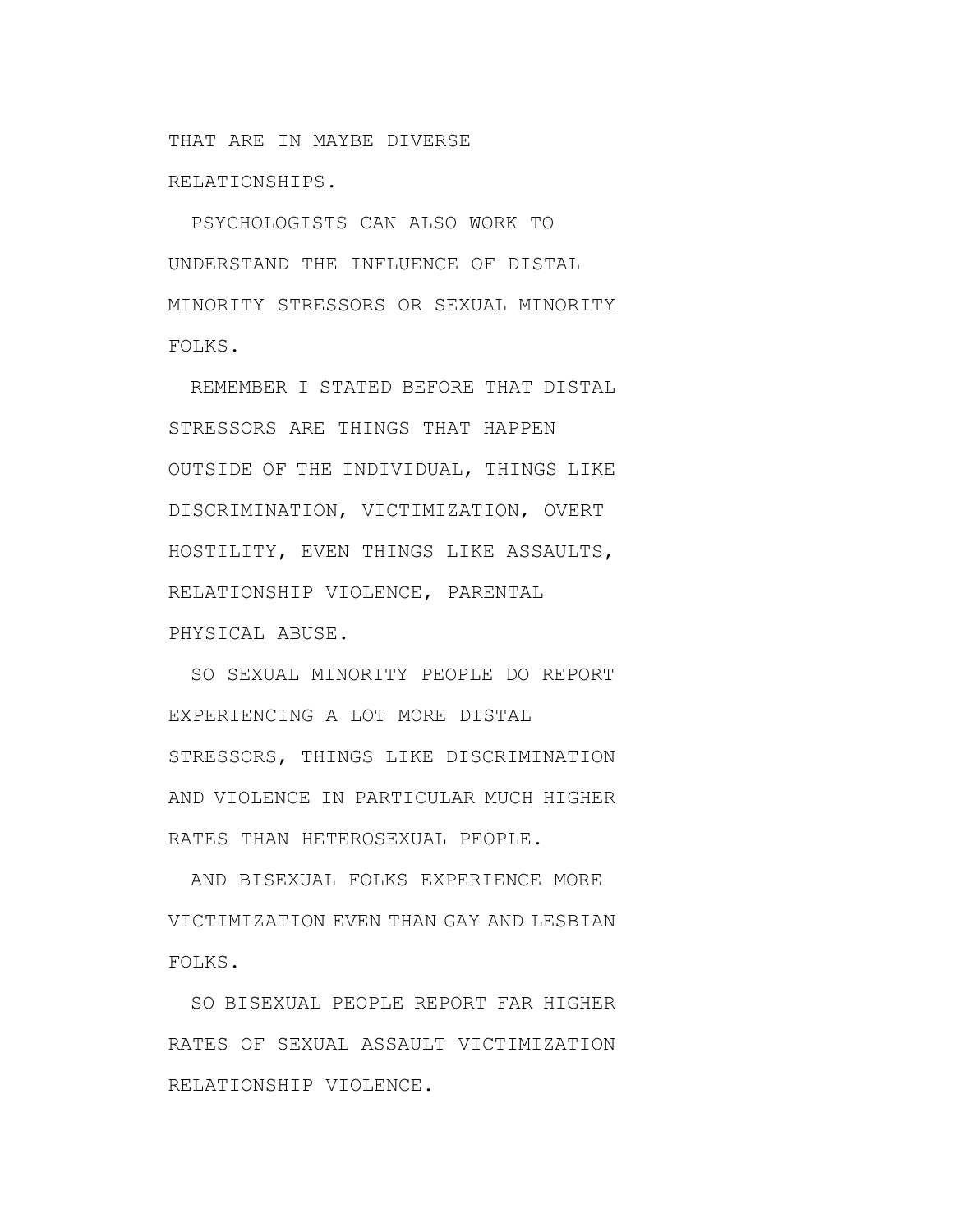ALSO SEXUAL MINORITY PEOPLE OF COLOUR EXPERIENCE EVEN MORE VICTIMIZATION THAN THEIR WHITE SEXUAL MINORITY COUNTER PARTS.

SOMETHING THAT WE CAN DO AS CLINICIANS IS TO VALIDATE THE PAIN OF THESE DISTAL STRESSORS WHILE ALSO AGAIN HELPING TO CREATE AWARENESS OF THE SYSTEMIC OPPRESSION THAT THEY -- THAT SEXUAL MINORITY FOLKS ARE EXPERIENCING.

DISTAL STRESSORS ESPECIALLY EXPERIENCES, REPEATED EXPERIENCES WITH DISTAL STRESSORS HAVE BEEN FOUND TO BE ASSOCIATED WITH POORER MENTAL HEALTH, WITH ALCOHOL USE, DISTRESS, HIGHER RATES OF DEPRESSION, AND ALSO SUICIDALITY.

SO SOMETHING THAT WE CAN DO, SOMETHING YOU CAN DO IS TO INTEGRATE THEMES OF TRAUMA INFORMED CARE INTO YOUR WORK WITH SOMEONE WHO MAYBE HAS EXPERIENCED A LOT OF DISCRIMINATION AND VICTIMIZATION BASED ON THEIR SEXUAL IDENTITY.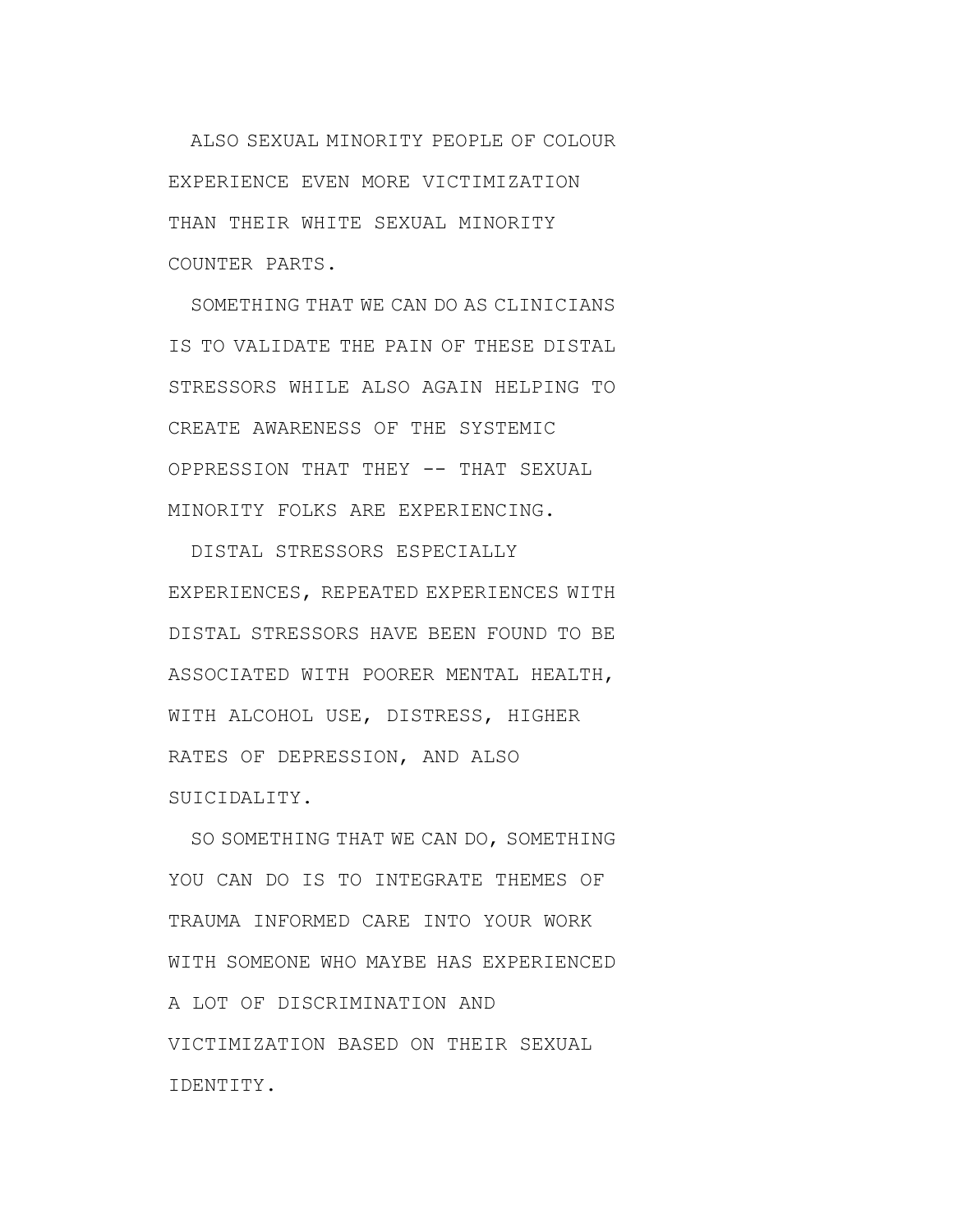CUMULATIVE EXPERIENCES OF DISCRIMINATION RELATED TO SEXUAL ORIENTATION THAT DON'T NECESSARILY MEET CRITERIA FOR DSM-5 CRITERIA ON TRAUMA CAN STILL RESULT IN PTSD SYMPTOMS.

SO VERY SIMILAR TO THE RESEARCH THAT'S COMING OUT SHOWING THAT RACIAL MICRO AGGRESSIONS, VICTIMIZATION, AND DISCRIMINATION, ALTHOUGH THE EXPERIENCES MIGHT NOT ALWAYS MEET CRITERIA FOR -- MIGHT NOT ALWAYS BE A CRITERIA ON ATRAUMA, THEY CAN STILL OFTEN RESULT IN AND LEAD TO PTSD SYMPTOMS.

EXAMINING OUR OWN HETEROSEXUAL ATTITUDES AND HETEROSEXIST BIASES CAN SERVE THE CLIENTS WELL TO AVOID SEXUAL AGGRESSIONS OF IDENTITY AND BECOME COMFORTABLE USING INCLUSIVE LANGUAGE WITH PATIENTS AND WORK TOWARDS AVOIDING HETERO NORMATIVE AND MONO SEXIST ASSUMPTIONS.

AND JUST STRIVING TOWARDS CULTURAL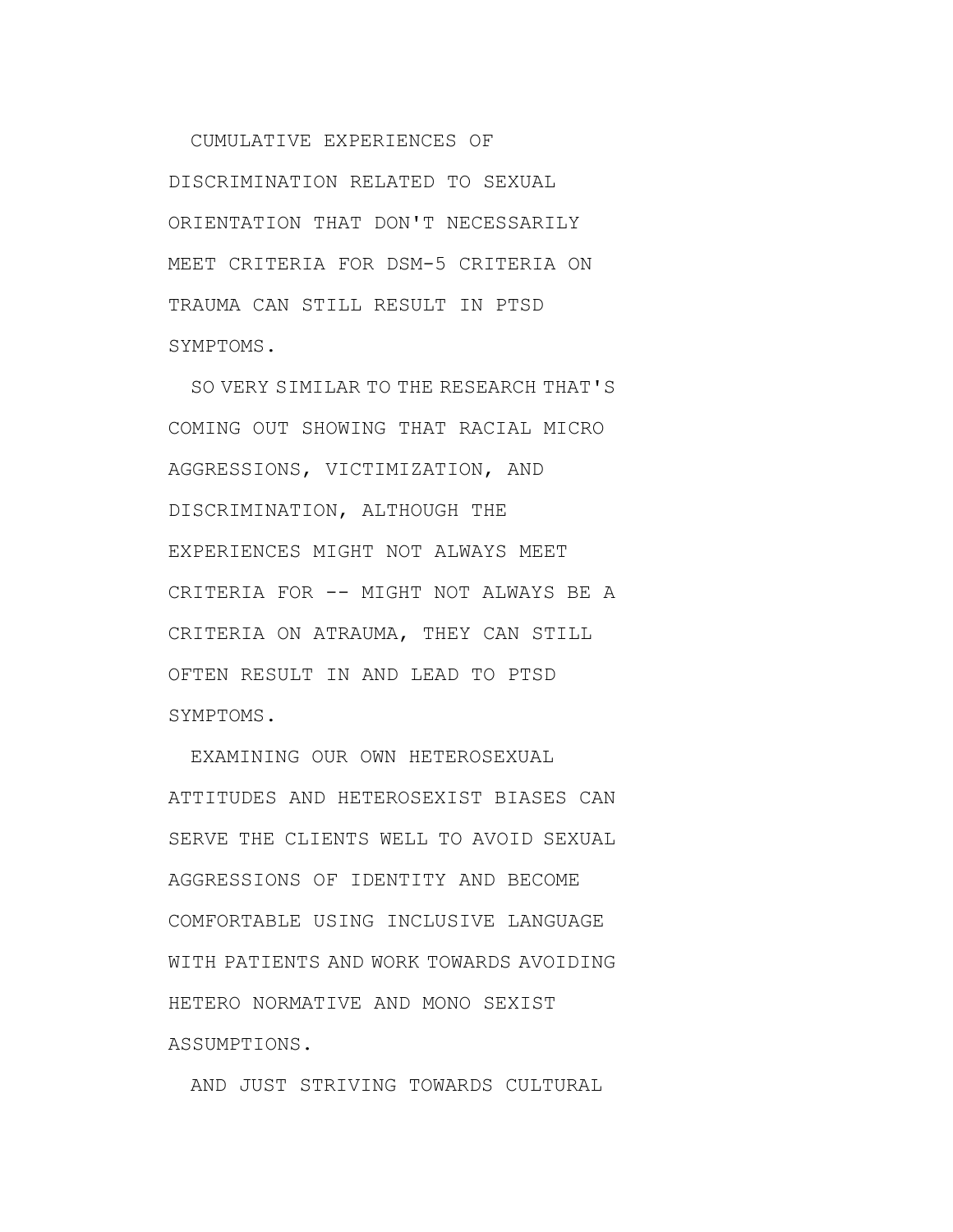HUMILITY.

SO I HAVE ANOTHER ETHICAL DILEMMA.

THIS ONE I GOT FROM AN ETHICS TEXTBOOK.

I REALLY LIKE THIS EXAMPLE.

SO YOU ARE A CLINICAL SUPERVISOR.

YOU'RE WORKING IN A UNIVERSITY

COUNSELLING CENTRE.

YOU'RE SUPERVISING A GRADUATE STUDENT.

HER NAME IS JOSIE.

SHE'S CANADIAN BORN AND IDENTIFIES AS CHRISTIAN AND IDENTIFIED AS NIGERIAN IMMIGRANTS.

SHE'S BEEN WORKING WITH C.J. A GAY MALE IMMIGRANT FROM MALAYSIA AND HE'S HERE IN CANADA ON A SOCCER SCHOLARSHIP.

HE WAS ESPECIALLY INTERESTED IN ATTENDING COLLEGE OUTSIDE OF MALAYSIA TO ESCAPE HIS MUSLIM FAMILIAL PRESSURES TO MARRY.

HE PRESENTS FOR TREATMENT WITH SYMPTOMS OF DEPRESSION AND PROBLEMATIC ALCOHOL USE.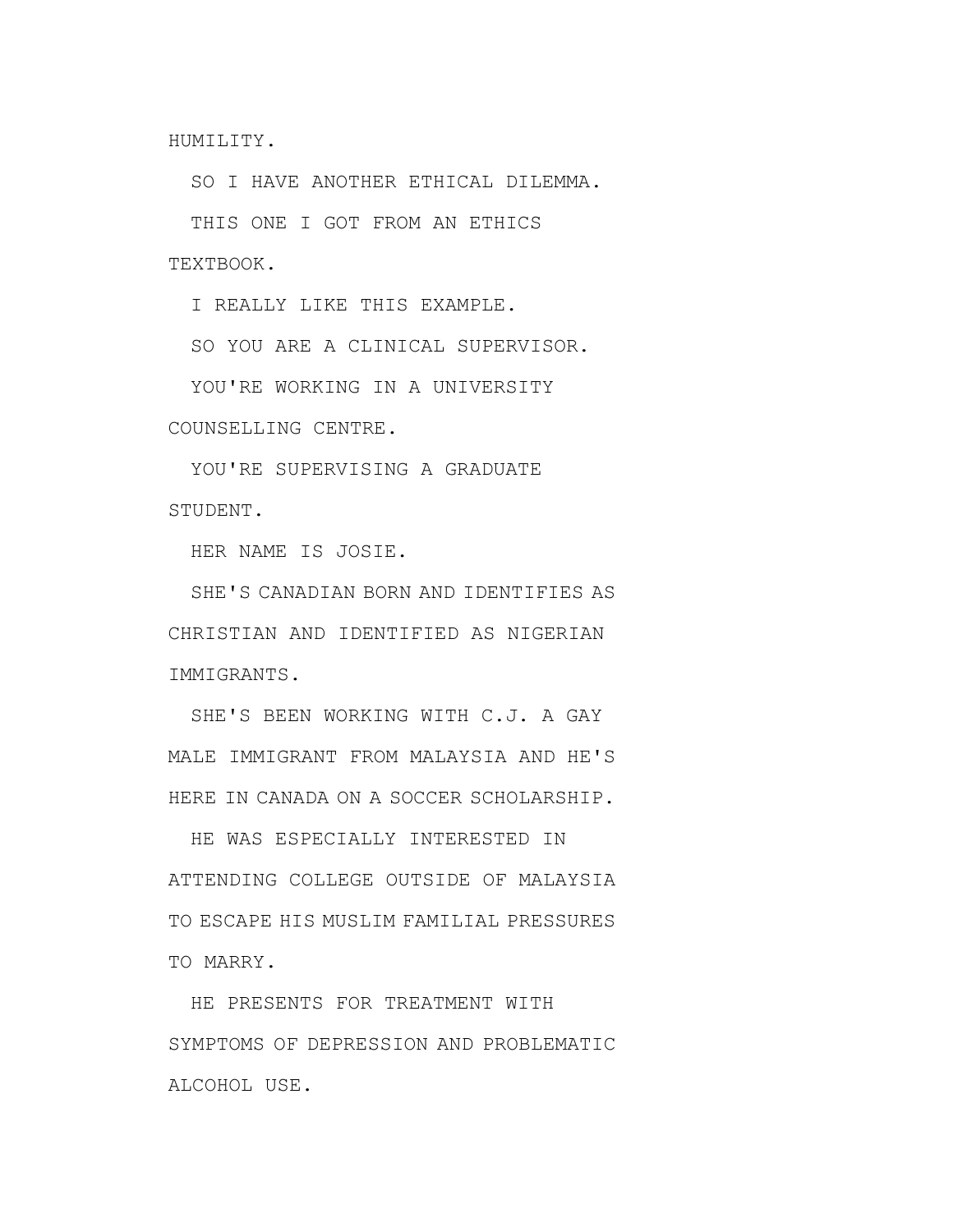THIS IS THE SECOND SEMESTER OF COLLEGE FOR HIM.

HE'S REALLY STRUGGLING IN THE CLASSES.

HE'S STRUGGLING TO FOCUS IN CLASS AND STAY ON TOP OF THE COURSE WORK.

A FEW MONTHS INTO TREATMENT, HOWEVER, C.J. DOESN'T APPEAR TO BE MAKING A LOT OF PROGRESS.

SO YOU ASK JOSIE ABOUT THE ROLE SHE SEES C.J.'S GAY IDENTITY PLAYING INTO THE CASE CONCEPTUALIZATION AND TREATMENT PLAN FOR HIM.

JOSIE SHARES WITH YOU SHE NEVER ACTUALLY ASKED HIM ABOUT SEXUALITY BECAUSE SHE DIDN'T WANT TO MAKE HIM FEEL ASHAMED WHILE SEEKING TREATMENT AS SHE KNEW BEING GAY WAS FORBIDDEN IN HIS CULTURE AS IT WAS IN HERS.

SHE DOESN'T KNOW IF HE IS GAY.

HE HASN'T COME OUT AND SAID THAT.

IT IS PART OF THE INTAKE REFERRAL AND MATERIALS.

IT IS SOMETHING SHE KNOWS ABOUT HIM.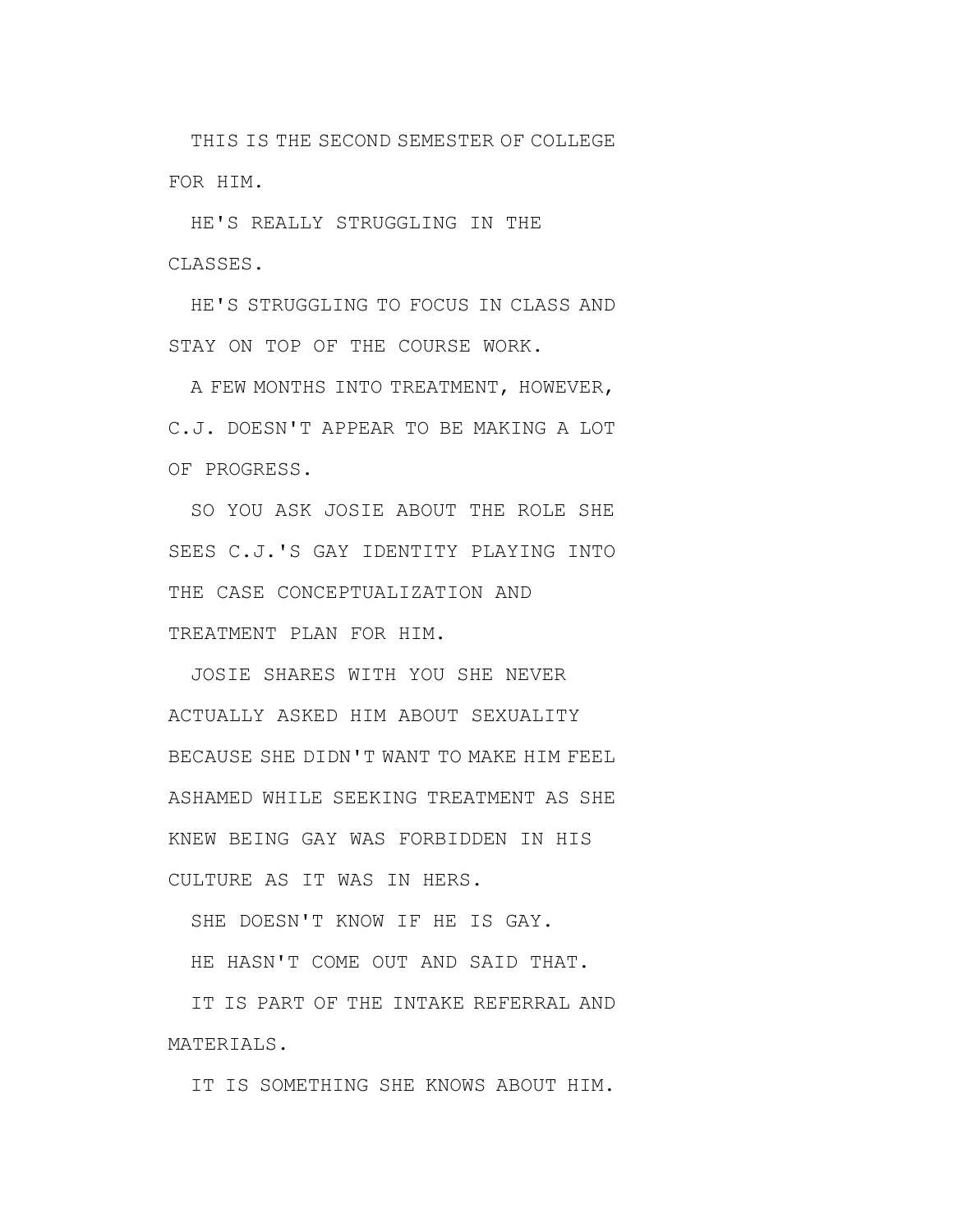CAN WE LAUNCH THE THIRD POLL, PLEASE. SO AGAIN THE POLL IS GOING TO SHOW SOME SHORTENED VERSIONS OF THE CHOICES.

WHAT DO YOU DO AS JOSIE'S SUPERVISOR?

DO YOU TRANSFER C.J. TO CLINICIAN WITH MORE EXPERIENCE WORKING WITH LGBT CLIENTS BECAUSE C.J.'S CARE IS YOUR TOP PRIORITY?

DO YOU BE HELP HER BE MORE COMFORTABLE AND KNOWLEDGABLE IN THE LGBT ISSUES IN THE HOPES TO IMPROVE THE CARE SHE'S PROVIDING C.J. BECAUSE HER TRAINING IS YOUR TOP PRIORITY?

DO YOU C DIRECTLY CHALLENGE JOSIE ABOUT HER BIASES AND EXPRESS CONCERNS ABOUT HER ABILITY TO PROVIDE OPTIMAL CARE TO THE CLIENT?

IN THE EXAMPLE IN THE TEXTBOOK, THE SUPERVISOR DOES CHOOSE TO HELP JOSIE INCREASE HER COMFORT AND KNOWLEDGE.

AND WHAT ENDS UP HAPPENING IN THIS EXAMPLE IS THAT JOSIE BECOMES QUITE DEFENCIVE AND SHE ACTUALLY ISN'T INTERESTED IN INCREASING HER COMFORT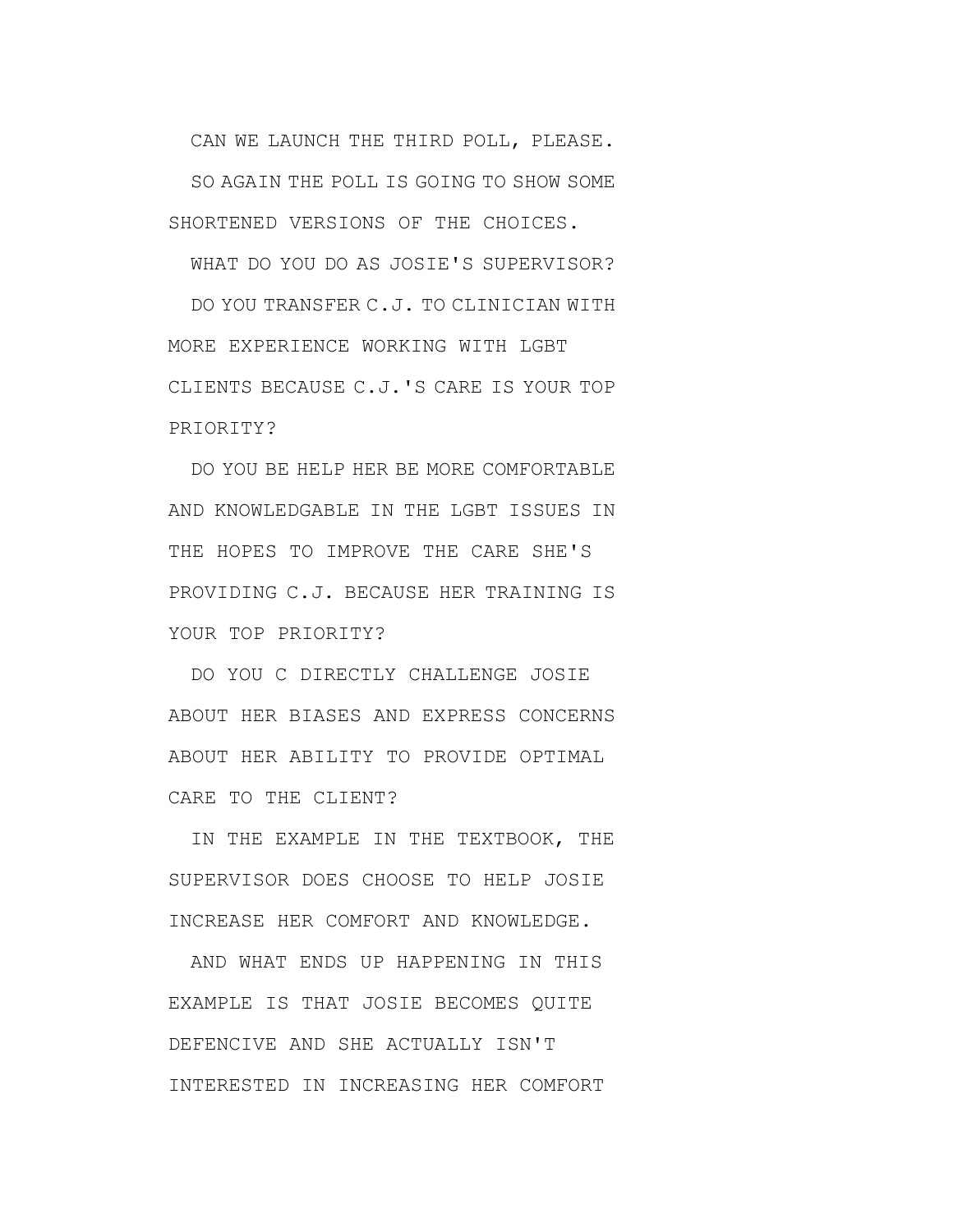AND KNOWLEDGE.

SO THE SUPERVISOR DOES ULTIMATELY HAVE TO TRANSFER C.J. TO ANOTHER CLINICIAN.

AGAIN, THIS IS OBVIOUSLY A FICTIONALIZED EXAMPLE.

BUT I AGREE THAT IT WOULD BE IN MY OPINION EXACTLY THAT'S WHAT I WOULD WANT TO DO TOO IS HELP JOSIE INCREASE HER COMFORT AND KNOWLEDGE.

A LOT OF TIMES INFORMATION ABOUT WORKING WITH SEXUAL MINORITY FOLKS IS NOT NECESSARILY COVERED IN GRADUATE SCHOOL.

AND IF IT ISN'T COVERED YOU HAD DIRECT EXPERIENCE IN YOUR LIFE, IT MIGHT NOT BE SOMETHING THAT STUDENTS ARE NECESSARILY FEELING COMFORTABLE WITH.

PSYCHOLOGISTS CAN ALSO WORK TO RECOGNIZE THE INFLUENCE OF PROXIMAL MINORITY STRESSORS ON THEIR SEXUAL MINORITY CLIENTS.

SO REMEMBER AGAIN THAT PROXIMAL MINORITY STRESSORS ARE THINGS THAT ARE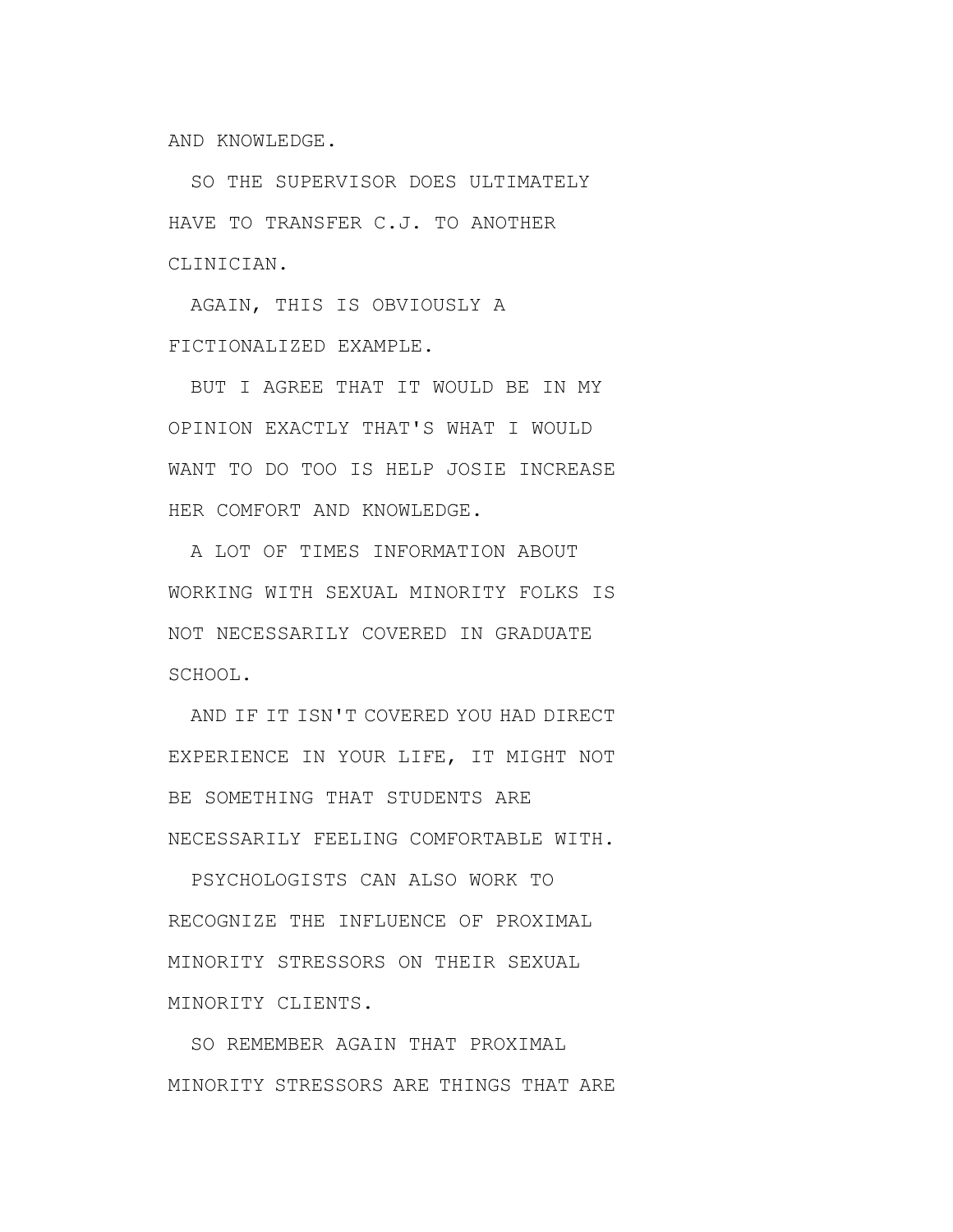INTERNAL.

SO THINGS LIKE INTERNALIZED HETERO SEXISM OR INTERNALIZED BY NEGATIVITY, EXPECTATIONS OF REJECTION IS ONE WE TALKED ABOUT, IDENTITY CONCEALMENT.

SO THESE PROXIMAL STRESSORS CAN BE TRIGGERED BY OR MAYBE THE RESULT OF DISTAL STRESSORS.

SO THIS AGAIN IS A BIT OF A COMPLICATED MODEL HERE.

WHAT THIS MODEL SHOWS IS THAT DISTAL STRESSORS SO THINGS LIKE VICTIMIZATION OR DISCRIMINATION OFTEN LEAD TO PROXIMAL STRESSORS OR THINGS LIKE DIFFICULTY WE MOTION REGULATION, INTERNALIZED HETERO SEXISM, NEGATIVE SELF TALK AND THESE SERVE AS THE MECHANISM THROUGH WHICH DISTAL STRESSORS THEN NEGATIVELY IMPACT MENTAL AND PHYSICAL HEALTH.

KIND OF THE MAIN TAKE AWAY FROM THIS MODEL IS THAT AS PSYCHOLOGISTS IT MIGHT BE DIFFICULT IF NOT AT TIMES IMPOSSIBLE FOR US TO INTERVENE AT THE DISTAL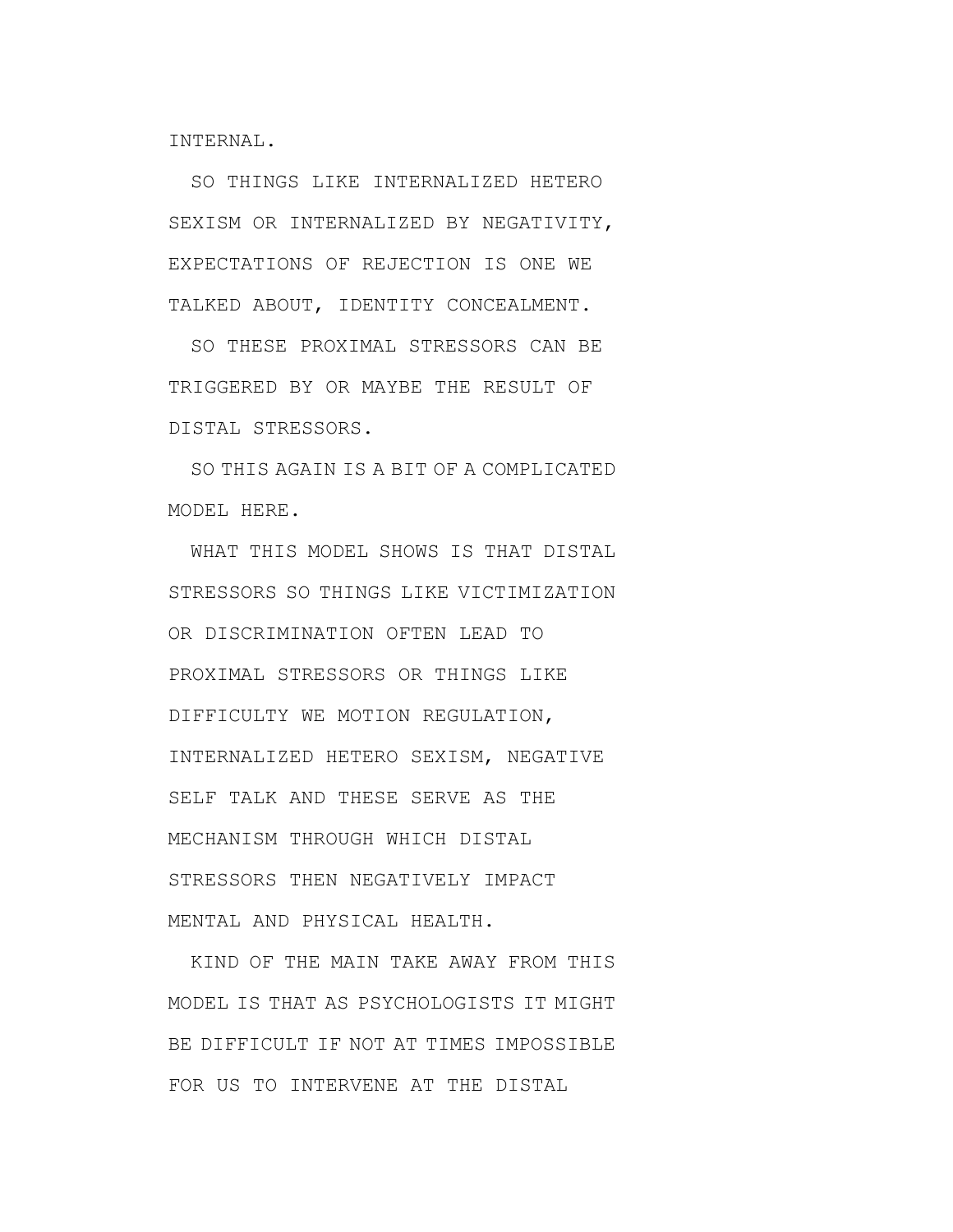STRESSOR LEVEL, RIGHT, IT MIGHT BE REALLY DIFFICULT FOR US TO HELP OUR PATIENTS TO EXPERIENCE LESS REJECTION OR LESS DISCRIMINATION.

BUT WE CAN INTERVENE HERE IN THIS MIDDLE PART.

WE CAN HELP FOLKS TO, FOR EXAMPLE, ENHANCE THEIR ADAPTIVE COPING STRATEGIES, DEVELOP SELF EFFICACY, WORK TOWARDS MORE ASSERTIVE COMMUNICATION, ENGAGE IN HEALTH PROMOTION BEHAVIOURS, POTENTIALLY DECREASE SELF CRITICISM, ASSIST WITH RUMINATION TENANCIES AND THINGS THAT RESEARCH HAS SHOWN TENDS TO LEAD TO HIGHER RATES OF PSYCHO PATHOLOGY AMONG SEXUAL MINORITY FOLKS.

THE PSYCHO PATHOLOGY PART OF THE MODEL HAS ACTUALLY REALLY GREATLY EXPANDED SINCE THIS MODEL WAS PUBLISHED IN 2009.

SO WE NOW KNOW THAT THIS INCLUDES ALL SORTS OF BEHAVIOURIAL HEALTH THINGS.

SEXUAL RISK TAKING, RELATIONSHIP VIOLENCE, AND ALSO PHYSICAL HEALTH.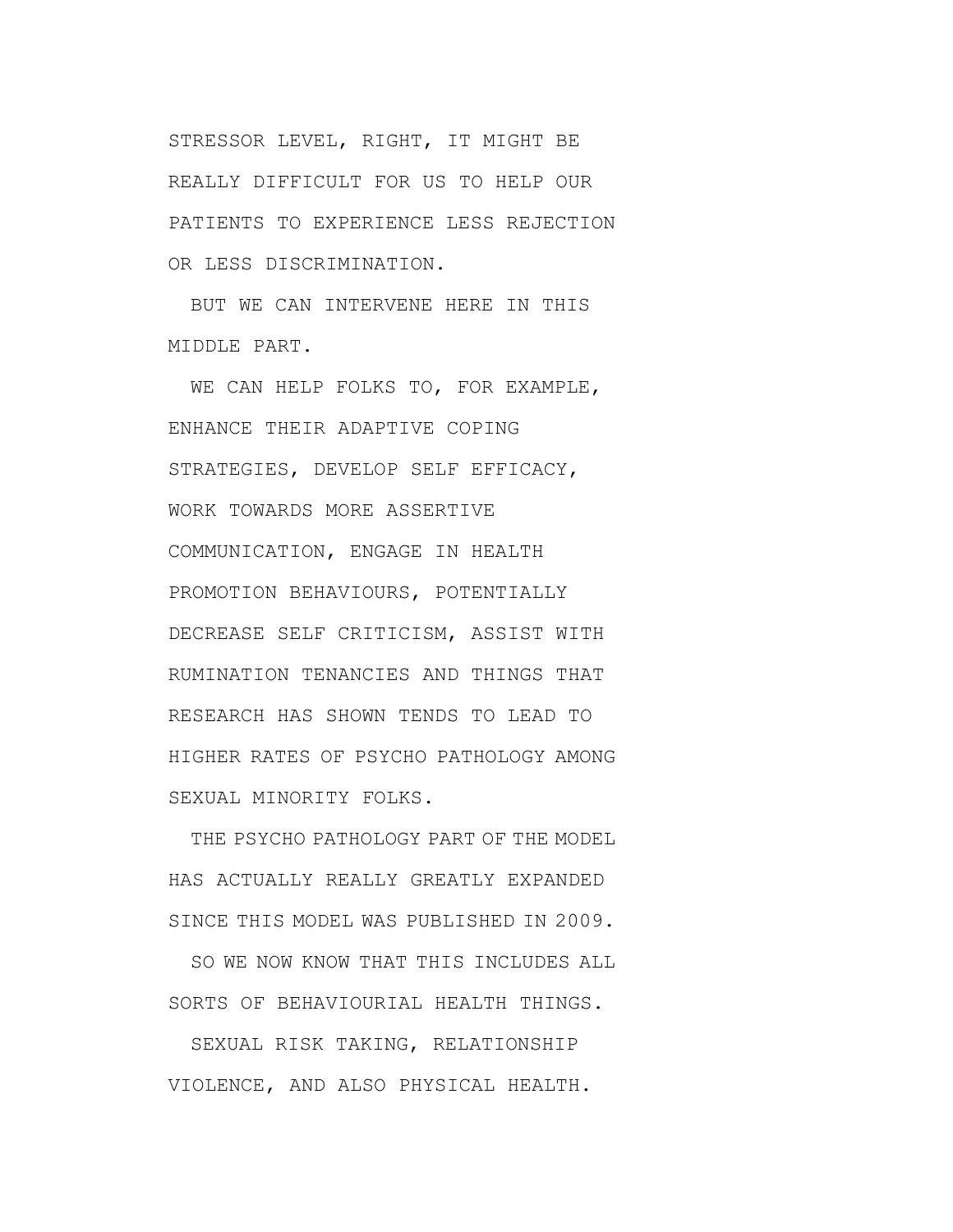SO EVEN THINGS LIKE HEALTHY EATING, EXERCISE, CHRONIC PAIN, SLEEP PROBLEMS.

SOMETHING WE CAN DO AS CLINICIANS IS EDUCATE OUR SEXUAL MINORITY PATIENTS ON THE IMPACT OF THESE PROXIMAL STRESSORS, VALIDATE THAT THEY'RE REAL EXPERIENCES.

I DO ALSO WANT TO TOUCH ON DECISIONS AROUND IDENTITY DISCLOSURE AND CONCEALMENT BECAUSE BOTH THIS MODEL AND THE MINORITY STRESS MODEL DO IDENTIFY IDENTITY CONCEALMENT AND NOT BEING OUT AS SOMETHING THAT IS OFTEN RELATED TO PSYCHO PATHOLOGY OR THAT OFTEN CAUSES PEOPLE EMOTIONAL DISTRESS AND DISCOMFORT.

IT'S IMPORTANT THOUGH TO RECOGNIZE THAT IDENTITY CONCEALMENT CAN OFTEN BE ADAPTIVE AND SOMETIMES IT CAN KEEP PATIENTS FROM HARM.

SO WHEN YOU ARE WORKING WITH SOMEONE WHO MAYBE POTENTIALLY ISN'T OUT ABOUT THEIR SEXUAL OR GENDER IDENTITY, YOU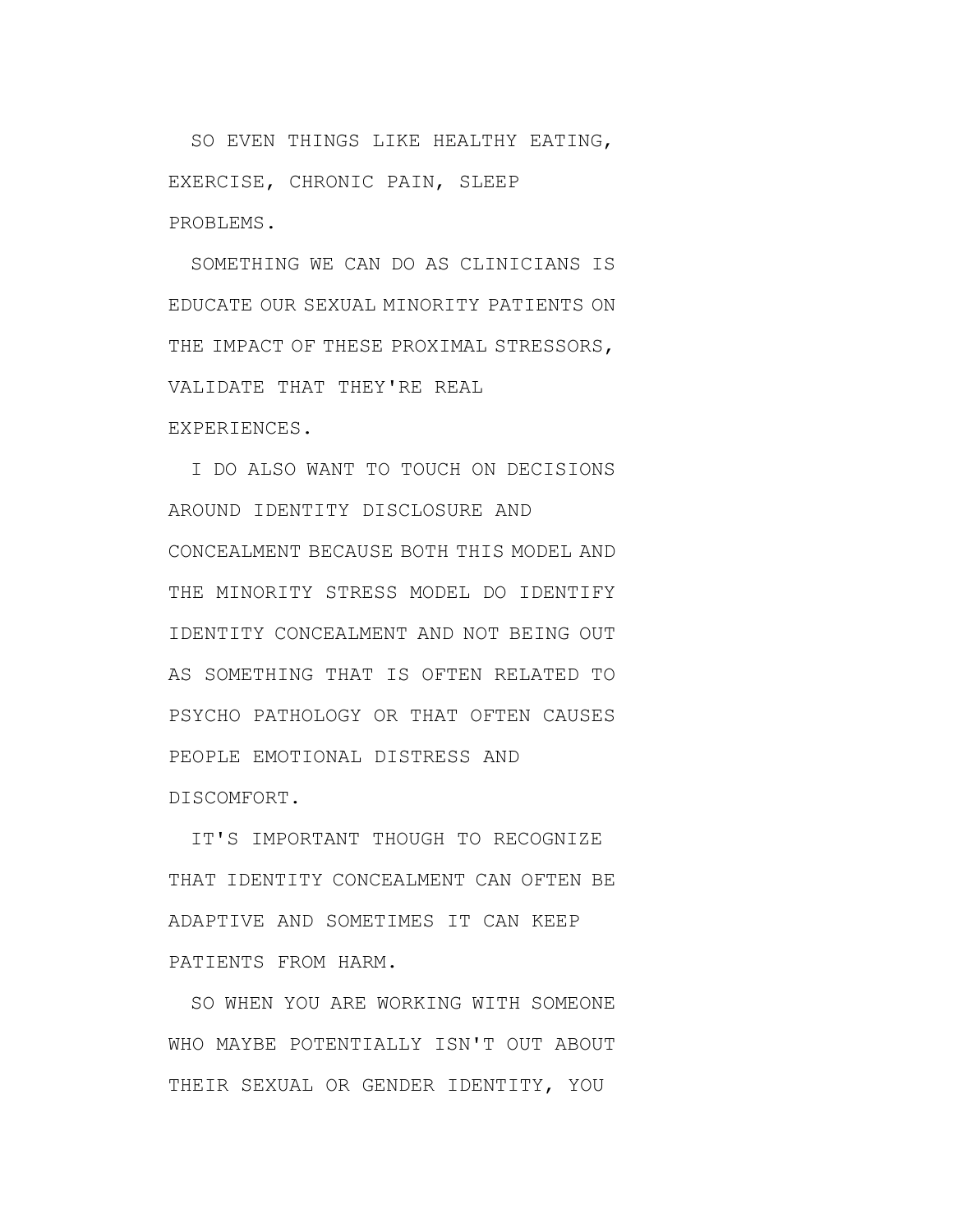CAN HELP THEM TO EXPLORE THEIR RISKS AND BENEFITS OF MAYBE WHEN THEY WANT TO DISCLOSE OR WHEN IT MIGHT BE MORE SAFE FOR THEM TO CONCEAL THAT PART OF THEIR IDENTITY.

THIS IS ANOTHER INSTANCE WHEN HELPING SOMEONE TO FIND CONNECTION WITH AFFIRMING COMMUNITIES CAN HELP THEM TO POTENTIALLY HAVE SOMEWHERE WHERE THEY CAN SAFELY BE OUT IN THEIR LIFE EVEN IF THEY DO FIND THAT THEY NEED TO CONCEAL THEIR IDENTITY IN OTHER PARTS OF THEIR LIFE.

SO I'VE BEEN TALKING A LOT TODAY ABOUT MANY OF THE NEGATIVE ASPECTS OF BEING SEXUAL MINORITY OR A LOT OF REPERCUSSIONS THAT SEXUAL MINORITY EXPERIENCE AND IT'S IMPORTANT AS MENTAL HEALTH PROFESSIONALS TO RECOGNIZE THE POSITIVE ASPECTS.

RESILIENCE IS MORE THAN JUST COPING SKILLS.

WHAT THAT MEANS IS RESILIENCE IS ASSOCIATED WITH THINGS LIKE BELONGING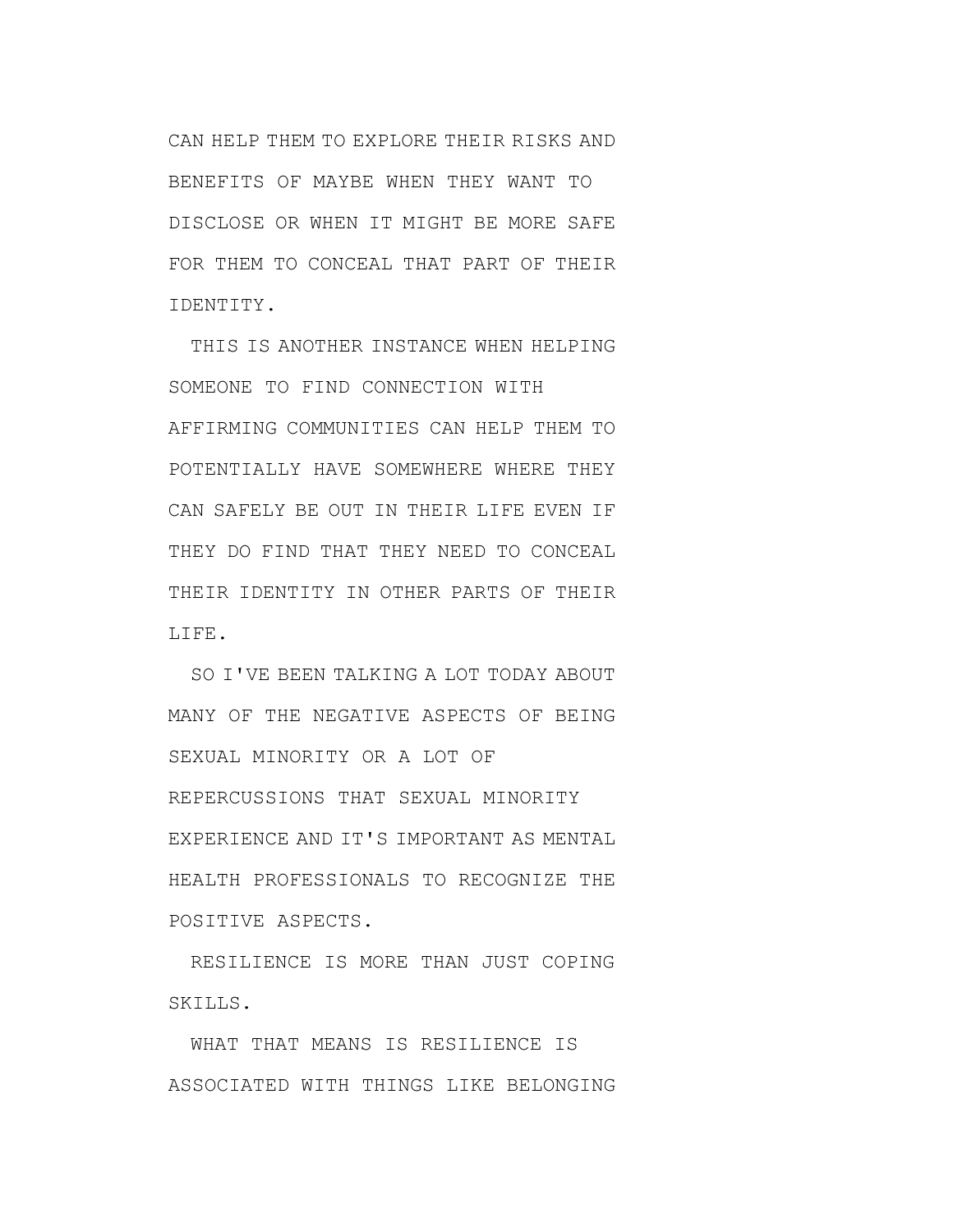TO A COMMUNITY OR FOR A LOT OF SEXUAL MINORITY FOLKS IT'S CREATING A FAMILY OF CHOICE.

BEING ABLE TO MAKE THEIR OWN DECISIONS AND CREATE THEIR OWN COMMUNITY OF SUPPORT.

ALSO SERVING AS A POSITIVE ROLE MODEL.

THINGS LIKE ENGAGING IN SOCIAL JUSTICE AND ACTIVISM, SPENDING TIME EXPLORING SEXUALITY AND RELATIONSHIPS, THESE ARE ALL ASSOCIATED.

THEY HAVE ALL BEEN FOUND TO REALLY MITIGATE THE EFFECTS OF MINORITY STRESS FOR SEXUAL MINORITY FOLKS.

OTHER EXAMPLES IS POSITIVE SPIRITUALITY.

TREATING OTHERS EQUITABLY AND EVEN BEING CREATIVE.

SO MULTIPLE MARGINALIZED IDENTITIES CAN LEAD TO REALLY UNIQUE STRENGTHS.

SO THIS CAN INCLUDE POTENTIALLY THERE'S BEEN SOME RESEARCH THAT FOUND THAT SEXUAL MINORITY PEOPLE OF COLOUR OFTEN REPORT THAT THEY FEEL BETTER ABLE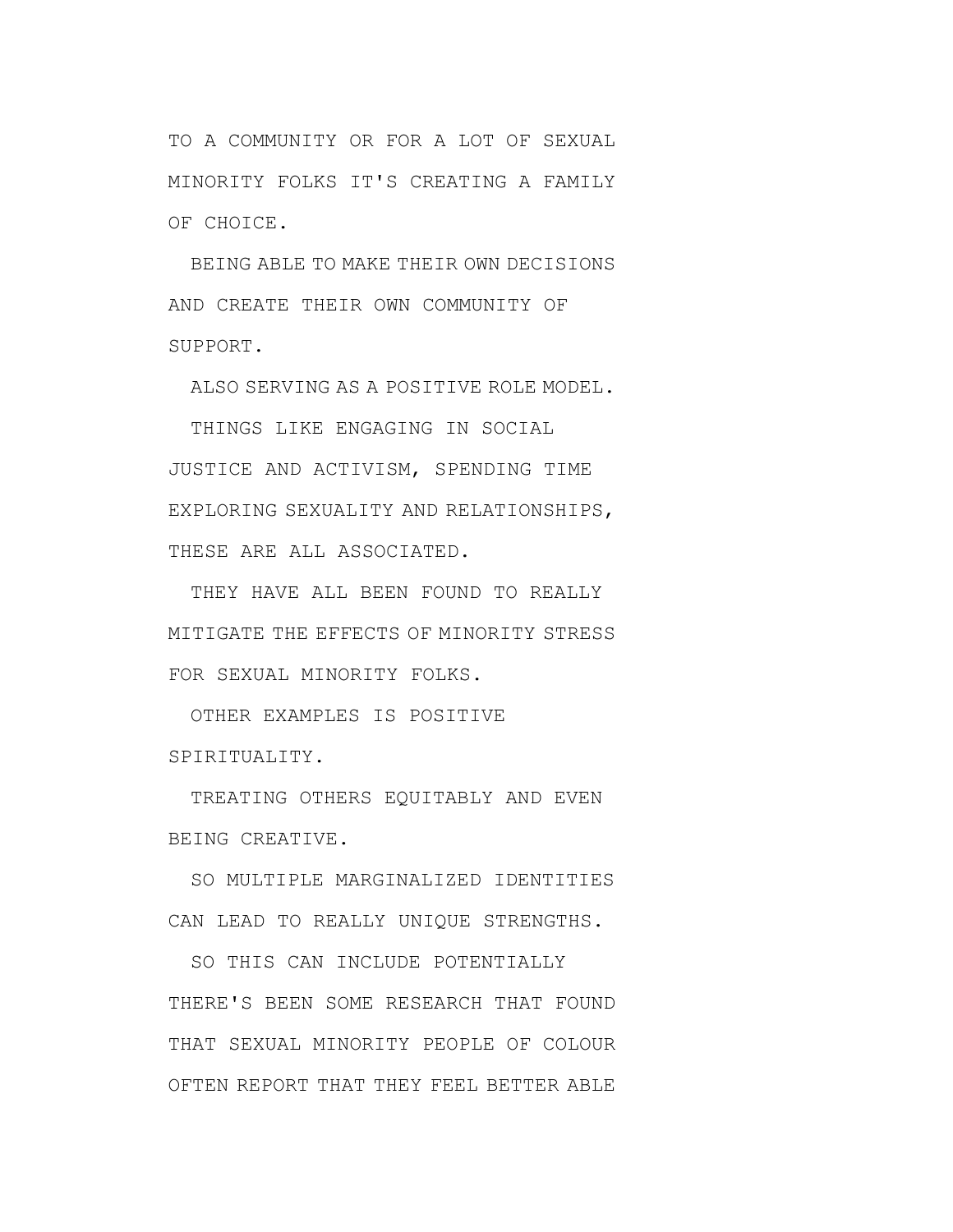TO MAYBE SEE AND UNDERSTAND AND VALIDATE DIFFERING VIEWPOINTS OR THEY ARE MAYBE ABLE TO FEEL MORE COMFORTABLE DEFINING TRADITIONAL IDENTITY CATEGORIES.

THEY OFTEN FEEL MUCH MORE CURIOUS ABOUT AND COMFORTABLE WITH OTHER PEOPLE WHO ARE DIFFERENT FROM THEMSELVES OR MAYBE THEY FEEL THAT THEY HAVE HAD THE EXPERIENCE, THE OPPORTUNITY TO INCREASE EMPATHY TOWARDS OTHER PEOPLE.

SO AS CLINICIANS WE REALLY CAN UTILIZE A STRENGTHS-BASED APPROACH WHILE ALSO ACKNOWLEDGING THE EFFECTS OF MARGINALIZATION.

DISCUSSING SOMETHING LIKE ENGAGING IN ADVOCACY OR HELPING PATIENTS FIND WAYS TO GET INVOLVED IN ACTIVISM, THESE ARE ALSO BEEN FOUND TO HELP FOLKS MITIGATE THE EXPERIENCE OF MINORITY STRESS, TO HELP DECREASE THEIR SYMPTOMS OF ANXIETY AND DEPRESSION.

WHEN WE CAN HELP OUR PATIENTS TO DEVELOP SKILLS TO INTERROGATE THE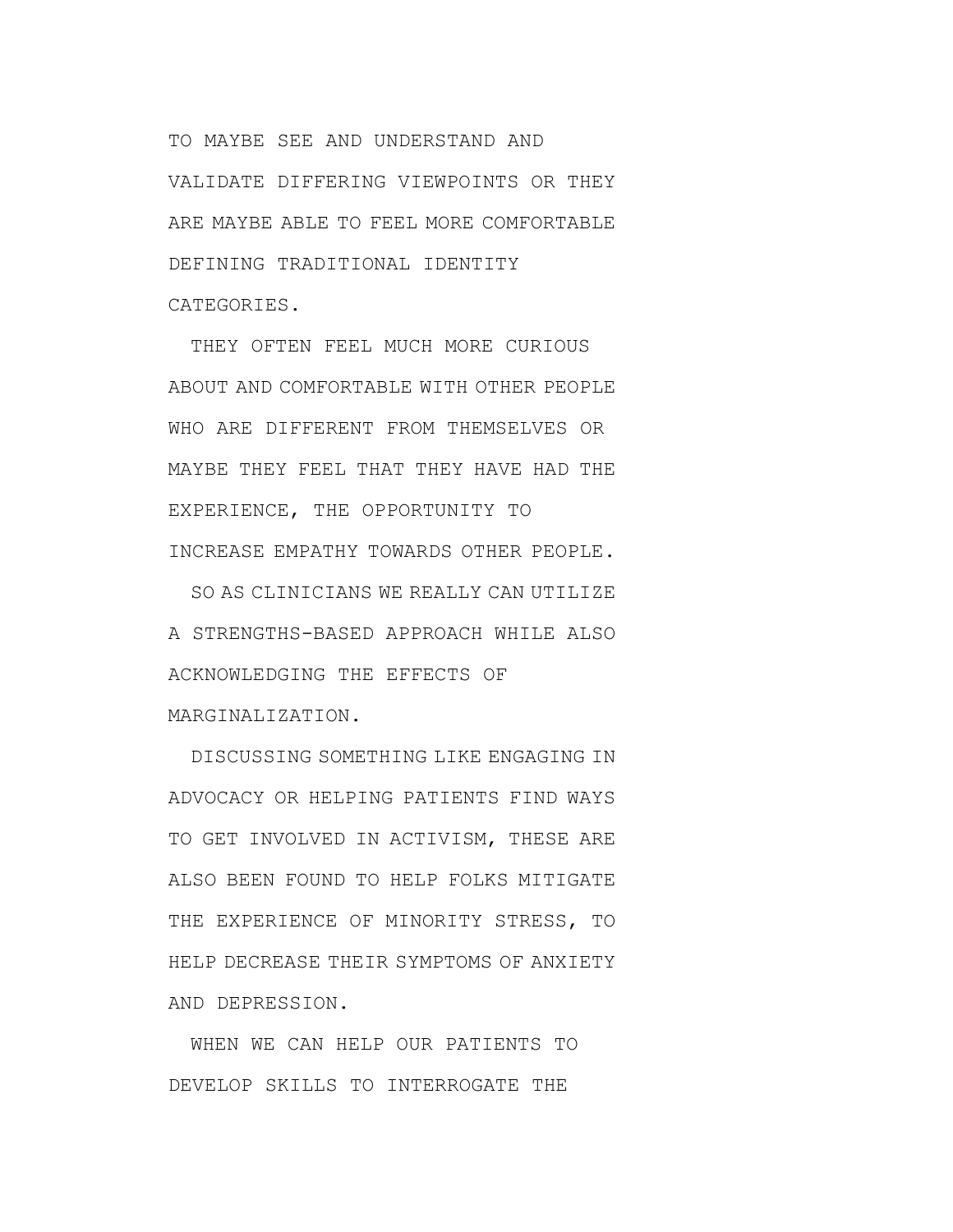SYSTEMS OF OPPRESSION.

WHEN I SAY INTERROGATE I MEAN TO RECOGNIZE AND QUESTION AND SPEND TIME EVALUATING AND TO MAYBE SPEND SOME TIME IN THERAPY INVESTIGATING HOW THESE VARIOUS SYSTEMS OF OPPRESSION HAVE IMPACTED THEIR LIVES, THEIR EXPERIENCES, AND THEIR OWN MENTAL HEALTH.

AND I MENTIONED THIS BEFORE, BUT SOMETHING ELSE THAT WE CAN DO AS CLINICIANS IS TO STRIVE TO ADVOCATE FOR OUR PATIENTS AND TO CREATE SPACES WHERE SEXUAL MINORITY FOLKS MAY HAVE HISTORICAL BEEN MARGINALIZED PERHAPS IN OUR OWN CLINICS.

IT'S ALSO IMPORTANT FOR US AS PSYCHOLOGISTS TO UNDERSTAND AND RESPECT DIVERSE RELATIONSHIPS AMONG SEXUAL MINORITY PEOPLE.

SO EXPERIENCES WITH DISCRIMINATION, NEGATIVE STEREO TYPES, PREJUDICE.

THESE ARE ALL ASSOCIATED WITH NEGATIVELY IMPACTING RELATIONSHIP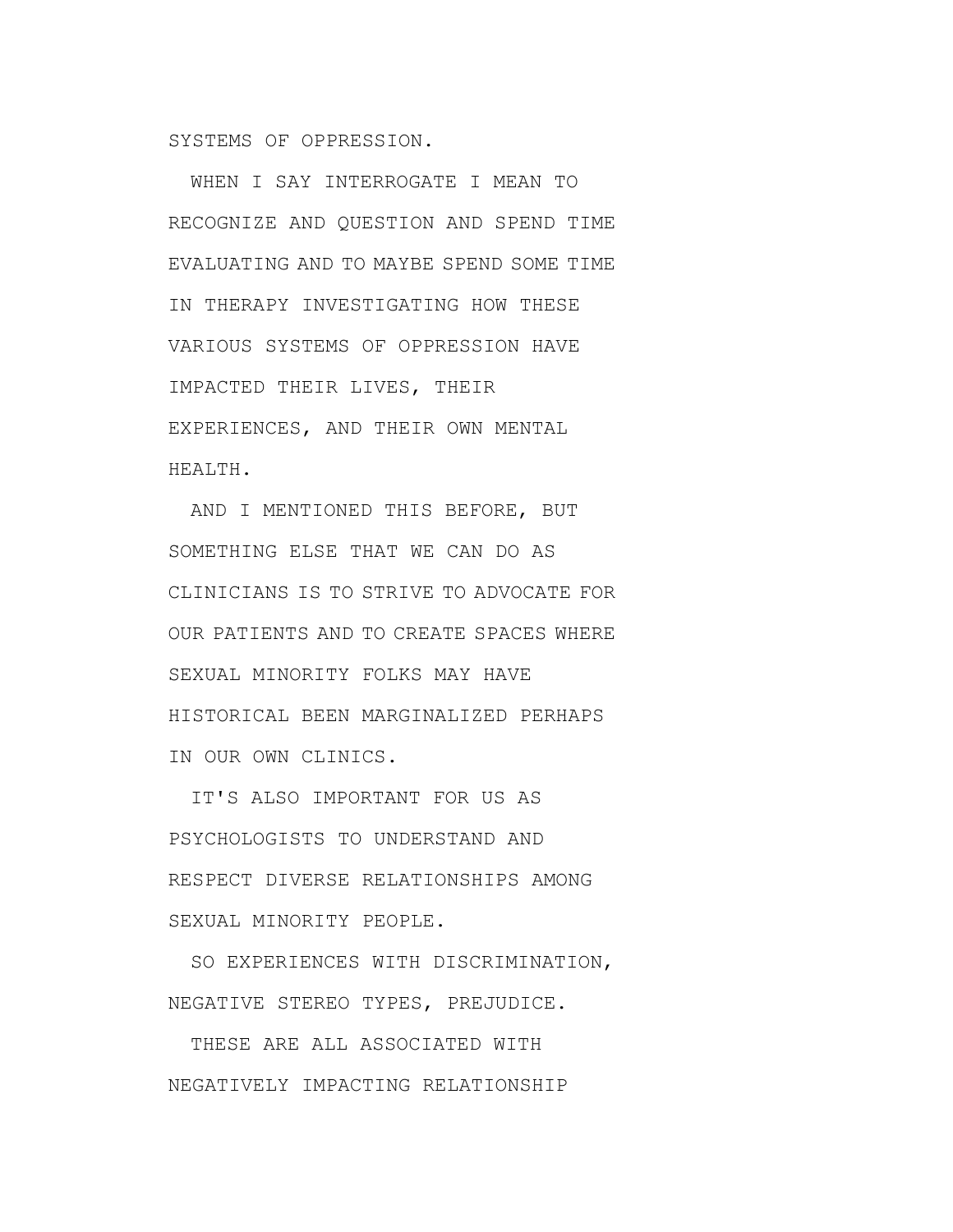FUNCTION AND QUALITY.

INTERNALIZED STIGMA MORE INTERNALIZED HETERO SEXISM HAS BEEN FOUND TO BE RELATED TO POOR RELATIONSHIP FUNCTIONING.

AND DEPRESSIVE SYMPTOMOLOGY MEET UNITED STATES THE RELATIONSHIP BETWEEN INTERNALIZED HETERO SEXISM AND RELATIONSHIP QUALITY.

WHAT THIS MEANS IS SOMEONE WHO EXPERIENCES MORE INTERNALIZED HETERO SEXISM AS WELL AS THIS IS TO EXPRESS SOCIETY -- AND THESE OUTSIDE FACTORS OUTSIDE OF THE COUPLE IN THE RELATIONSHIP TEND TO IMPACT THE WAY THAT THE RELATIONSHIP FUNCTIONS.

AGAIN, THIS IS PARTICULARLY THE CASE AMONG FOLKS WITH BI+IDENTITIES AS THEY FACE UNIQUE RELATIONSHIP CHALLENGES AND STRESSORS.

AGAIN, THEY ALSO EXPERIENCE ERASURE WITHIN THE CONTEXT OF THE ROMANTIC RELATIONSHIP.

BY ERASURE IF THEY HOLD BI+OR BISEXUAL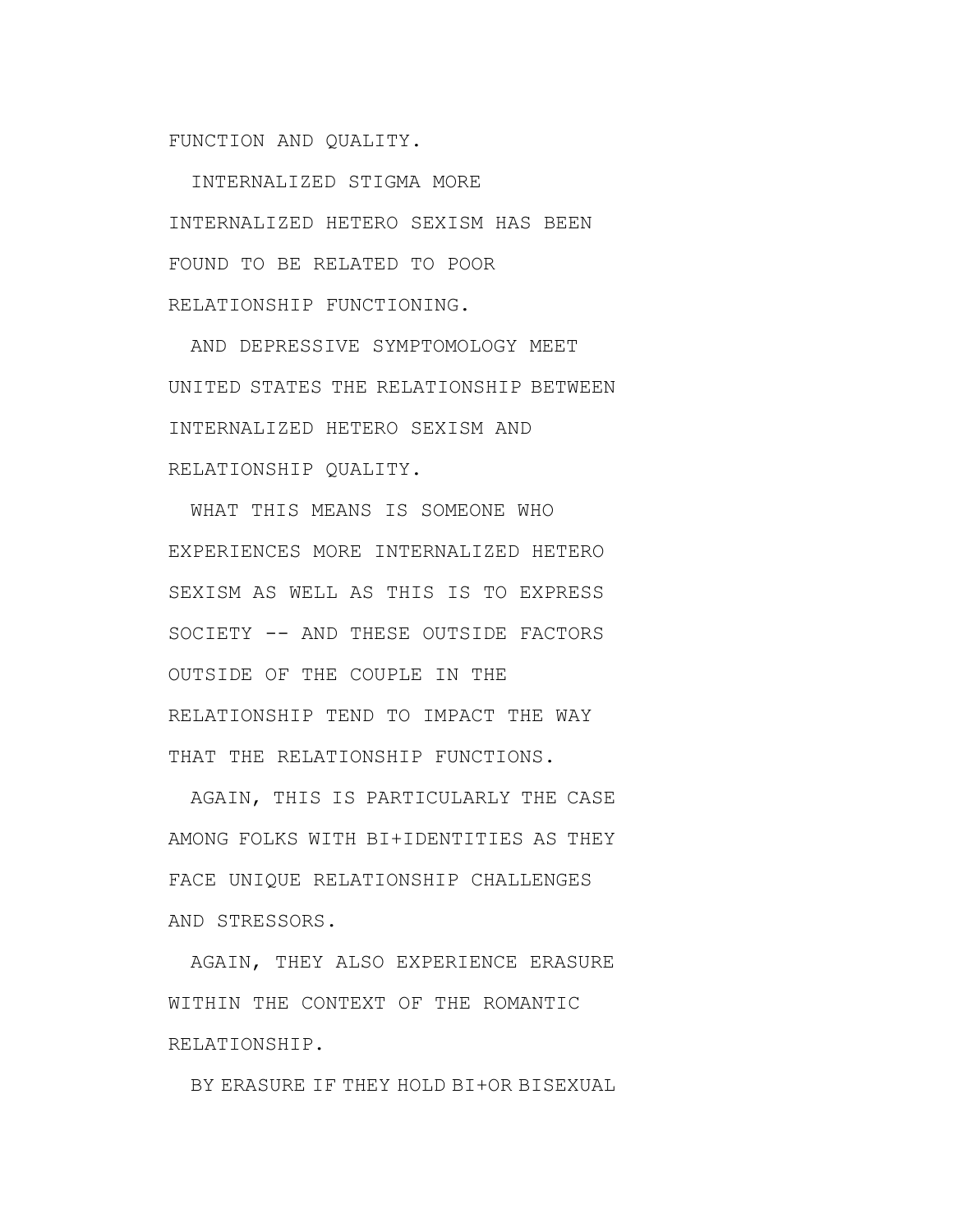IDENTITY THAT FOLKS OFTEN PERCEIVE THEM TO BE EITHER GAY OR STRAIGHT BASED ON THE RELATIONSHIP THEY'RE IN.

SO I DO WANT TO TOUCH JUST BRIEFLY ON CONSENSUAL NON-MONOGAMY OR POLYMERY.

IT IS NOT MORE COMMON AMONG SEXUAL AND GENDER MINORITY FOLKS OVER ALL.

IT IS MORE COMMON AMONG SEXUAL MINORITY MEN'S RELATIONSHIPS THAN IT IS AMONG HETEROSEXUAL MEN.

BUT AMONG SEXUAL AND GENDER MINORITIES OVER ALL, IT IS NOT MORE COMMON.

HOWEVER, IT'S REALLY IMPORTANT FOR US TO RECOGNIZE THAT MANY HEALTH CARE AND MEDICAL PROFESSIONALS DO HOLD STIGMATIZING VIEWS OR JUST INACCURATE INFORMATION ABOUT CONSENSUAL NON-MONOGAMY OR OTHER THINGS THAT ARE COMMON AMONG GENDER AND SEXUAL MINORITY FOLKS.

THIS IS UNDERSTANDABLE.

A LOT OF HEALTH CARE PROFESSIONALS INCLUDING MANY PSYCHOLOGISTS HOLD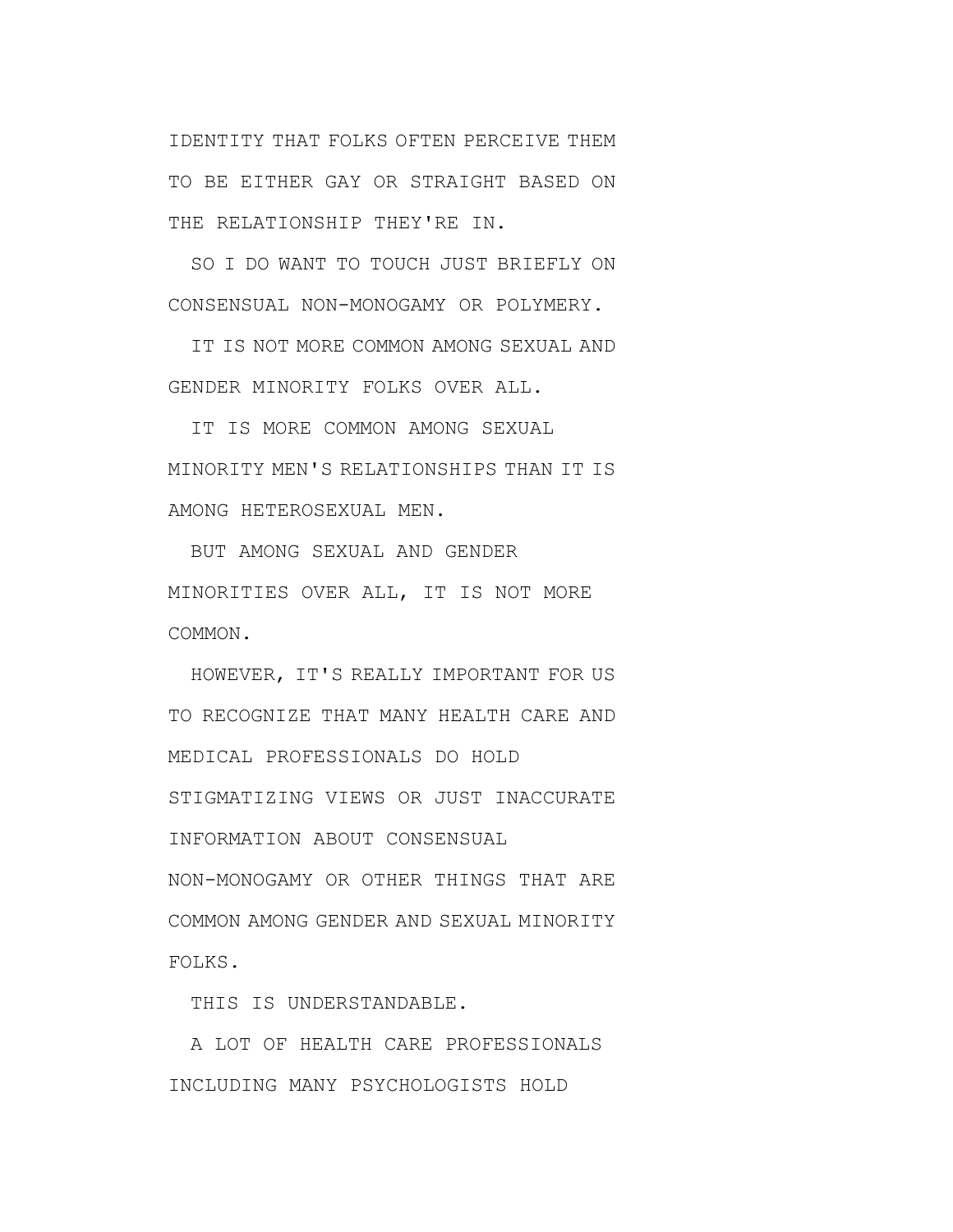STIGMATIZING VIEWS TOWARDS THESE THINGS POTENTIALLY BECAUSE THEY DON'T FULLY UNDERSTAND THEM OR DON'T HAVE A LOT OF INFORMATION ABOUT IT.

SO IT'S REALLY NORMAL TO HAVE THESE ASSUMPTIONS, THESE INTERNALIZED ASSUMPTIONS AS PROVIDERS.

IT'S REALLY IMPORTANT FOR US TO TAKE TIME TO REFLECT ON THEM.

ESPECIALLY BY SEEKING ADDITIONAL TRAINING OR BY READING ABOUT IT AND SEEKING OUT ADDITIONAL INFORMATION.

AND AGAIN, MINORITY STRESS DOES OFTEN PLAY A ROLE IN PEOPLE'S DIVERSE FAMILY ARRANGEMENTS.

AND SO IF SEXUAL MINORITY FOLKS OR GENDER MINORITY FOLKS ARE PRESENTING FOR MAYBE COUPLES THERAPY OR FAMILY THERAPY, IT'S IMPORTANT TO REMEMBER THAT THEY OFTEN SEEK THERAPY FOR VARY SIMILAR REASONS TO HETEROSEXUAL OR CIS GENDER FOLKS.

FOR EXAMPLE, THEY MIGHT WANT RELATIONSHIP COUPLES THERAPY TO TALK